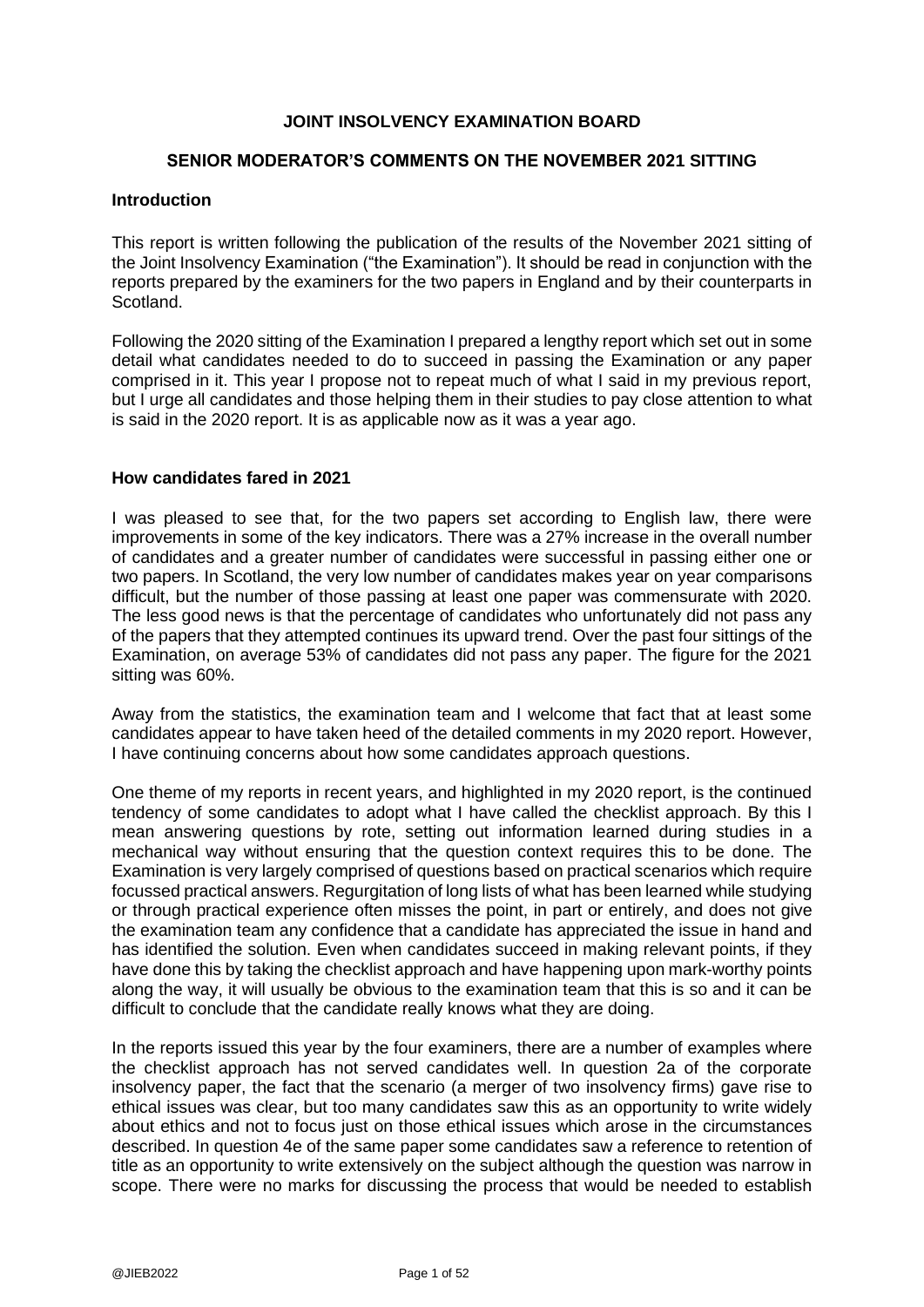whether an all monies clause existed, or even for suggesting that enquiry about this should be made, when the question clearly stated that the existence of such a clause had already been established.

In question 1a of the personal insolvency paper candidates were asked to deal with five tenanted properties owned by the bankrupt and specifically to list the information that the bankrupt should be required to provide in relation to these. Rather than concentrate on what was asked for, a number of candidates thought it appropriate to widen their answers by wondering whether any other such properties existed or by referring to the bankrupt's own private residence when it should have been clear from the question that no such assets existed. In question 2 of the same paper candidates were told that a creditor was owed money respect of steel supplied. This led a number of candidates to raise retention of title and to write about the possibility of the creditor recovering money by exercising their rights in this direction, despite the bankruptcy having started over three years previously.

The issues highlighted in the foregoing two paragraphs are not only examples of where candidates alight on a subject and decide to write about extensively, perhaps in circumstances where this is not required, but they are also examples of candidates not thinking clearly. This in turn leads to an increasing worry which is that candidates are writing comments or answers that could not ever apply in the circumstances.

By way of further examples, in question 1a of the personal insolvency paper too many candidates discussed section 283A, a provision which is concerned with a property which is the sole or principal residence of the bankrupt or his family. The question was about tenanted properties. In question 3a of the same paper, a number of candidates discussed contracts with customers, and whether they included insolvency clauses and retention of title when the individual concerned was a self-employed painter and decorator. In question 4a of the same paper, which asked candidates to set out the steps that they would take to protect and realise the assets identified, some candidates thought that it would be appropriate to employ agents to value a business which had been totally destroyed by fire some time earlier or to discuss whether a yacht owned by the bankrupt would be property that was necessary to meet his or his family's basic domestic needs.

Examples could also be found in answers by candidates sitting the corporate insolvency paper. In question 2c, where money had been received from an account in the Isle of Man, a number of candidates discussed whether the Isle of Man could, in effect, be trusted or not. One candidate concluded that the Isle of Man is generally considered a safe offshore jurisdiction, whilst another dismissed it as a tax haven where money laundering activities can be based. In question 4 candidates were not told the nature of the company's business as this was not relevant. This did not stop one candidate concluding that, as the holder of security over the company's assets was a Mr. Fish, the company operated in the fishing industry.

It would be easy to dismiss the examples given above as one-offs or aberrations. That would be to miss the point, which is that there are too many instances of candidates who do not focus on the question that has been set but appear to get distracted. It is not clear why this is, but, particularly in the personal insolvency paper, some candidates appear not to possess the real live practical experience that would equip them with the depth of knowledge that would enable them to hone in on the specific issues being examined.

This conclusion is supported by the continuing tendency of some candidates sitting the personal insolvency paper to bring to their answers practice which is clearly rooted in corporate rather than personal insolvency. Practical experience gained in one form of insolvency will sometimes have application elsewhere, but such experience is not always transferrable and, even if it is, some adaptation is usually required. In question 1 of the personal insolvency paper, a number of candidates referred routinely to leases (as opposed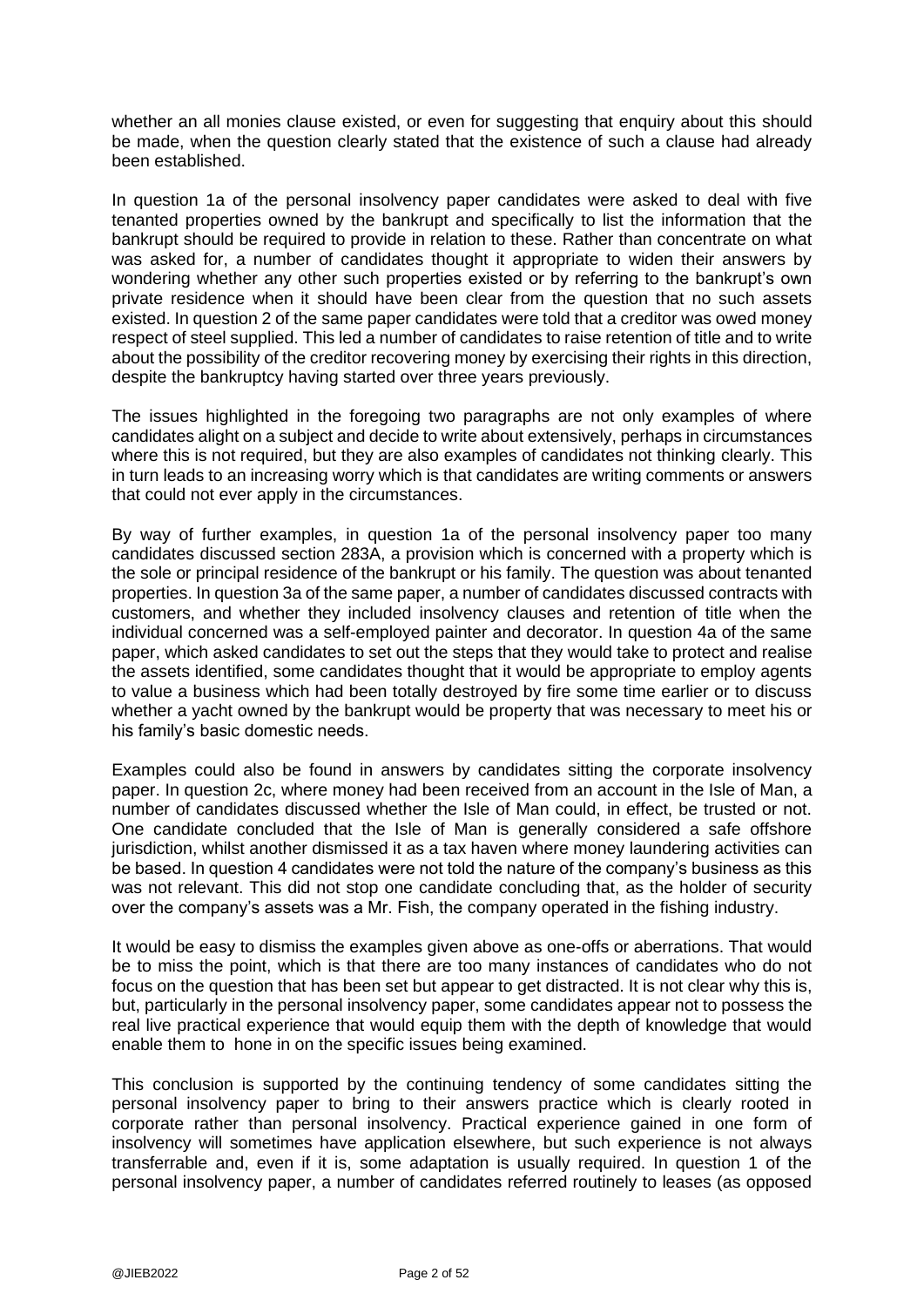to tenancies) and considered that locks could or should be changed. Importing corporate insolvency practice into an answer to a personal insolvency question without due care is a clear indicator that the candidate concerned may not have, and certainly has not demonstrated, the necessary levels of practical experience in and knowledge of personal insolvency.

I end by reiterating that candidates and those helping them should continue to have regard to all the issues set out by me in my report following the 2020 sitting of the Examination. The two points that I wish to emphasise following the 2021 sitting are firstly that candidates would be very well advised to read the questions and their requirements very carefully and plan their answers. Time spent doing this rather than diving straight in and writing at length to limited or even no effect (the checklist approach) should be well rewarded. Secondly, and this too should be helped by time spent on planning, candidates must remain focussed and ensure that their answers are relevant to the question and do not contain irrelevancies or points which are technically wrong, which lack common sense or which could never be applicable in the context of the particular question.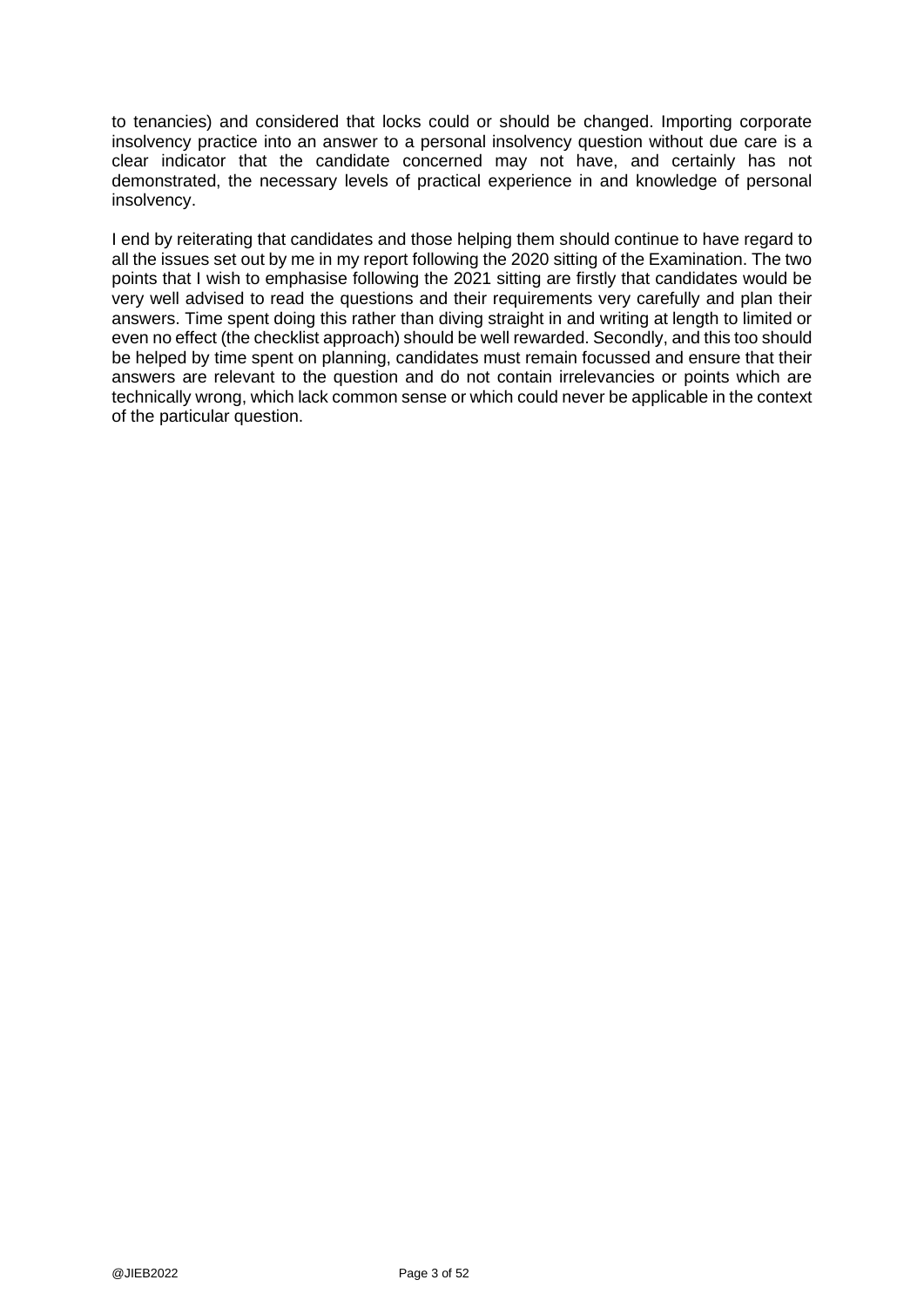### **JOINT INSOLVENCY EXAMINATION BOARD**

#### **CORPORATE INSOLVENCY PAPER**

#### **EXAMINER'S REPORT AND MARK PLAN FOR THE NOVEMBER 2021 SITTING**

#### **General comments**

As we have highlighted previously many candidates fail to set out the basis of their calculations and as such it is not possible to establish how they have arrived at their answer and award marks accordingly. Candidates are reminded that whilst the current electronic system used during the exams has a spreadsheet function the markers do not have access to the underlying calculations.

Despite comments made in previous years' examiner's reports there was frequent use of the phrase "Take legal advice" without any specific additional information. Whilst there may be situations where seeking legal advice is appropriate, in order to achieve a mark candidates have to be specific as to what they require legal advice on and be in relation to a matter that an Insolvency Practitioner could not be realistically expected to know the answer to.

#### **Question 1**

The first question set out a draft declaration of solvency and provided candidates with notes relating to the situation. Generally the question was well answered.

In both parts of the question there was evidence that candidates had not fully read the question raising queries or making assumptions that were explicitly set out in the question. In several situations candidates stated assumptions that were contradictory to the facts set out in the question.

#### **Part (a)**

#### **Requirement**

#### **(a) Comment on the draft Declaration of Solvency, setting out any adjustments you would make. Prepare a revised calculation for your next meeting with the Directors, clearly stating any reasonable assumptions that you have made. (12 marks)**

For the first part of the question candidates were asked to present a Declaration of Solvency, adjusted to the facts given within the question itself. Generally candidates were able to present their answer in the required format and make the relevant adjustments. A number missed out key assets and several treated the Hire Purchase assets as a general asset and the associated claim as an unsecured, non-preferential creditor.

There also appeared to be a general lack of understanding as to how factoring operates with some candidates adding 75% of the book debt value into the declaration of solvency instead of realising that the company had already received this money. In addition, several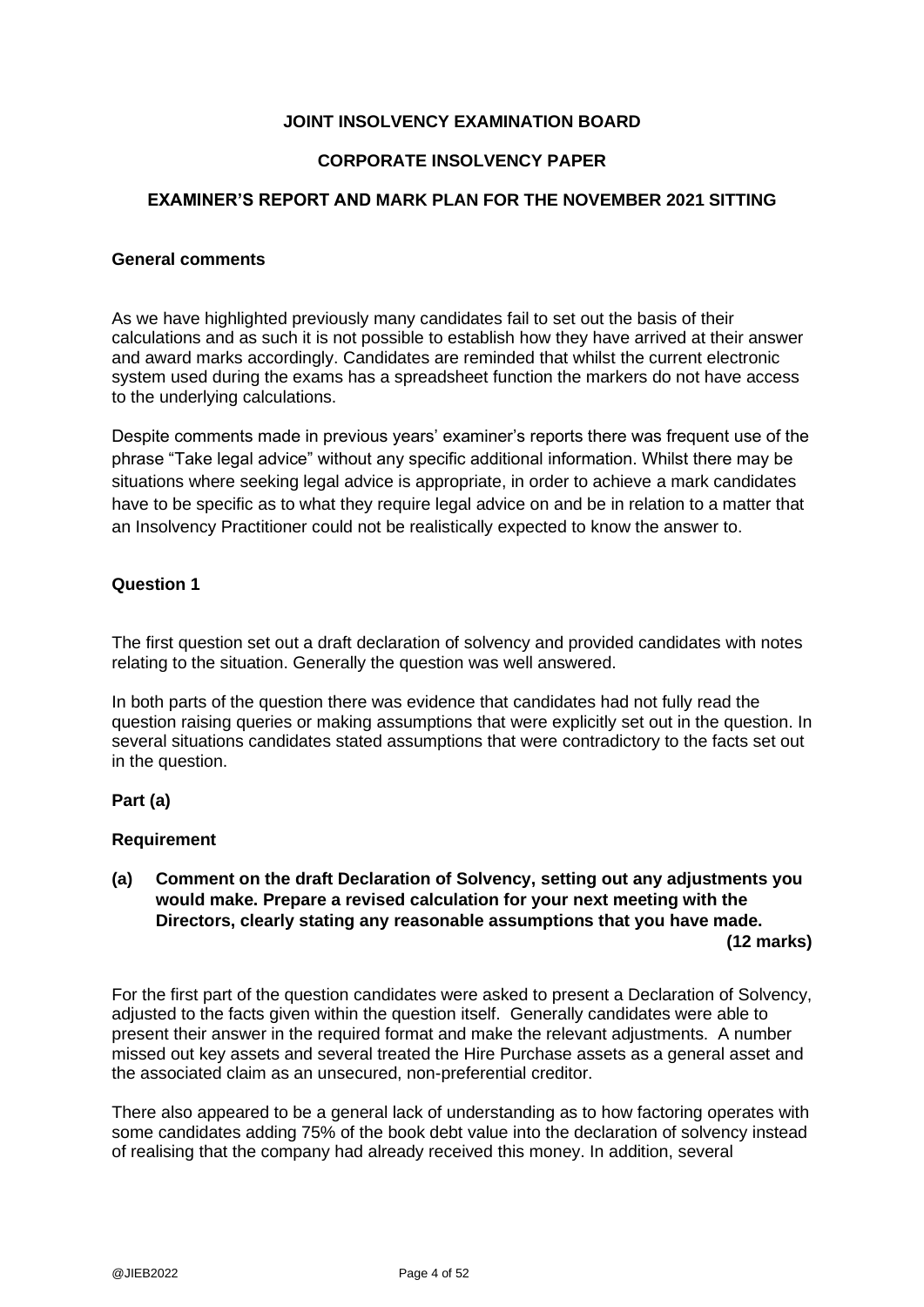candidates made provisions against the debtor balance despite the question stating that they were fully collectable.

A small number of candidates identified that the costs of the liquidation process should also be included within the declaration of solvency and only a small proportion of these actually estimated and included the costs.

On numeric questions we would suggest that as a general principle candidates should use measurement units that match those set out in the question. In this question the numbers were set out in £ however a number of candidates adopted £'000 as their preferred unit. Given the quantum involved this was not appropriate and resulted in figures being rounded, which in some cases made it more difficult to follow calculations and award marks.

Some candidates wasted time providing general information regarding the MVL process and client take on issues.

## **(b) Set out the possible options to deal with this change of circumstances and explain the associated consequences for the Company and Holly.**

#### **(8 marks)**

Additional information was provided in this part of the question, which stated that one of the directors was no longer able to repay their loan account. As a consequence, the company was no longer balance sheet solvent and candidates were expected to outline the consequences on both the company and the director.

The majority of candidates identified the impact on the solvency of the Company and make relevant points in this respect. A relatively small proportion of candidates covered off the implications to the director concerned.

In a number of cases candidates explained in detail the impact of signing the declaration of solvency when the scenario set out that the company had not yet been placed into MVL.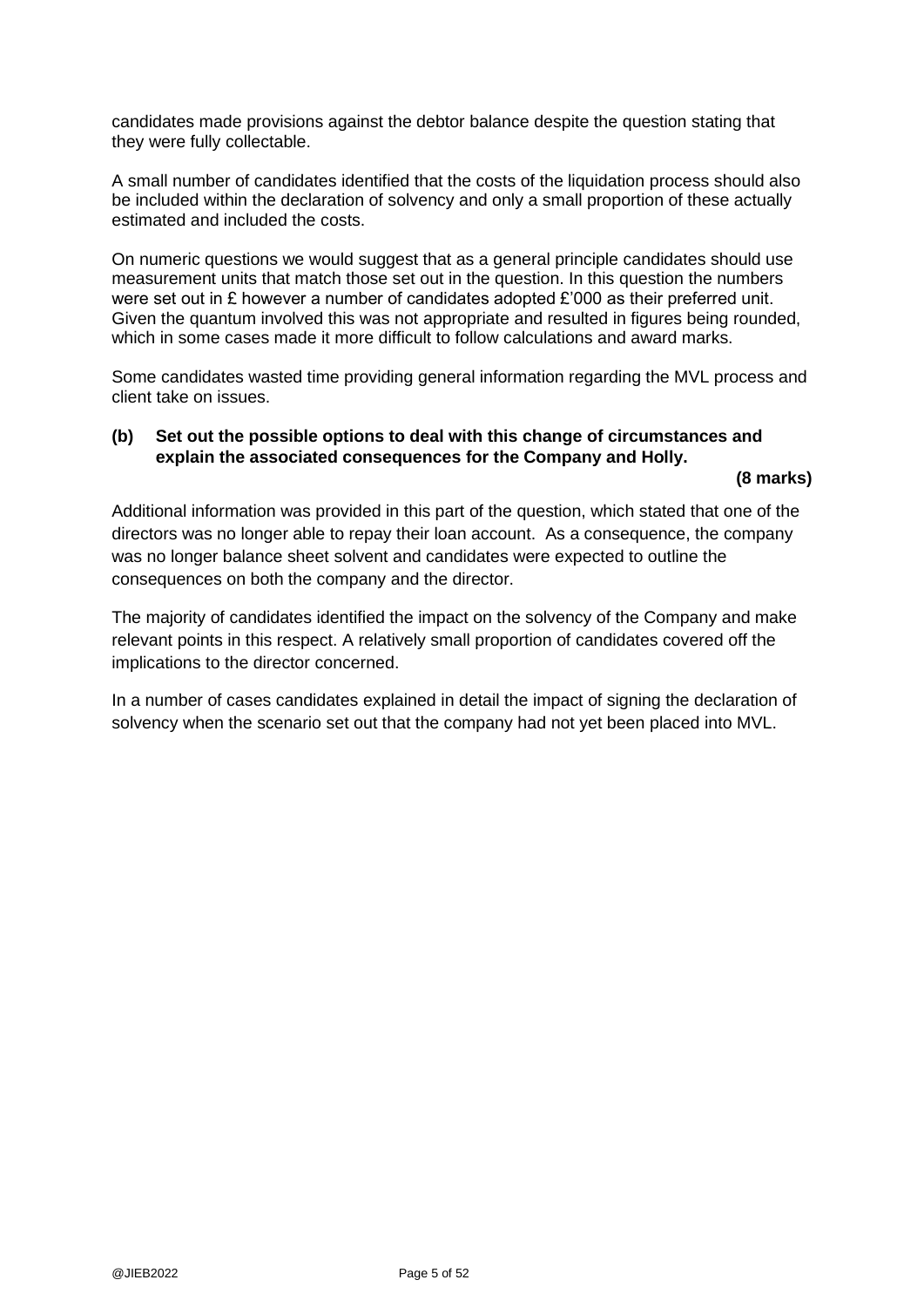### **Question 2**

### **Requirements**

### **State the practical and legal steps that you should take to address the following matters.**

This question was made up of 4 different unconnected short scenarios where candidates were expected to set out how they would deal with the situation.

There was significant variability in the quality of answers across the different subject areas and many candidates simply repeated back the facts of the situation rather than answering it.

#### **(a) Your Firm has recently merged with a local competitor. You have identified several insolvency cases where the newly merged firm is now acting for different stakeholders. (3 marks)**

In this scenario candidates were expected to outline the ethical issues associated with a firm merger where there was a potential for conflicts. Generally candidates answered this part of the question well although it appeared that very few candidates were aware of the specific guidance in relation to this situation. A number of candidates set out a lot of general points around ethics rather than addressing the particular circumstances.

**(b) You have recently received a bank transfer of £55,000 from a sole trader who is a debtor of a company of which you are Liquidator. The money was transferred from an Isle of Man bank account. The sole trader has now contacted you to explain that they have overpaid the amount due by £50,000 and has requested that you refund the money to a different company bank account held in England.** 

#### **(5 marks)**

For this part candidates were provided with a scenario where a customer claimed to have paid too much. Whilst the majority of candidates identified that there was a potential money laundering issue very few thought to check the amount owed to determine if it was an overpayment.

Generally candidates did well in this question.

### **(c) The sales manager of a company where you act as Administrator has informed you that he is unable to locate an expensive company laptop that he had been using recently.**

#### **(8 marks)**

In this scenario there was a potential missing laptop. The majority of candidates identified that there could be data protection issues connected to the problem and were able to come up with action points that should be taken.

Several candidates appeared to immediately jump to the conclusion that the sales manager was failing to deliver up the laptop and covered in detail the Section 234 and 235 actions that could be taken in relation to this. A small number of candidates also considered steps that should be taken to deal with a missing or stolen asset but most focused on the potential data protection issues.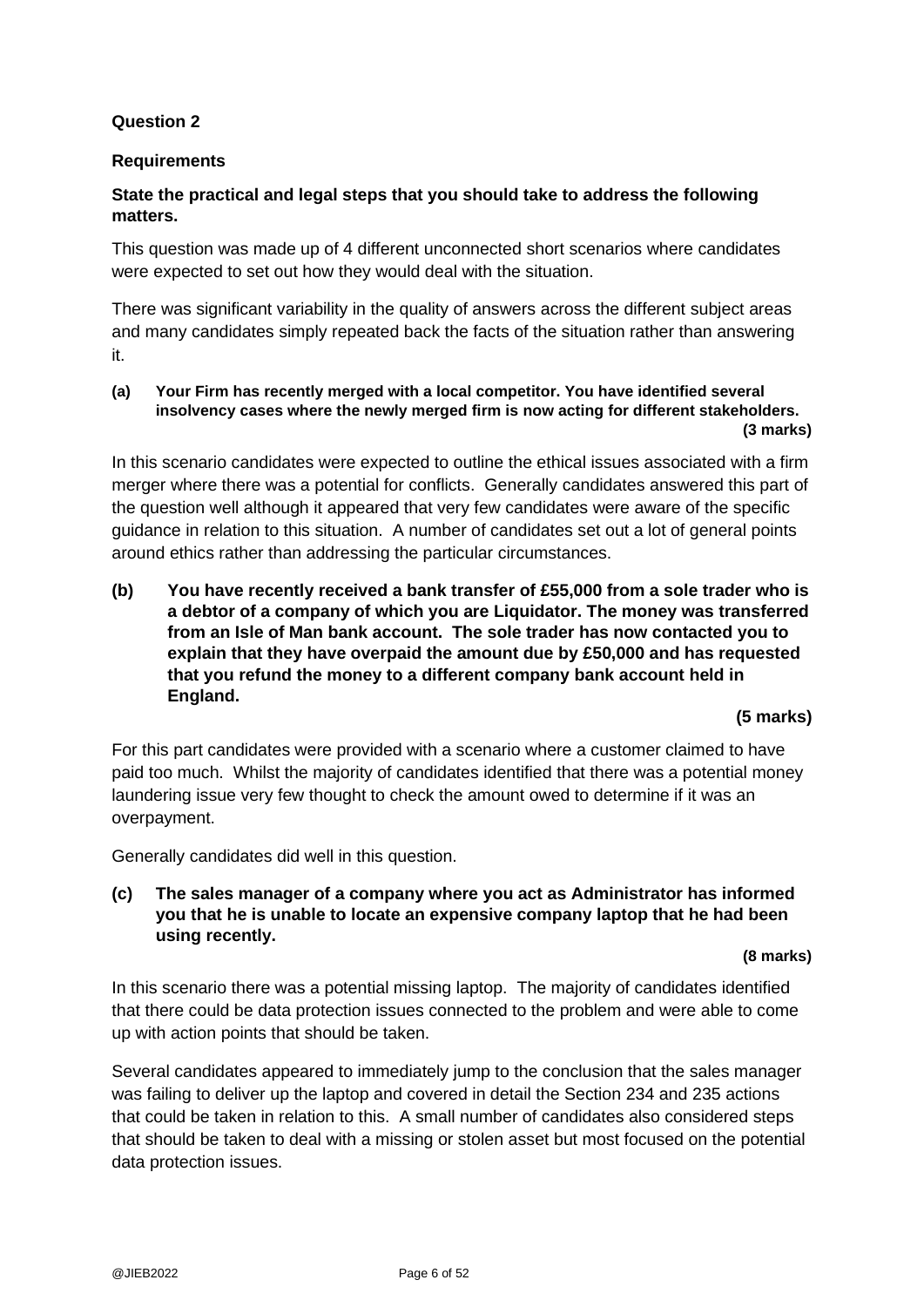Whilst a number of candidates achieved good marks in this part of the question, overall it appeared that candidates struggled with this scenario.

### **(d) A company over which you have recently been appointed as an Insolvency Officeholder is part of a VAT group.**

### **(4 marks)**

This was a short question testing candidates general knowledge as to what actions should be taken should they be appointed in connection with a company that is within a VAT group. Whilst this is not a particularly uncommon situation and some candidates achieved very high marks, many struggled to identify more than a couple of valid points.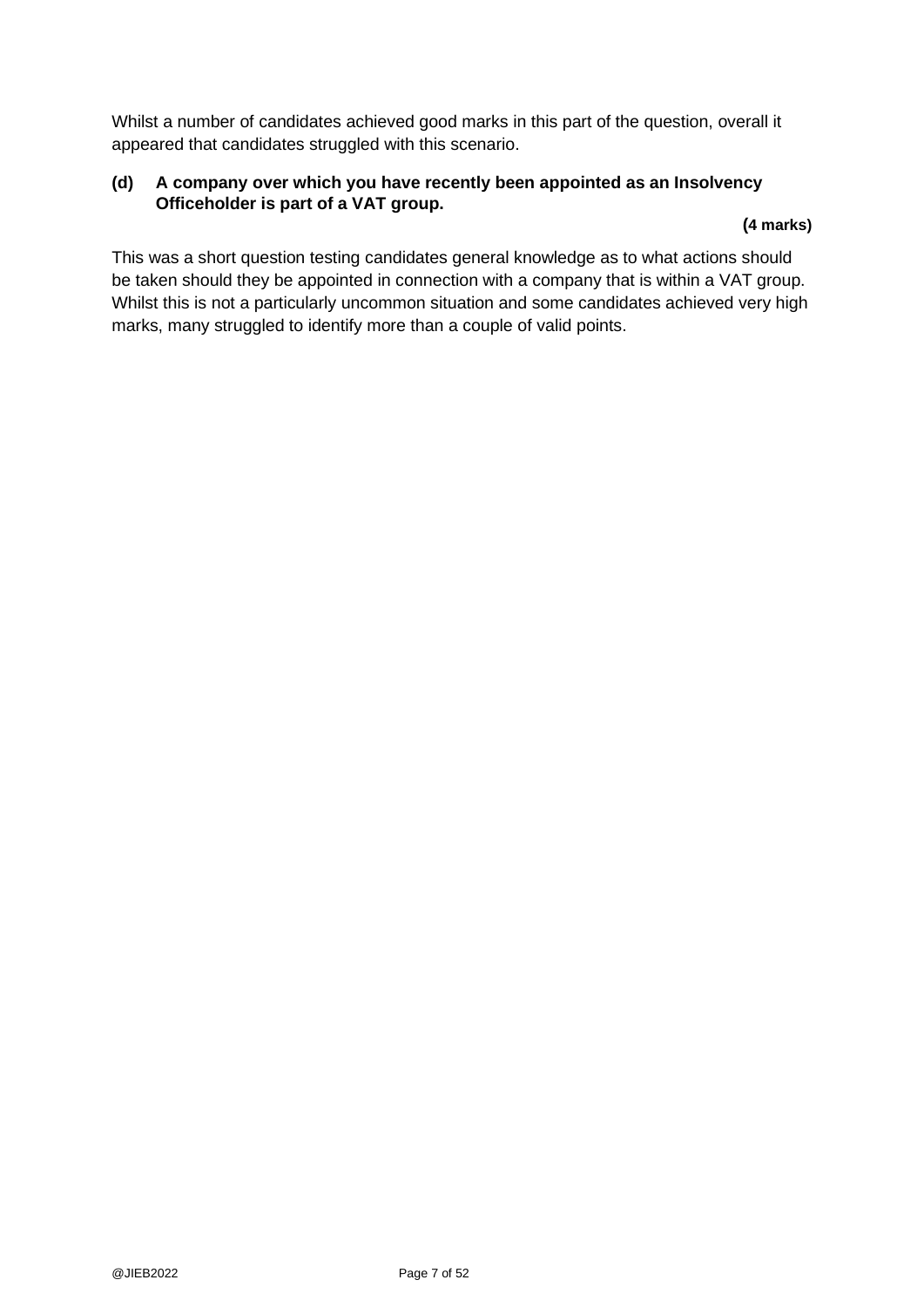### **Question 3**

For this question candidates were expected to produce an outcome statement, albeit in a slightly different context to a normal insolvency situation.

#### **(a) To assist the Bank in its decision as to whether to accept the offer, calculate and set out the upper case and lower case values that the Bank should expect to recover if the Company was to enter Administration. (16 marks)**

This section accounted for the majority of marks and was a numeric question. Generally candidates were able to complete the outcome statement and a number of candidates achieved the maximum number of marks. A significant proportion took the outcome statement down to an unsecured, non-preferential creditors level, which was not required as the question asked only for the outcome for secured creditors. The better candidates summarised clearly the return to the bank under its fixed charge, floating charge and recoveries through personal guarantees.

### **(b) Summarise the key issues and risks in relation to achieving a sale of this particular business as a going concern. (4 marks)**

This sought out the key risks and issues associated with selling a garden centre as a going concern. The question was answered well by a small number of candidates but generally many struggled to identify more than a couple relevant points and instead listed points that were not relevant to the circumstances. Overall it appeared that candidates struggled with this part of the question.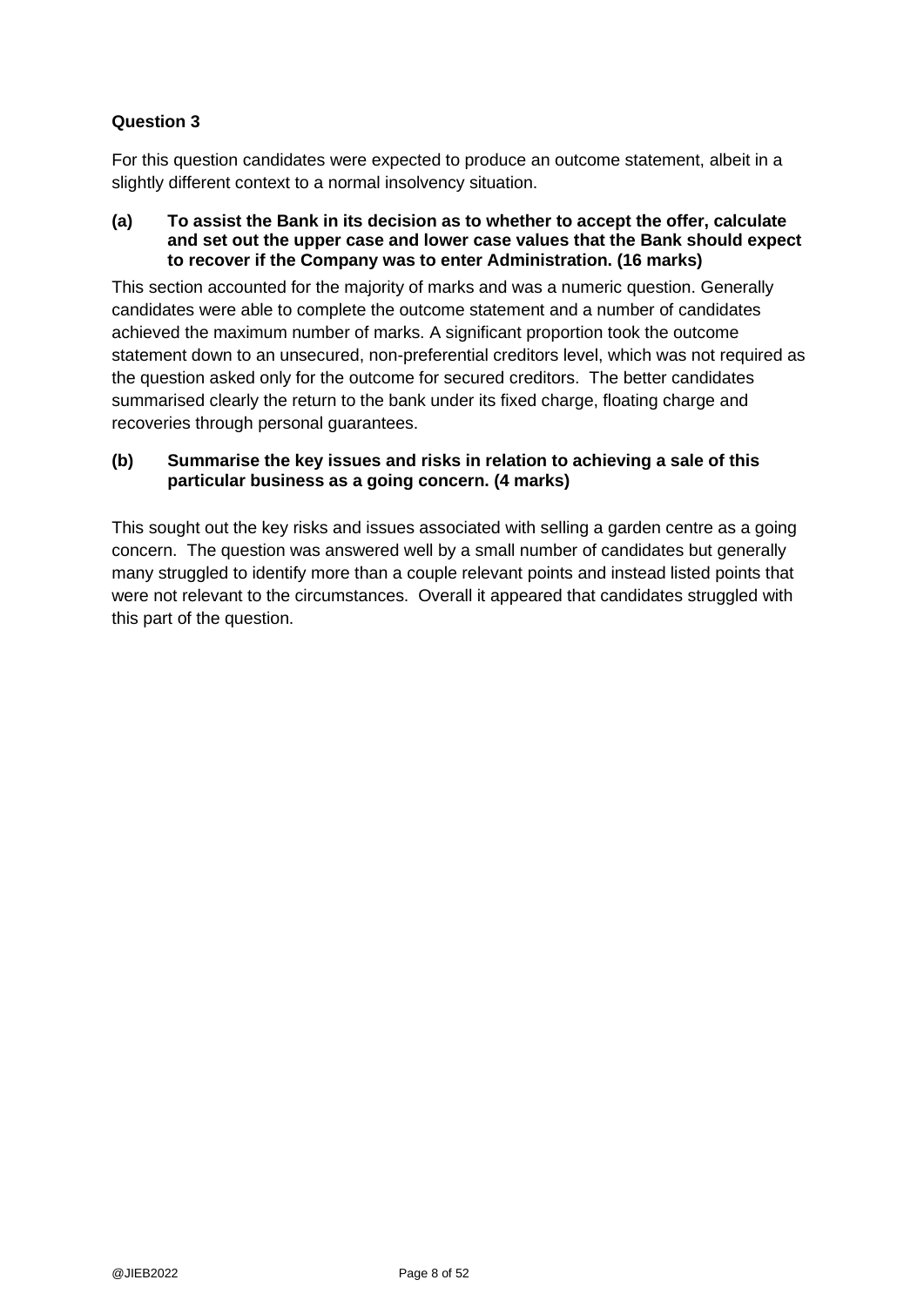### **Question 4**

There were 5 parts to this question.,

### **(a) Set out a deficiency account, reconciling the December 2020 position to that shown by the statement of affairs as at 13 October 2021.**

Candidates were asked to set out a deficiency account and the majority of candidates successfully achieved a high mark in this part of the question, again with a number achieving full marks.

#### **(b) Explain the purpose of the deficiency account and the reconciliation adjustments contained within your answer to Requirement 4(a).**

Whilst most candidates were able to pick up some marks explaining the purpose of a deficiency account, there appeared to be a lack of depth of understanding. This part together with part (a) suggested that candidates were aware of how to prepare each part of a deficiency account but did not fully understand why.

#### **(c) In relation to the loan provided by Mr Fish and its associated security, explain what matters you would need to consider in relation to its validity and provide a list of information you would seek in this respect.**

This part was effectively asking candidates to identify issues associated with a loan provided to the company by a third party. Given that on cases where there is to be a distribution to a secured creditor candidates will most likely have obtained a security review, it was a bit disappointing as to the depth of knowledge as to what matters would be subject to review. Most candidates identified the potential issues regarding avoidance of floating charges but many could not think of any other points. In some cases candidates spent time detailing how they would obtain information, covering topics such as the directors' duties to co-operate with the office holder.

#### **(d) For each of the categories of assets shown in the statement of affairs, set out the steps you would have taken in the first two days following your appointment to preserve and/or protect their realisable value.**

This part was answered well overall with most candidates able to identify steps that would be taken to protect the company's assets. The requirements of the question were specific in terms of immediate actions but some candidates wasted time detailing activities that would not realistically be undertaken until several weeks into the appointment. In addition, some candidates listed out all 'first day' activities rather than those associated with preserving the value of the assets.

### **(e) Set out the information you would now seek to establish the validity of Cichlid's reservation of title claim and explain why, in these circumstances, this is required and/or relevant**

Candidates struggled with this reservation of title claim question and a significant proportion wasted time explaining the concept of all monies clauses and incorporation despite the question stating that these issues had been resolved. In addition, a number set out the process that would be undertaken to establish the validity of the claim rather than focusing on the information required.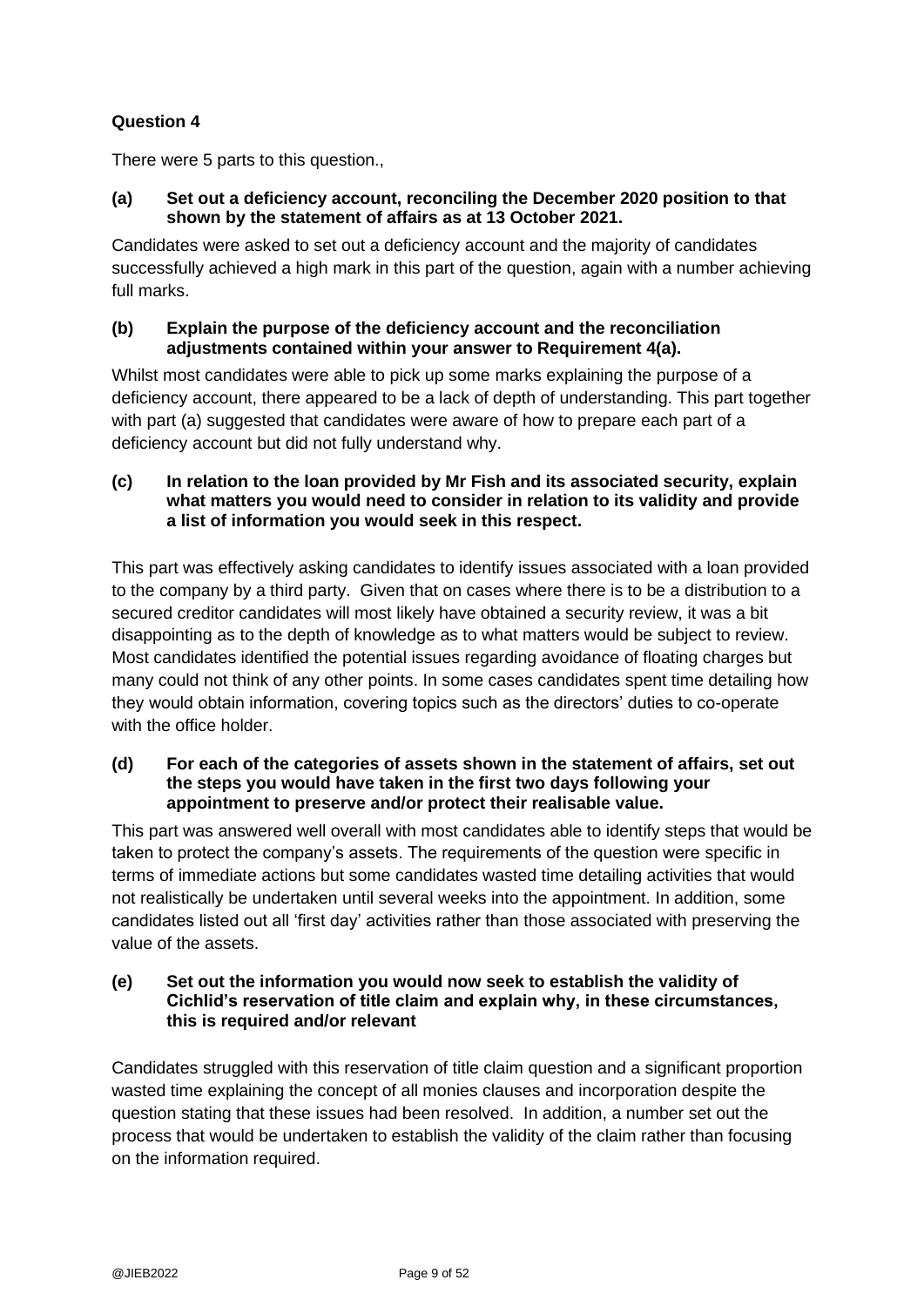Where candidates did identify valid points in relation to information required many failed to explain why they wanted that information. One of the aims of this question was to establish whether candidates understood why they ask for documents/information, and whilst some candidates demonstrated they did, many simply listed rather than explained.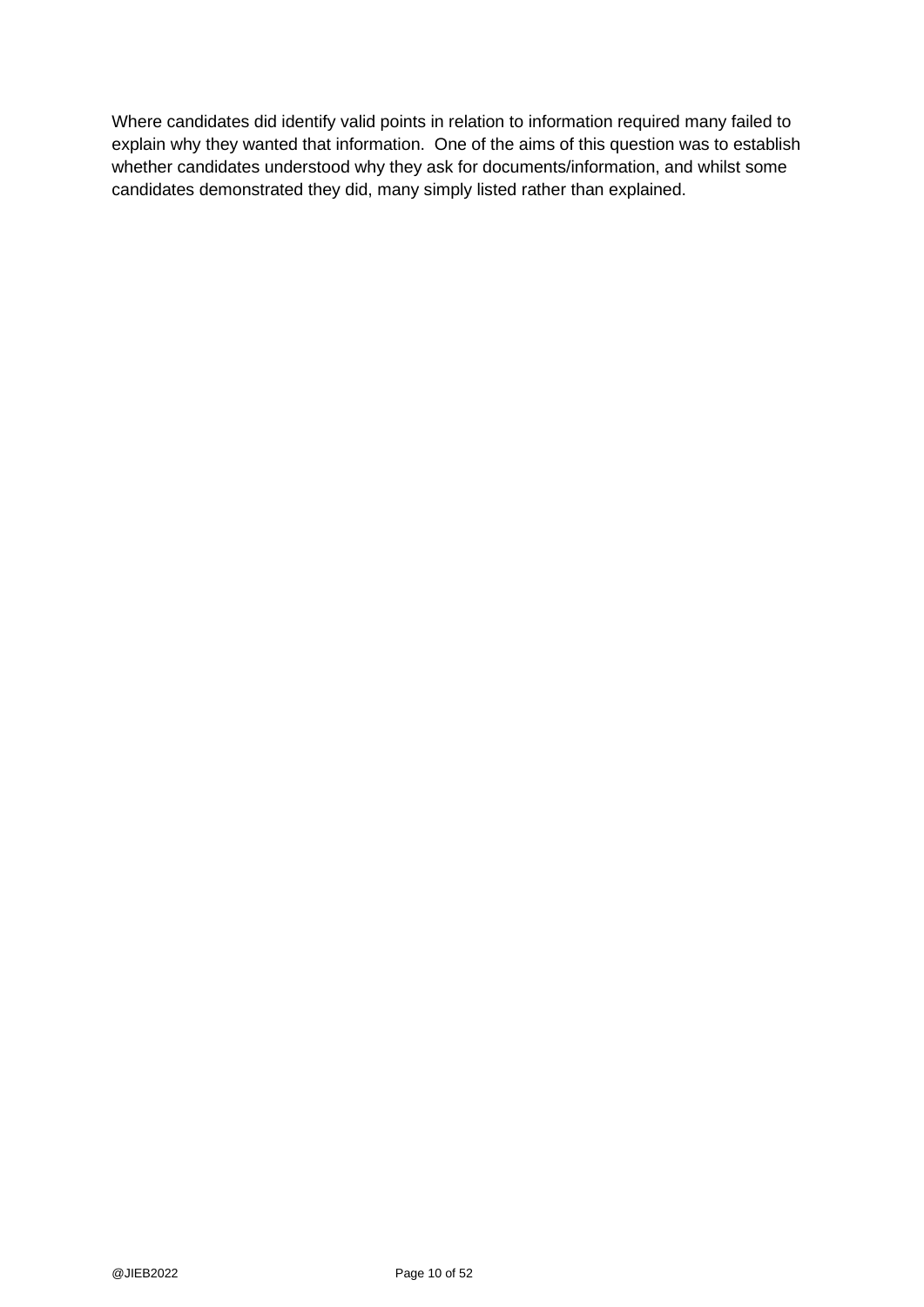### **MARK PLAN**

#### **Question 1a**

### **Declaration of Solvency for Romilysur Limited as at 31 October 2021**

|               |  | Question Adjustment Answer Assumptions |
|---------------|--|----------------------------------------|
| <b>Assets</b> |  |                                        |

### **ASSETS SUBJECT TO A FIXED CHARGE/ASSIGNMENT**

| <b>Debtors</b>                   |     |        |           |           |                                                                                                              |
|----------------------------------|-----|--------|-----------|-----------|--------------------------------------------------------------------------------------------------------------|
| <b>Factored debts</b>            | 60% | 54,000 |           | 54,000    | 60% factored                                                                                                 |
| Amount owed to factoring company | 75% |        | (40, 500) | (40, 500) | 75% advance rate                                                                                             |
| Notice costs                     |     |        | (6,000)   | (6,000)   | £2,000 per month (assumed VAT<br>recoverable). Could be entered as £7,200 with VAT<br>recoverable elsewhere. |
|                                  |     | 54,000 | (46, 500) | 7,500     |                                                                                                              |
| <b>Hire Purchase</b>             |     |        |           |           |                                                                                                              |
| Motor vehicles                   |     |        | 40,000    | 40,000    | Asset of the company $(E20,000 \times 2)$                                                                    |
| Amounts payable to HP Company    |     |        | (10,000)  | (10,000)  | £5,000 x 2                                                                                                   |
|                                  |     |        | 30,000    | 30,000    |                                                                                                              |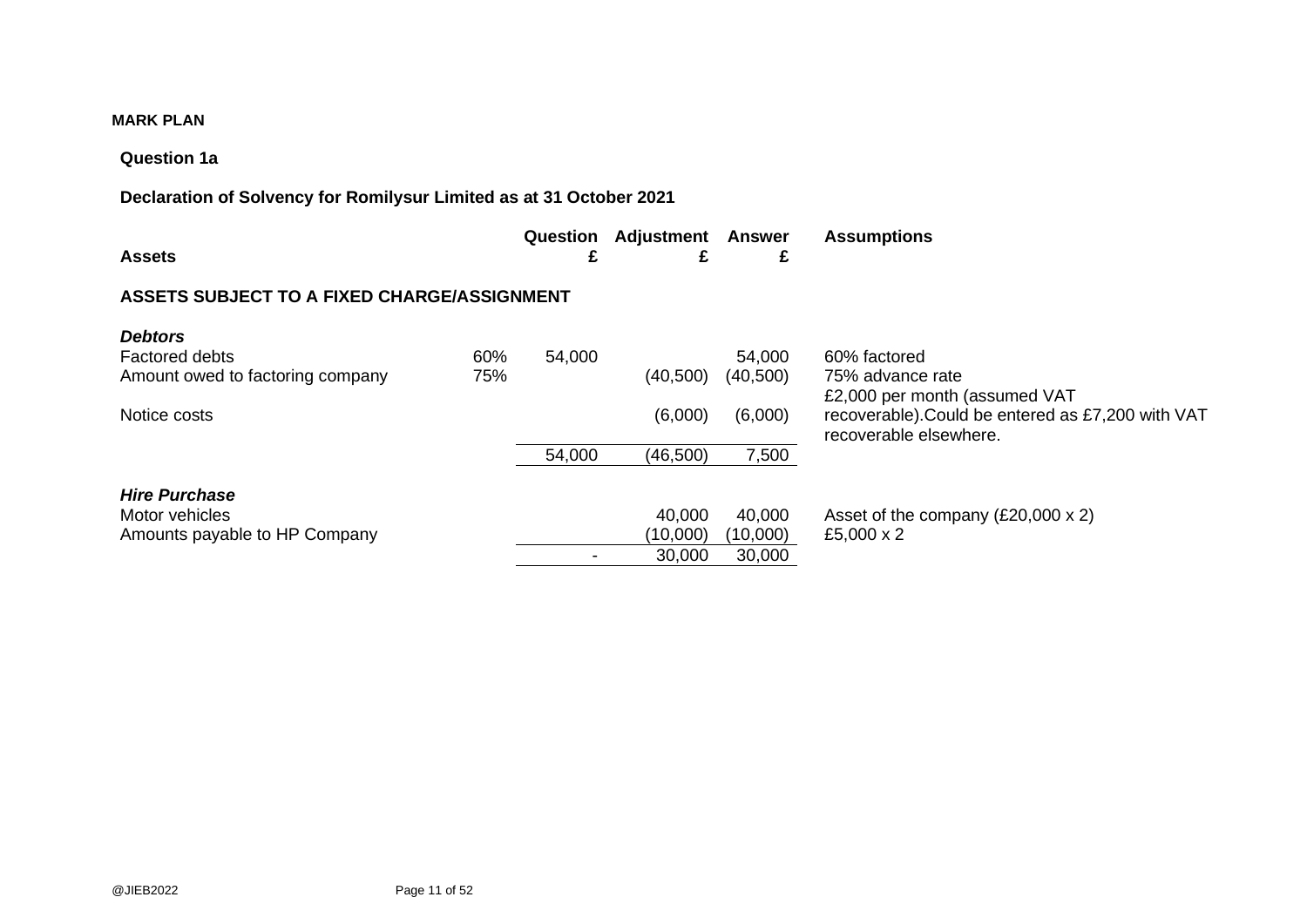| <b>UNCHARGED ASSETS</b>                                  |         |                |                          |                                                                                                                     |
|----------------------------------------------------------|---------|----------------|--------------------------|---------------------------------------------------------------------------------------------------------------------|
| Cash at bank                                             | 105,000 | $\blacksquare$ | 105,000                  | Per question                                                                                                        |
| Debtors ledger                                           | 36,000  | (36,000)       | $\blacksquare$           | All non-factored debts to be credited as event not<br>taking place<br>Repay to customers. Assumed as kept separate  |
| Cash deposits                                            | 5,600   | (5,600)        | $\overline{\phantom{a}}$ | these are Trust monies. (Alternative presentation<br>could be an asset and liability)                               |
| Event deposits                                           |         | 15,000         | 15,000                   | Receive 75% of deposits paid                                                                                        |
| Director's loan account                                  |         | 56,000         | 56,000                   | Is an asset of the company                                                                                          |
| VAT relief on debtors                                    |         | 6,000          | 6,000                    | VAT on non-factored debts written off                                                                               |
| Shares in subsidiary                                     |         |                |                          | Assumed nil value                                                                                                   |
| <b>Estimated realisable value of assets</b>              | 146,600 | 35,400         | 182,000                  |                                                                                                                     |
| <b>LIABILITIES</b>                                       |         |                |                          |                                                                                                                     |
| <b>Dilapidations</b>                                     |         | 35,000         | 35,000                   | Per question                                                                                                        |
| <b>Trade creditors</b>                                   | 110,000 | (12,500)       | 97,500                   | Assume £12,500 is kept in as a contingent liability<br>(see below)                                                  |
| Contingent liability                                     |         | 12,500         | 12,500                   | Contingent liability for event space<br>12% is the greater amount.                                                  |
| Insurance excess                                         |         | 10,560         | 10,560                   | Alternative presentation may be an insurance<br>asset and liability                                                 |
| Intercompany creditor                                    |         | 4,900          | 4,900                    | Amount outstanding to Miniromi less management<br>fees (3 x £750 plus VAT) (£7,600-£2,700).<br>Assumed no VAT group |
| HMRC (VAT payable in relation to management<br>invoices) |         | 450            | 450                      | 3 x £750 x 20%                                                                                                      |
| <b>Estimated unsecured liabilities</b>                   | 110,000 | 50,910         | 160,910                  |                                                                                                                     |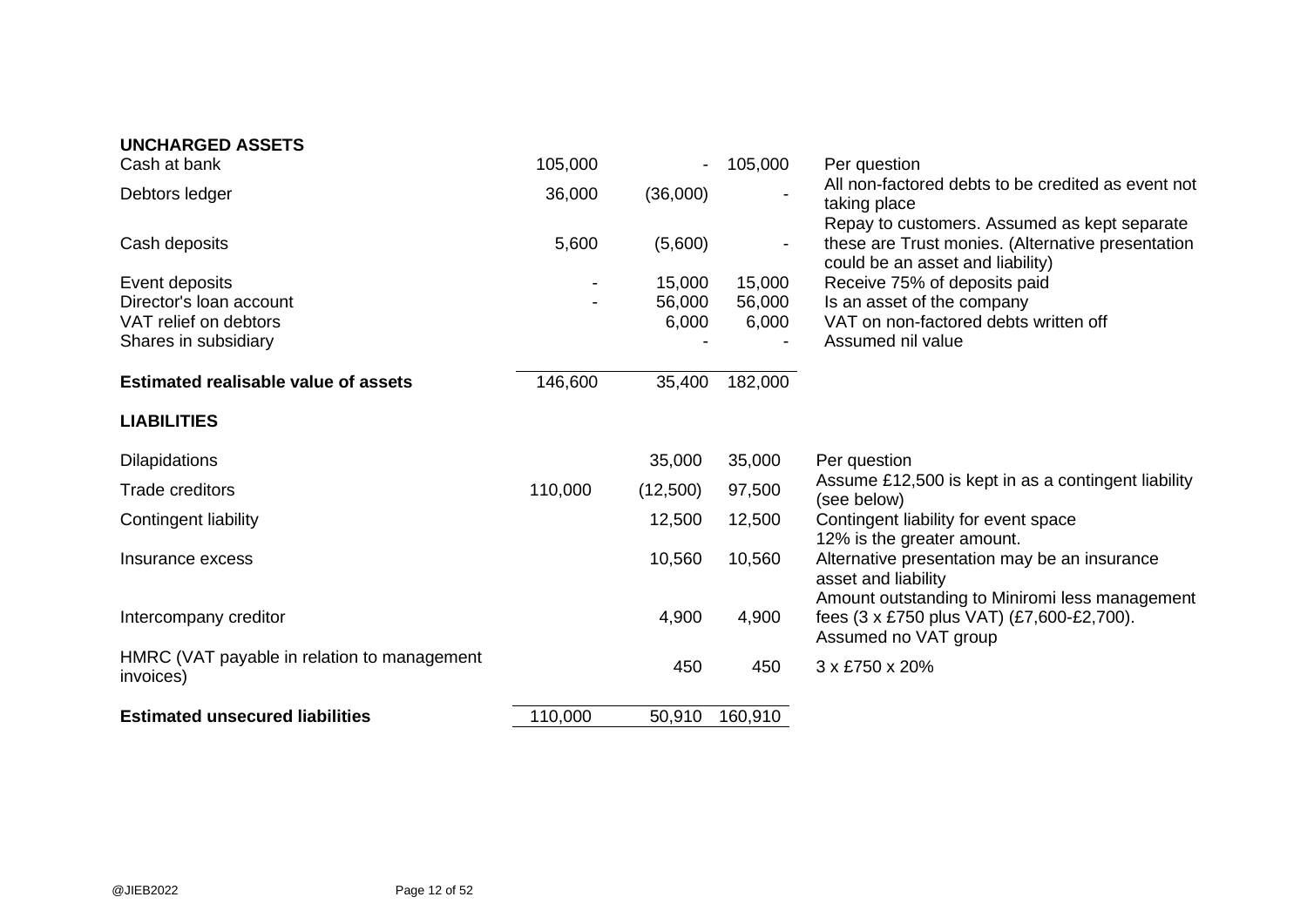| Estimated surplus after paying debts in full | 90,600 | (53, 702) | 36,898 |                                                                                                                                                                                             |
|----------------------------------------------|--------|-----------|--------|---------------------------------------------------------------------------------------------------------------------------------------------------------------------------------------------|
| <b>Total costs</b>                           |        | 21,692    | 21,692 |                                                                                                                                                                                             |
| Estimated amount of interest accruing        |        | 9,192     | 9,192  | IR5.1 (g) interest accruing until payment of all<br>debts in full. 8% on outstanding creditors (exc.<br>dilapidations and insurance excess). Assume<br>include contingent liability. 1 year |
| Estimated costs of the winding up            |        | 12.500    | 12,500 | IR 5.1(f) Candidate to make sensible suggestion,<br>assumed VAT recoverable.                                                                                                                |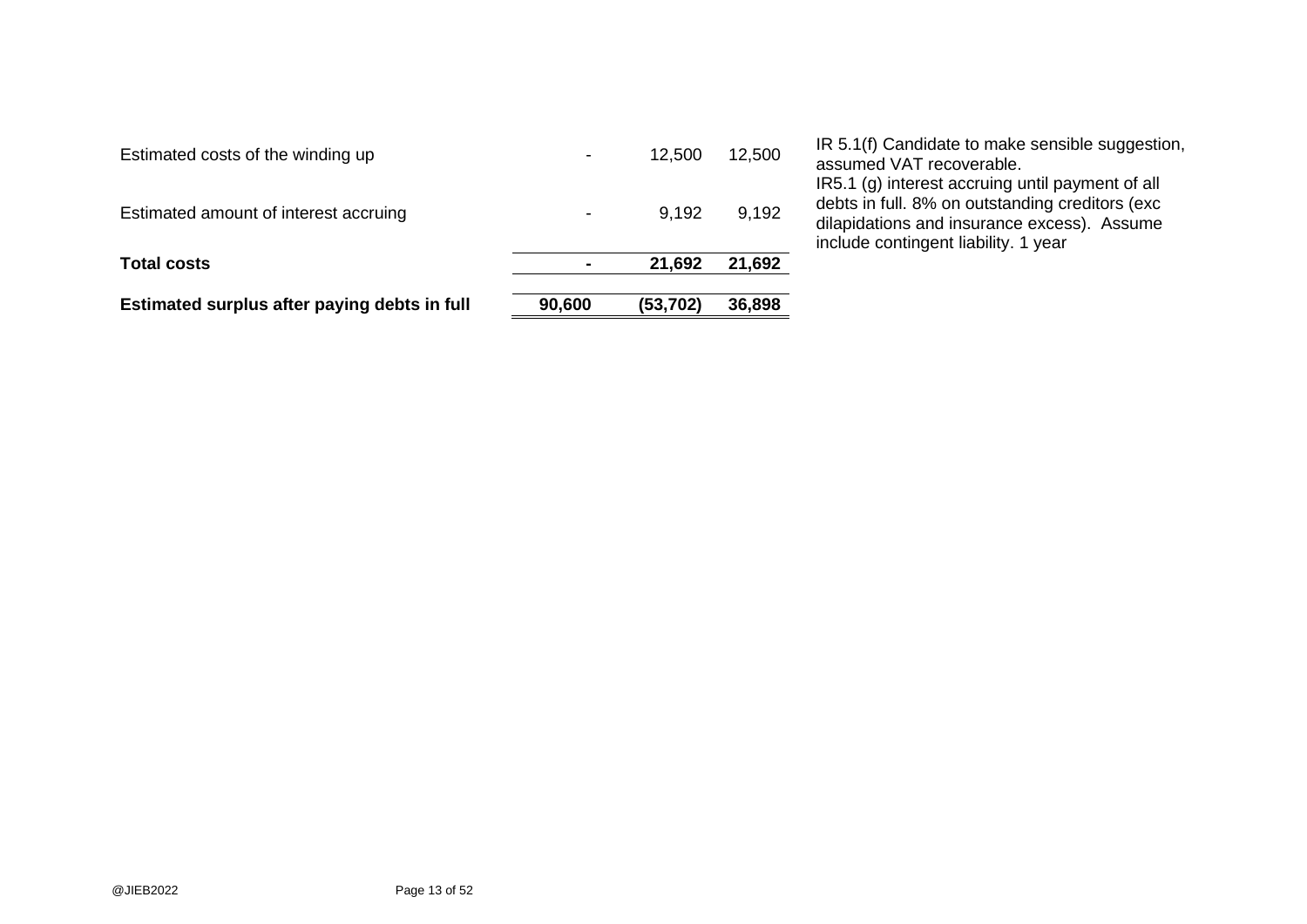# **Question 1b**

| Deficit of £19,102 without the loan account<br>$\bullet$<br>£9,910 excluding interest<br>As such Company appears insolvent<br>$\bullet$<br>Proposal for Holly to purchase vehicle - unlikely to be possible but assume value<br>$\bullet$<br>achievable by sale to third party.<br>Even if contingent liability does not crystallise<br>$\bullet$<br>DLA or a proportion of it could be paid over time if retirement income and<br>$\bullet$<br>expenditure allows.<br>If realistically can be paid within 12 months an MVL maybe possible<br>$\circ$<br>Potential risk in signing the Declaration of solvency if uncertain<br>$\circ$<br>Brother could step in to cover the loan repayment to allow an MVL to continue<br>$\bullet$<br>Informal negotiation with creditors may be possible - agree full and final settlement<br>$\bullet$<br>with element of debt write off<br>Creditors Voluntary Liquidation likely to be the key alternative insolvency option<br>$\bullet$<br>available<br>A 'full and final' CVA could be considered to deal with the situation<br>$\bullet$<br>Compulsory liquidation a possibility if creditors pursue their debts<br>$\bullet$<br>Company may have to formally seek repayment of the director loan<br>$\bullet$<br>Risk of bankruptcy<br>$\bullet$<br>But cost v benefit to estate given no assets?<br>$\circ$<br>Insolvency process of company may provide a longer period of time to repay the<br>$\bullet$<br>debt<br>If income and expenditure allows, an IVA may deal with the personal debt position<br>$\bullet$<br>Non-repayment of DLA creates personal tax charge for Holly<br>$\bullet$<br>Costs of a CVL likely to be higher than an MVL<br>$\bullet$<br>Where DOS remained solvent based on candidates answer to part (a)<br>DLA could be distributed in specie<br>$\bullet$<br>If distributed in specie Holly would owe nick for his share of the loan distributed<br>$\bullet$<br>Or shareholders could agree for DLA to be distributed to Holly, and Nick could<br>$\bullet$<br>receive an equivalent value<br>Alternatively Holly could raise funding to repay the loan and then repay part of this<br>through the funds distributed to shareholders | $\bullet$ | Estimated surplus from MVL and solvency relies on repayment of this debt |
|----------------------------------------------------------------------------------------------------------------------------------------------------------------------------------------------------------------------------------------------------------------------------------------------------------------------------------------------------------------------------------------------------------------------------------------------------------------------------------------------------------------------------------------------------------------------------------------------------------------------------------------------------------------------------------------------------------------------------------------------------------------------------------------------------------------------------------------------------------------------------------------------------------------------------------------------------------------------------------------------------------------------------------------------------------------------------------------------------------------------------------------------------------------------------------------------------------------------------------------------------------------------------------------------------------------------------------------------------------------------------------------------------------------------------------------------------------------------------------------------------------------------------------------------------------------------------------------------------------------------------------------------------------------------------------------------------------------------------------------------------------------------------------------------------------------------------------------------------------------------------------------------------------------------------------------------------------------------------------------------------------------------------------------------------------------------------------------------------------------------------------------------------------------------------------------------------------------|-----------|--------------------------------------------------------------------------|
|                                                                                                                                                                                                                                                                                                                                                                                                                                                                                                                                                                                                                                                                                                                                                                                                                                                                                                                                                                                                                                                                                                                                                                                                                                                                                                                                                                                                                                                                                                                                                                                                                                                                                                                                                                                                                                                                                                                                                                                                                                                                                                                                                                                                                |           |                                                                          |
|                                                                                                                                                                                                                                                                                                                                                                                                                                                                                                                                                                                                                                                                                                                                                                                                                                                                                                                                                                                                                                                                                                                                                                                                                                                                                                                                                                                                                                                                                                                                                                                                                                                                                                                                                                                                                                                                                                                                                                                                                                                                                                                                                                                                                |           |                                                                          |
|                                                                                                                                                                                                                                                                                                                                                                                                                                                                                                                                                                                                                                                                                                                                                                                                                                                                                                                                                                                                                                                                                                                                                                                                                                                                                                                                                                                                                                                                                                                                                                                                                                                                                                                                                                                                                                                                                                                                                                                                                                                                                                                                                                                                                |           |                                                                          |
|                                                                                                                                                                                                                                                                                                                                                                                                                                                                                                                                                                                                                                                                                                                                                                                                                                                                                                                                                                                                                                                                                                                                                                                                                                                                                                                                                                                                                                                                                                                                                                                                                                                                                                                                                                                                                                                                                                                                                                                                                                                                                                                                                                                                                |           |                                                                          |
|                                                                                                                                                                                                                                                                                                                                                                                                                                                                                                                                                                                                                                                                                                                                                                                                                                                                                                                                                                                                                                                                                                                                                                                                                                                                                                                                                                                                                                                                                                                                                                                                                                                                                                                                                                                                                                                                                                                                                                                                                                                                                                                                                                                                                |           |                                                                          |
|                                                                                                                                                                                                                                                                                                                                                                                                                                                                                                                                                                                                                                                                                                                                                                                                                                                                                                                                                                                                                                                                                                                                                                                                                                                                                                                                                                                                                                                                                                                                                                                                                                                                                                                                                                                                                                                                                                                                                                                                                                                                                                                                                                                                                |           |                                                                          |
|                                                                                                                                                                                                                                                                                                                                                                                                                                                                                                                                                                                                                                                                                                                                                                                                                                                                                                                                                                                                                                                                                                                                                                                                                                                                                                                                                                                                                                                                                                                                                                                                                                                                                                                                                                                                                                                                                                                                                                                                                                                                                                                                                                                                                |           |                                                                          |
|                                                                                                                                                                                                                                                                                                                                                                                                                                                                                                                                                                                                                                                                                                                                                                                                                                                                                                                                                                                                                                                                                                                                                                                                                                                                                                                                                                                                                                                                                                                                                                                                                                                                                                                                                                                                                                                                                                                                                                                                                                                                                                                                                                                                                |           |                                                                          |
|                                                                                                                                                                                                                                                                                                                                                                                                                                                                                                                                                                                                                                                                                                                                                                                                                                                                                                                                                                                                                                                                                                                                                                                                                                                                                                                                                                                                                                                                                                                                                                                                                                                                                                                                                                                                                                                                                                                                                                                                                                                                                                                                                                                                                |           |                                                                          |
|                                                                                                                                                                                                                                                                                                                                                                                                                                                                                                                                                                                                                                                                                                                                                                                                                                                                                                                                                                                                                                                                                                                                                                                                                                                                                                                                                                                                                                                                                                                                                                                                                                                                                                                                                                                                                                                                                                                                                                                                                                                                                                                                                                                                                |           |                                                                          |
|                                                                                                                                                                                                                                                                                                                                                                                                                                                                                                                                                                                                                                                                                                                                                                                                                                                                                                                                                                                                                                                                                                                                                                                                                                                                                                                                                                                                                                                                                                                                                                                                                                                                                                                                                                                                                                                                                                                                                                                                                                                                                                                                                                                                                |           |                                                                          |
|                                                                                                                                                                                                                                                                                                                                                                                                                                                                                                                                                                                                                                                                                                                                                                                                                                                                                                                                                                                                                                                                                                                                                                                                                                                                                                                                                                                                                                                                                                                                                                                                                                                                                                                                                                                                                                                                                                                                                                                                                                                                                                                                                                                                                |           |                                                                          |
|                                                                                                                                                                                                                                                                                                                                                                                                                                                                                                                                                                                                                                                                                                                                                                                                                                                                                                                                                                                                                                                                                                                                                                                                                                                                                                                                                                                                                                                                                                                                                                                                                                                                                                                                                                                                                                                                                                                                                                                                                                                                                                                                                                                                                |           |                                                                          |
|                                                                                                                                                                                                                                                                                                                                                                                                                                                                                                                                                                                                                                                                                                                                                                                                                                                                                                                                                                                                                                                                                                                                                                                                                                                                                                                                                                                                                                                                                                                                                                                                                                                                                                                                                                                                                                                                                                                                                                                                                                                                                                                                                                                                                |           |                                                                          |
|                                                                                                                                                                                                                                                                                                                                                                                                                                                                                                                                                                                                                                                                                                                                                                                                                                                                                                                                                                                                                                                                                                                                                                                                                                                                                                                                                                                                                                                                                                                                                                                                                                                                                                                                                                                                                                                                                                                                                                                                                                                                                                                                                                                                                |           |                                                                          |
|                                                                                                                                                                                                                                                                                                                                                                                                                                                                                                                                                                                                                                                                                                                                                                                                                                                                                                                                                                                                                                                                                                                                                                                                                                                                                                                                                                                                                                                                                                                                                                                                                                                                                                                                                                                                                                                                                                                                                                                                                                                                                                                                                                                                                |           |                                                                          |
|                                                                                                                                                                                                                                                                                                                                                                                                                                                                                                                                                                                                                                                                                                                                                                                                                                                                                                                                                                                                                                                                                                                                                                                                                                                                                                                                                                                                                                                                                                                                                                                                                                                                                                                                                                                                                                                                                                                                                                                                                                                                                                                                                                                                                |           |                                                                          |
|                                                                                                                                                                                                                                                                                                                                                                                                                                                                                                                                                                                                                                                                                                                                                                                                                                                                                                                                                                                                                                                                                                                                                                                                                                                                                                                                                                                                                                                                                                                                                                                                                                                                                                                                                                                                                                                                                                                                                                                                                                                                                                                                                                                                                |           |                                                                          |
|                                                                                                                                                                                                                                                                                                                                                                                                                                                                                                                                                                                                                                                                                                                                                                                                                                                                                                                                                                                                                                                                                                                                                                                                                                                                                                                                                                                                                                                                                                                                                                                                                                                                                                                                                                                                                                                                                                                                                                                                                                                                                                                                                                                                                |           |                                                                          |
|                                                                                                                                                                                                                                                                                                                                                                                                                                                                                                                                                                                                                                                                                                                                                                                                                                                                                                                                                                                                                                                                                                                                                                                                                                                                                                                                                                                                                                                                                                                                                                                                                                                                                                                                                                                                                                                                                                                                                                                                                                                                                                                                                                                                                |           |                                                                          |
|                                                                                                                                                                                                                                                                                                                                                                                                                                                                                                                                                                                                                                                                                                                                                                                                                                                                                                                                                                                                                                                                                                                                                                                                                                                                                                                                                                                                                                                                                                                                                                                                                                                                                                                                                                                                                                                                                                                                                                                                                                                                                                                                                                                                                |           |                                                                          |
|                                                                                                                                                                                                                                                                                                                                                                                                                                                                                                                                                                                                                                                                                                                                                                                                                                                                                                                                                                                                                                                                                                                                                                                                                                                                                                                                                                                                                                                                                                                                                                                                                                                                                                                                                                                                                                                                                                                                                                                                                                                                                                                                                                                                                |           |                                                                          |
|                                                                                                                                                                                                                                                                                                                                                                                                                                                                                                                                                                                                                                                                                                                                                                                                                                                                                                                                                                                                                                                                                                                                                                                                                                                                                                                                                                                                                                                                                                                                                                                                                                                                                                                                                                                                                                                                                                                                                                                                                                                                                                                                                                                                                |           |                                                                          |
|                                                                                                                                                                                                                                                                                                                                                                                                                                                                                                                                                                                                                                                                                                                                                                                                                                                                                                                                                                                                                                                                                                                                                                                                                                                                                                                                                                                                                                                                                                                                                                                                                                                                                                                                                                                                                                                                                                                                                                                                                                                                                                                                                                                                                |           |                                                                          |
|                                                                                                                                                                                                                                                                                                                                                                                                                                                                                                                                                                                                                                                                                                                                                                                                                                                                                                                                                                                                                                                                                                                                                                                                                                                                                                                                                                                                                                                                                                                                                                                                                                                                                                                                                                                                                                                                                                                                                                                                                                                                                                                                                                                                                |           |                                                                          |
|                                                                                                                                                                                                                                                                                                                                                                                                                                                                                                                                                                                                                                                                                                                                                                                                                                                                                                                                                                                                                                                                                                                                                                                                                                                                                                                                                                                                                                                                                                                                                                                                                                                                                                                                                                                                                                                                                                                                                                                                                                                                                                                                                                                                                |           |                                                                          |
|                                                                                                                                                                                                                                                                                                                                                                                                                                                                                                                                                                                                                                                                                                                                                                                                                                                                                                                                                                                                                                                                                                                                                                                                                                                                                                                                                                                                                                                                                                                                                                                                                                                                                                                                                                                                                                                                                                                                                                                                                                                                                                                                                                                                                |           |                                                                          |
|                                                                                                                                                                                                                                                                                                                                                                                                                                                                                                                                                                                                                                                                                                                                                                                                                                                                                                                                                                                                                                                                                                                                                                                                                                                                                                                                                                                                                                                                                                                                                                                                                                                                                                                                                                                                                                                                                                                                                                                                                                                                                                                                                                                                                |           |                                                                          |
|                                                                                                                                                                                                                                                                                                                                                                                                                                                                                                                                                                                                                                                                                                                                                                                                                                                                                                                                                                                                                                                                                                                                                                                                                                                                                                                                                                                                                                                                                                                                                                                                                                                                                                                                                                                                                                                                                                                                                                                                                                                                                                                                                                                                                |           |                                                                          |
|                                                                                                                                                                                                                                                                                                                                                                                                                                                                                                                                                                                                                                                                                                                                                                                                                                                                                                                                                                                                                                                                                                                                                                                                                                                                                                                                                                                                                                                                                                                                                                                                                                                                                                                                                                                                                                                                                                                                                                                                                                                                                                                                                                                                                | $\bullet$ | Holly to consider tax implications of the distribution in specie         |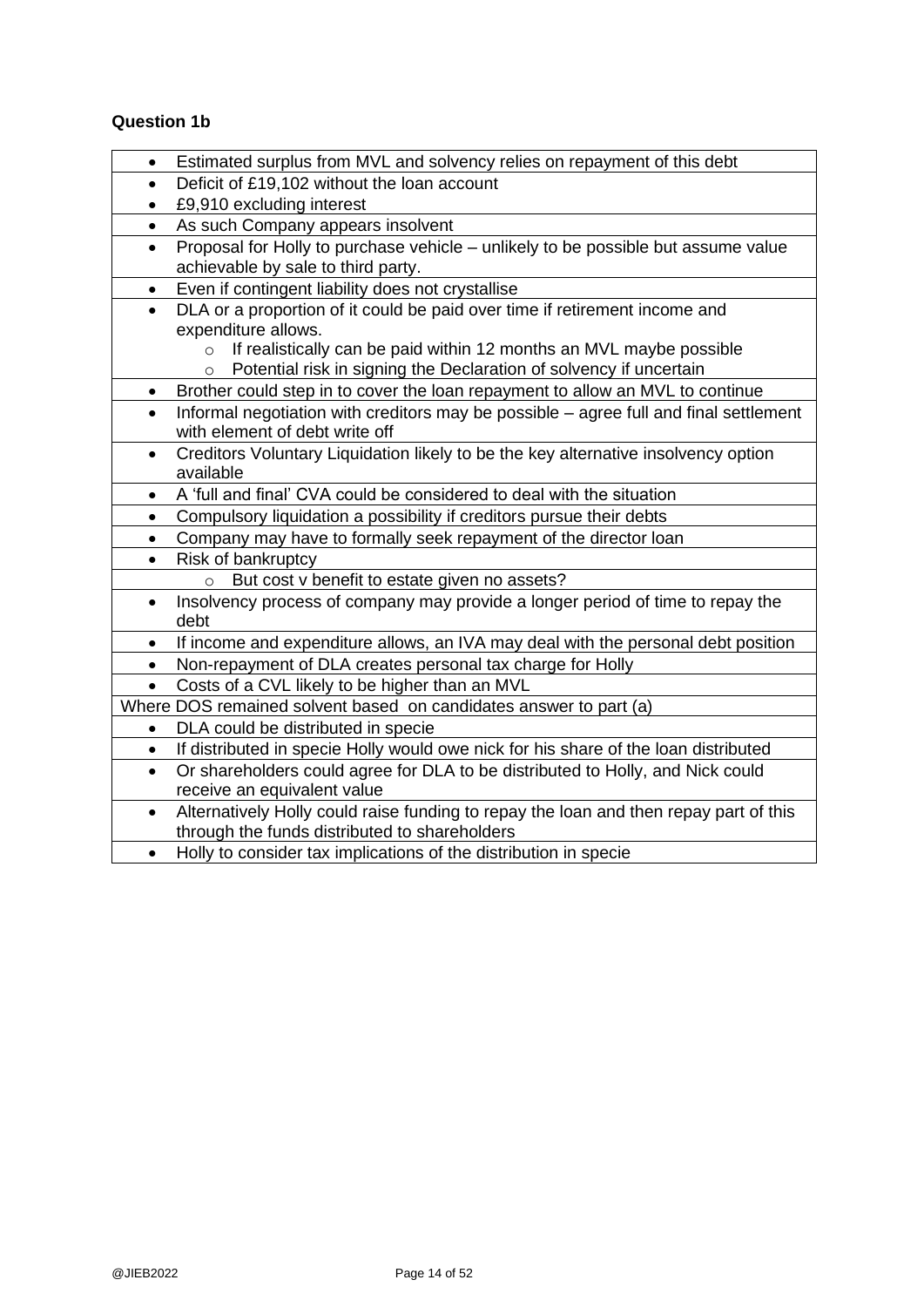### **Question 2a**

- Per Insolvency Code of Ethics guidance on practice mergers: Where *practices* merge, they should subsequently be treated as one for the purposes of assessing threats to the fundamental principles.
- At the time of the merger, existing *insolvency appointments* should be reviewed and any threats identified.
- *Principals* and employees of the merged *practice* become subject to common ethical constraints in relation to accepting new *insolvency appointments* to clients of either of the former *practices*.
- However existing *insolvency appointments* which are rendered in apparent breach of the Code by such a merger need not be determined automatically, provided that a considered review of the situation by the *practice* discloses no obvious and immediate ethical conflict.
- If there is an obvious and immediate ethical conflict, then need to consider options – is the issue/risk capable of being mitigated do you need to resign from an engagement
- Carry out review and identify how the risk could be mitigated to an acceptable level
- Discuss with major creditors/stakeholders involved in the matters to identify whether there is a conflict.

#### **Question 2b**

|           | Confirm amount is actually an overpayment. If it is consider money laundering                                                                                                                                                                                                                                                                                 |
|-----------|---------------------------------------------------------------------------------------------------------------------------------------------------------------------------------------------------------------------------------------------------------------------------------------------------------------------------------------------------------------|
|           | Money Laundering Regulations 2017: Potential money laundering offence, as<br>funds' identity could be changed so that the proceeds (repayment of the £50k)<br>appear to originate from a legitimate source                                                                                                                                                    |
|           | Liquidator should carry out customer due diligence and monitor business<br>relationships of insolvent companies, such that any transactions i.e. the settlement<br>of debts by customers, is consistent with the Liquidators knowledge of that debtor,<br>his business and risk profile. Consider if this request is consistent with the debtor's<br>profile. |
| $\bullet$ | If money laundering is suspected the Liquidator and/or case staff should make a<br>Money Laundering report to the Firms' Money Laundering Reporting Officer<br>(MLRO)                                                                                                                                                                                         |
| $\bullet$ | The MLRO in turn will consider that report in light of any relevant information that is<br>available to the Liquidator and determine whether the information gives rise to a<br>knowledge or suspicion of money laundering. Where it does, the MLRO should<br>report the matter to the Serious Organised Crime Agency                                         |
| $\bullet$ | Failure to disclose knowledge or suspicion of money laundering is an offence                                                                                                                                                                                                                                                                                  |
| $\bullet$ | Should a report be made, care must be taken not to tip the potential money<br>launderer off (an offence)                                                                                                                                                                                                                                                      |
| $\bullet$ | Having made a report to SOCA, no action that could assist the launderer or<br>otherwise constitute money laundering must take place for seven working days,<br>unless SOCA gives consent for it to go ahead                                                                                                                                                   |
|           | If funds are to be remitted only do so to the original account                                                                                                                                                                                                                                                                                                |
|           |                                                                                                                                                                                                                                                                                                                                                               |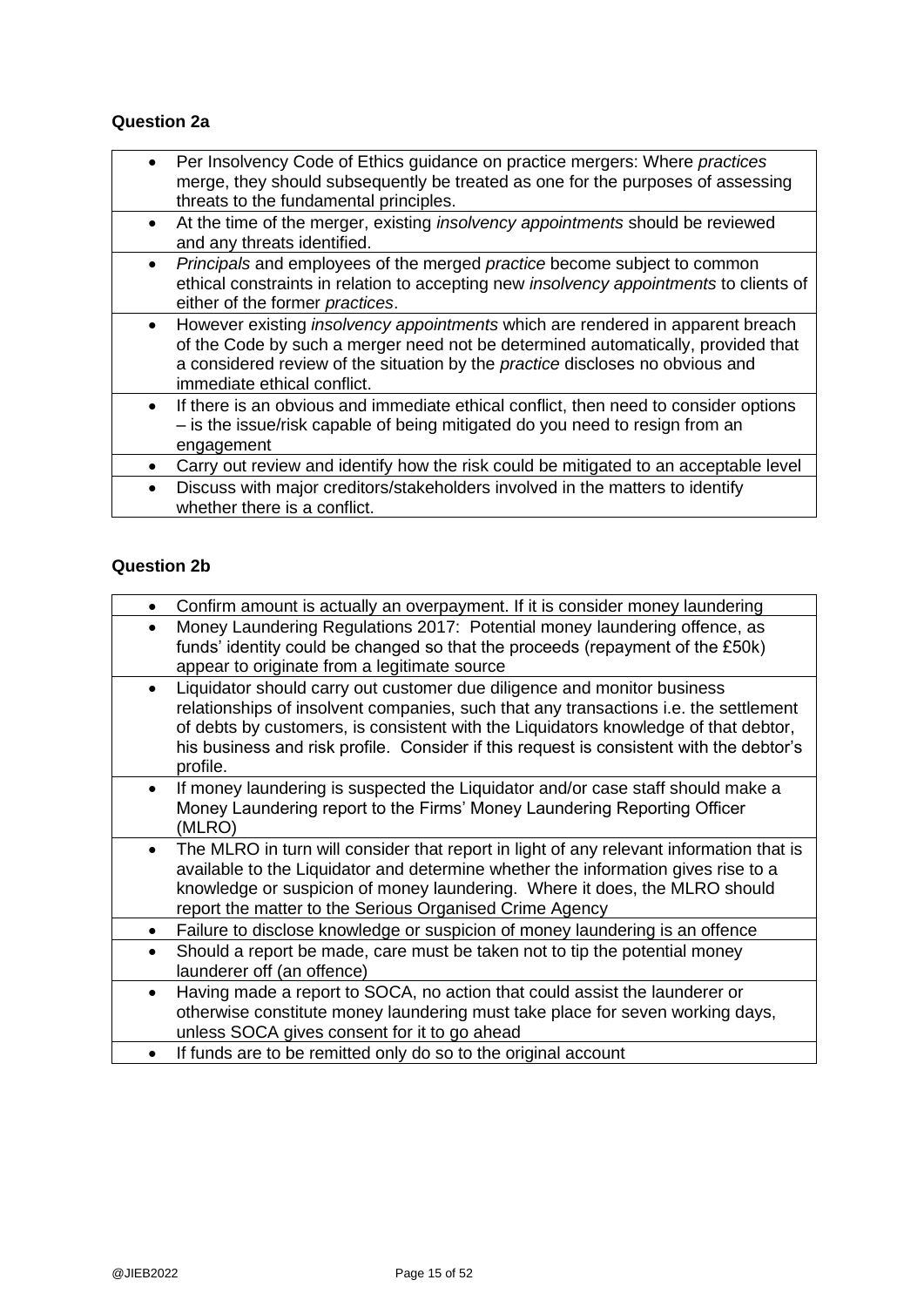### **Question 2c**

- Establish the last known location of the laptop
- Consider if there is any physical security such as CCTV
- Report laptop stolen to the police
- Establish what information is on the laptop
- Consider if the information that would be on the laptop is something that the sales director may be withholding
- Notify the insurers
- Establish if the company has a data breach plan and procedures.
- Inform data protection officer
- Establish if the laptop is password protected
- and encrypted
- Ensure that any remote system access is immediately suspended
- Establish if there is any mechanism (e.g. software) for tracing location of device
- Consider whether necessary to notify the Information Commissioner of the breach
- Consider, if necessary, notifying any other parties such as individuals whose data may have been lost, credit card companies if financial information on the laptop
- Seek legal advice as to your responsibilities in the circumstances
- Consider if any disciplinary action against the employee is necessary
- Investigate the circumstances and put processes in place to prevent re-occurrence
- Document all decisions

### **Question 2d**

| Form 769 completed and submitted to HMRC<br>$\bullet$                                   |
|-----------------------------------------------------------------------------------------|
| Establish which company is the representative member                                    |
| Establish members of the VAT group<br>$\bullet$                                         |
| Remove the company from the VAT group<br>٠                                              |
| VAT 50 form<br>$\bigcap$                                                                |
| VAT 51 form<br>$\Omega$                                                                 |
| Consider if new VAT registration is required                                            |
| Voluntary registration<br>$\circ$                                                       |
| Compulsory registration<br>$\circ$                                                      |
| Joint and Several liability for Group VAT position                                      |
| Record total group liability at appointment as a creditor                               |
| If settled by another group member then they will have a subrogated claim and this<br>٠ |
| should be recorded.                                                                     |
| Discuss situation with other members of the VAT group                                   |
| If necessary seek tax accounting advice                                                 |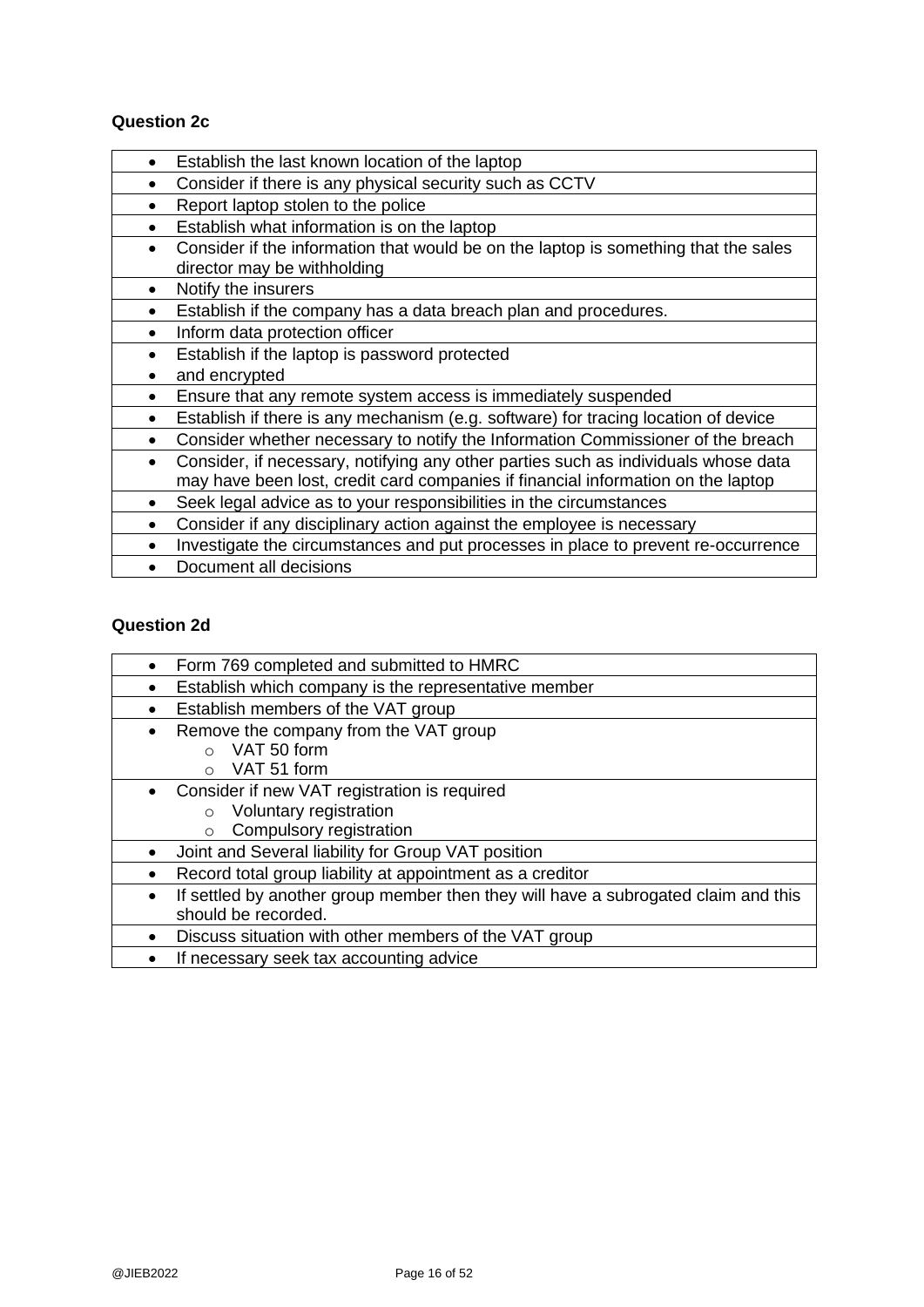## **Question 3a**

|                                             | <b>Upper</b> | Lower | <b>Notes</b>                                                                                                                                                     |
|---------------------------------------------|--------------|-------|------------------------------------------------------------------------------------------------------------------------------------------------------------------|
| Fixed Charge - property                     | 1,800        | 1,000 |                                                                                                                                                                  |
| Agent costs                                 | (27)         | (15)  | Any reasonable assumption;<br>e.g. 1.5%                                                                                                                          |
| Legal costs                                 | (15)         | (15)  | Any reasonable assumption;                                                                                                                                       |
| Holding costs (insurance, security<br>etc.) | (30)         | (30)  | Say £5k per month open (lower costs), £10k closed (additional security, insurance,<br>etc.) (any reasonable assumption), 3 months for lower, 6 months for upper. |
| IP costs                                    | (10)         | (20)  | Any reasonable assumption; e.g assumes more cost at lower due to longer<br>monitoring                                                                            |
| <b>Available for Bank</b>                   | 1,718        | 920   |                                                                                                                                                                  |
|                                             |              |       |                                                                                                                                                                  |
| Floating charge - stock                     | 1,688        | 1,171 | See workings                                                                                                                                                     |
| Agent costs                                 | (10)         | (20)  | Any reasonable assumption;                                                                                                                                       |
| Legal costs                                 | (15)         | (30)  | Any reasonable assumption;                                                                                                                                       |
| IP costs                                    | (30)         | (50)  | Any reasonable assumption;                                                                                                                                       |

|       | (20)  | Any reasonable assumption;                                                                                              |
|-------|-------|-------------------------------------------------------------------------------------------------------------------------|
| (15)  | (30)  | Any reasonable assumption;                                                                                              |
| (30)  | (50)  | Any reasonable assumption;                                                                                              |
| 1,633 | 1,071 |                                                                                                                         |
| (150) |       | See workings                                                                                                            |
| 1,483 | 1,071 |                                                                                                                         |
| (6)   | (25)  | Any reasonable stated assumption; 25 employees; £1,000 worst case £250 best case.<br>Best case may assume TUPE transfer |
| (75)  | (75)  | PAYE all<br>preferential                                                                                                |
| 1,402 | 971   |                                                                                                                         |
| (283) | (197) |                                                                                                                         |
| 1,119 | 774   |                                                                                                                         |
|       | (10)  |                                                                                                                         |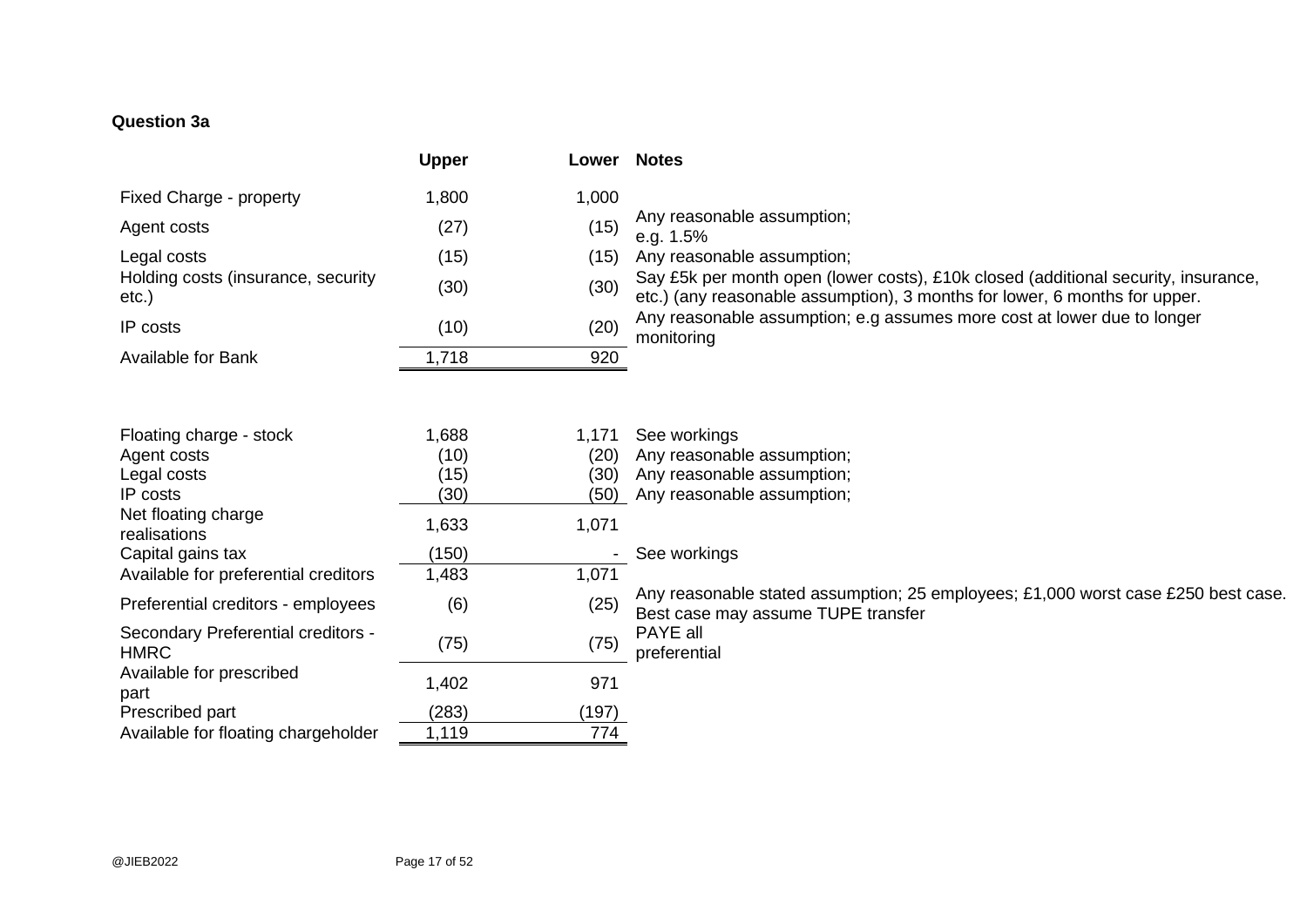| Total available for bank from<br>insolvency | 2,837 | 1,694 | As shortfall on debt PGs will<br>crystallise |
|---------------------------------------------|-------|-------|----------------------------------------------|
| PG - lister                                 | 50    | ٠     |                                              |
| PG - Hadley                                 | 20    |       | Remains a risk of<br>failure                 |
| <b>Total to Bank</b>                        | 2,907 | 1.694 |                                              |

### **WORKINGS**

### **Stock**

## **Bought in plants**

| <b>Book Value</b>                  |          | Per question |     | 400   | 400   |                                 |
|------------------------------------|----------|--------------|-----|-------|-------|---------------------------------|
|                                    | Supplier |              |     |       |       |                                 |
| <b>ROT</b>                         | B        | 100x50%      | 50% | (50)  | (50)  | all deducted as lower than debt |
| Net of ROT                         |          |              |     | 350   | 350   |                                 |
|                                    |          | Per          |     |       |       |                                 |
| <b>Realisation %</b>               |          | question     |     | 60%   | 50%   |                                 |
| <b>Estimated to realise</b>        |          |              |     | 210   | 175   |                                 |
| Self-grown plants                  |          |              |     |       |       |                                 |
| <b>Book Value</b>                  |          | Per question |     | 600   | 600   |                                 |
|                                    |          | $=600/(1-$   |     |       |       |                                 |
| Retail value - Gross up for margin |          | 60%<br>Per   | 60% | 1,500 | 1,500 |                                 |
| <b>Realisation %</b>               |          | question     |     | 50%   | 30%   |                                 |
| <b>Estimated to realise</b>        |          |              |     | 750   | 450   |                                 |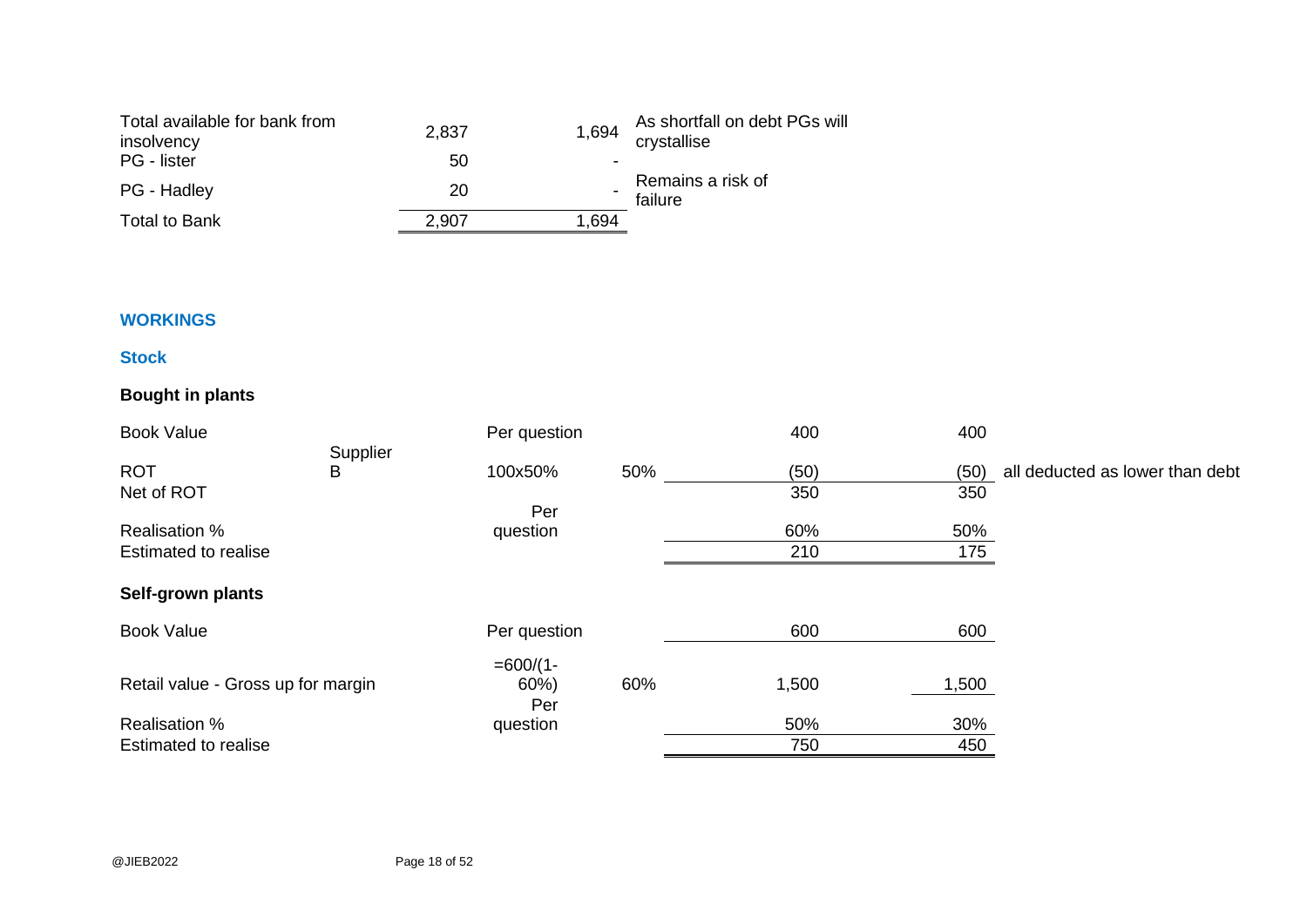### **Bought in non-plant products**

| <b>Book Value</b>           |               |                 | 1,000 | 1,000 |
|-----------------------------|---------------|-----------------|-------|-------|
|                             | Supplier      |                 |       |       |
| <b>ROT</b>                  | Α             | stock value     | (25)  | (25)  |
|                             | Supplier      |                 |       |       |
| <b>ROT</b>                  | С             | stock value     | (15)  | (15)  |
| <b>ROT</b>                  | <b>Others</b> | Limited to debt | (50)  | (50)  |
| Net of ROT                  |               |                 | 910   | 910   |
|                             |               | Per             |       |       |
| <b>Realisation %</b>        |               | question        | 80%   | 60%   |
| <b>Estimated to realise</b> |               |                 | 728   | 546   |

ROT assumed to be returned to supplier as only realising 50% to 80% of cost.

| <b>Totals</b>                                                | Upper      | Lower      |
|--------------------------------------------------------------|------------|------------|
| Bought in plants<br>Self-grown plants<br>Bought in non-plant | 210<br>750 | 175<br>450 |
| products                                                     | 728        | 546        |
|                                                              | 1,688      | 1,171      |

## **Corporation tax**

| Realisation (net of costs (excluding |         |         | Assumed all of those costs are |
|--------------------------------------|---------|---------|--------------------------------|
| holding))                            | 1,748   | 950     | allowable                      |
| Cost                                 | (1,000) | (1,000) |                                |
| Gain/(loss)                          | 748     | (50)    |                                |
| Tax                                  | 20%     | 0%      |                                |
| Capital Gains tax                    |         |         |                                |
| payable                              | 150     |         |                                |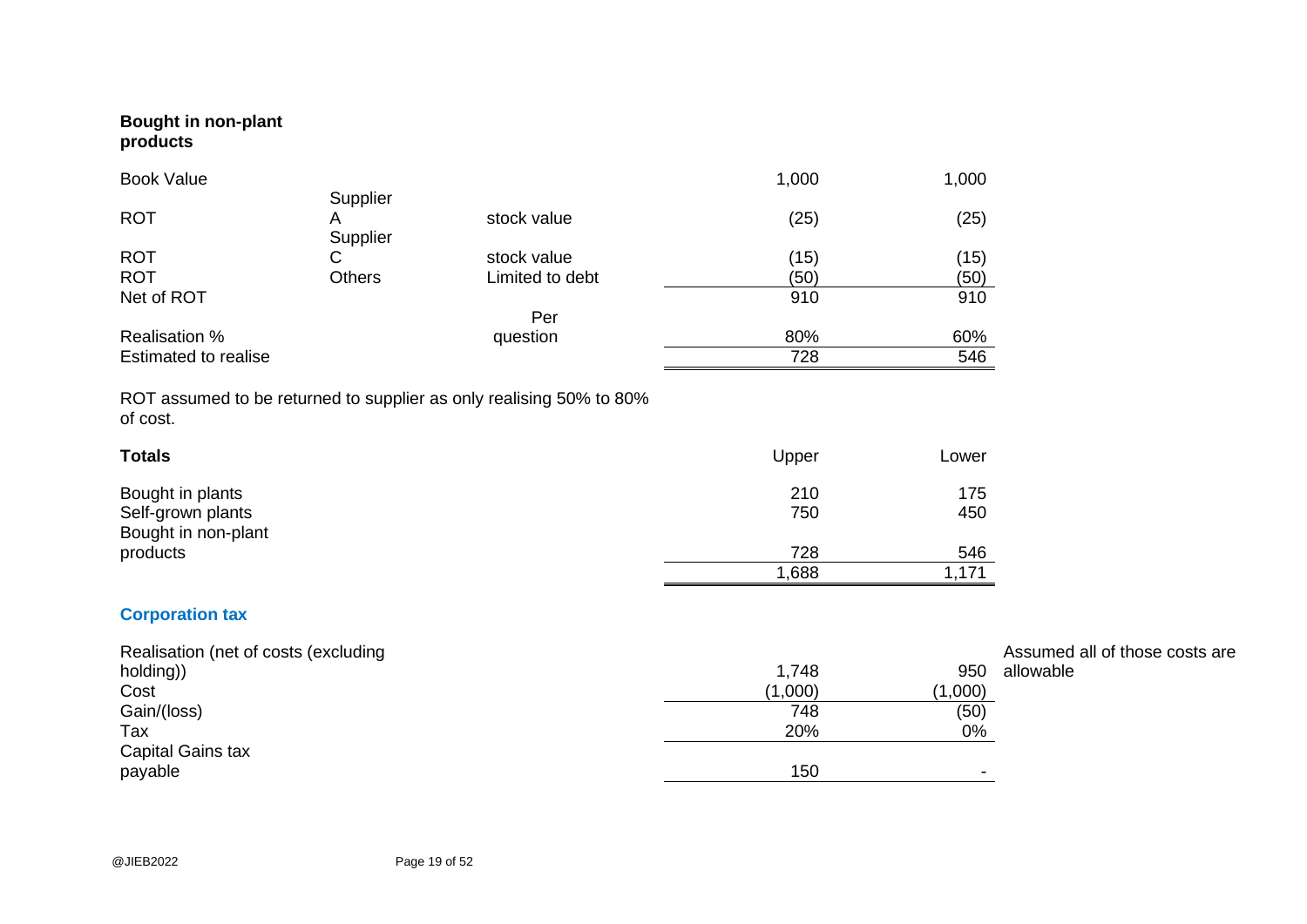### **Question 3b**

| Limited market of interested parties<br>$\bullet$                                              |
|------------------------------------------------------------------------------------------------|
| Loss making at present                                                                         |
| May be difficult for purchaser to find finance for both property and assets<br>$\bullet$       |
| Lenders may look at 'closed' valuation for lending purposes<br>$\circ$                         |
| Likely to have to trade in administration to achieve top valuation                             |
| Co-operation of staff may be an issue<br>$\Omega$                                              |
| Neglect could adversely affect value of stock (e.g. watering)<br>$\circ$                       |
| Seasonal business and therefore losses could be greater (or lower)<br>$\circ$                  |
| depending on timing of any process.                                                            |
| Would need to be mindful of health and safety/environmental<br>$\circ$                         |
| Seasonal and timing (November) may make a sale of the business more<br>$\bullet$               |
| challenging.                                                                                   |
| Company highly dependent on 3 suppliers which could impact on ability to trade in<br>$\bullet$ |
| administration.                                                                                |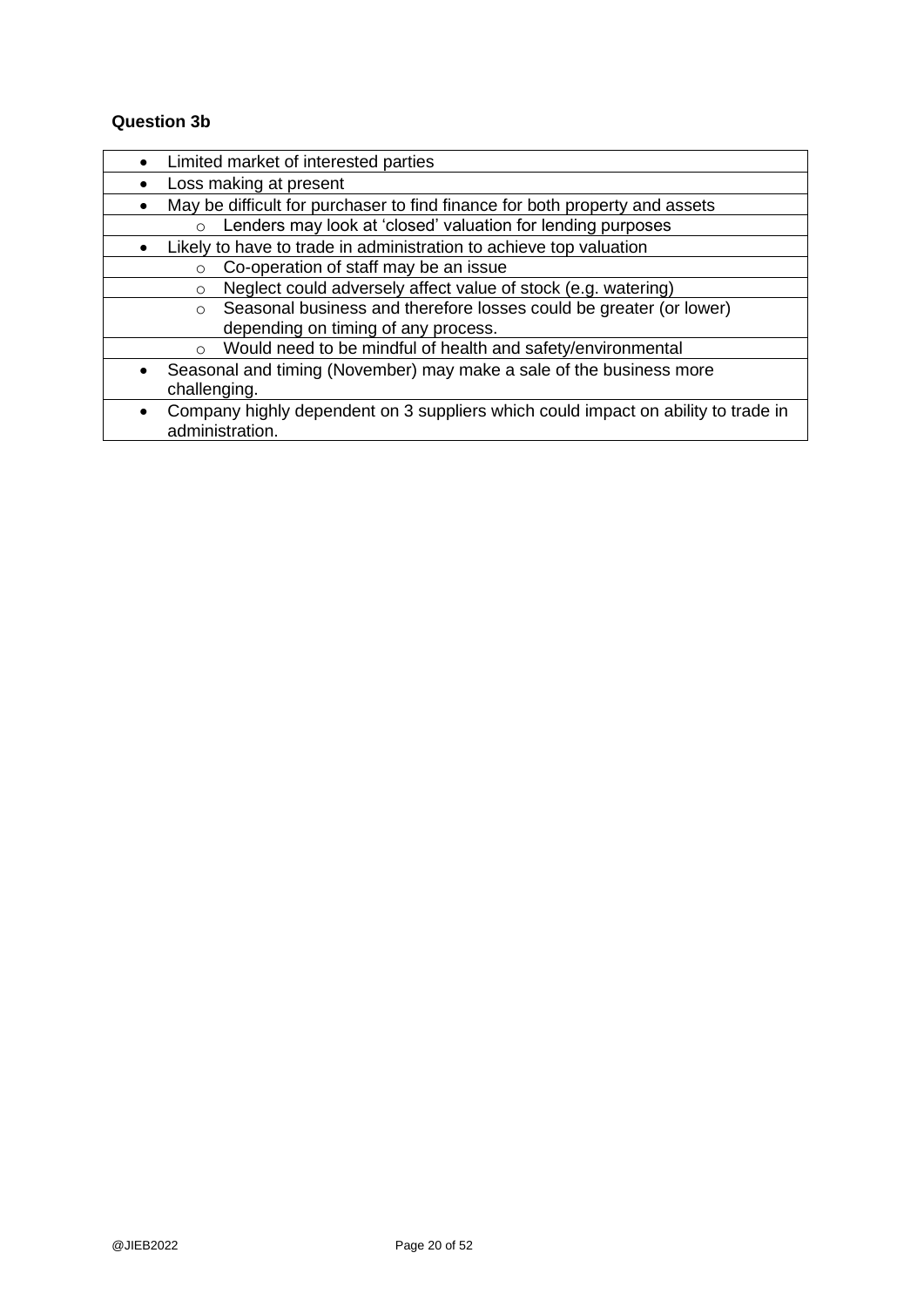### **Question 4a**

|                                                                                   |                                                                   |                                   | <b>ALTERNATIVE PRESENTATIONS</b><br>Profit and loss |            |
|-----------------------------------------------------------------------------------|-------------------------------------------------------------------|-----------------------------------|-----------------------------------------------------|------------|
|                                                                                   |                                                                   |                                   | Net assets                                          | reserves   |
| Position as at 31 December 2020                                                   |                                                                   |                                   | 150,100                                             | 150,000    |
| Adjustments to asset values for the purpose of the Statement of<br><b>Affairs</b> |                                                                   |                                   |                                                     |            |
| Property                                                                          | 135,000 -                                                         | 300,000                           |                                                     |            |
| <b>Stock</b><br><b>Debtors</b>                                                    | 135,000/0.9                                                       | (15,000)<br>(50,000)              | 235,000                                             | 235,000    |
| Liabilities arising on account of<br>liquidation                                  |                                                                   |                                   |                                                     |            |
| Mr Fish termination costs<br>Redundancy costs<br>Pay in lieu of notice            | £50,000 rent arrears                                              | (50,000)<br>(100,000)<br>(75,000) |                                                     |            |
| Lease termination costs                                                           | part of loss                                                      | (100,000)                         | (325,000)                                           | (325,000)  |
| New share capital received in the<br>period                                       | 200,000 shares issued at<br>£100,000 premium<br>210,000 shares at |                                   | 102,000                                             | 100,000    |
| Dividends paid                                                                    | 10p per share                                                     |                                   | (21,000)                                            | (21,000)   |
| Estimated loss for the period                                                     |                                                                   |                                   | (841, 100)                                          | (841, 100) |
| Deficiency as regards<br>creditors/members                                        |                                                                   |                                   | (700,000)                                           | (702, 100) |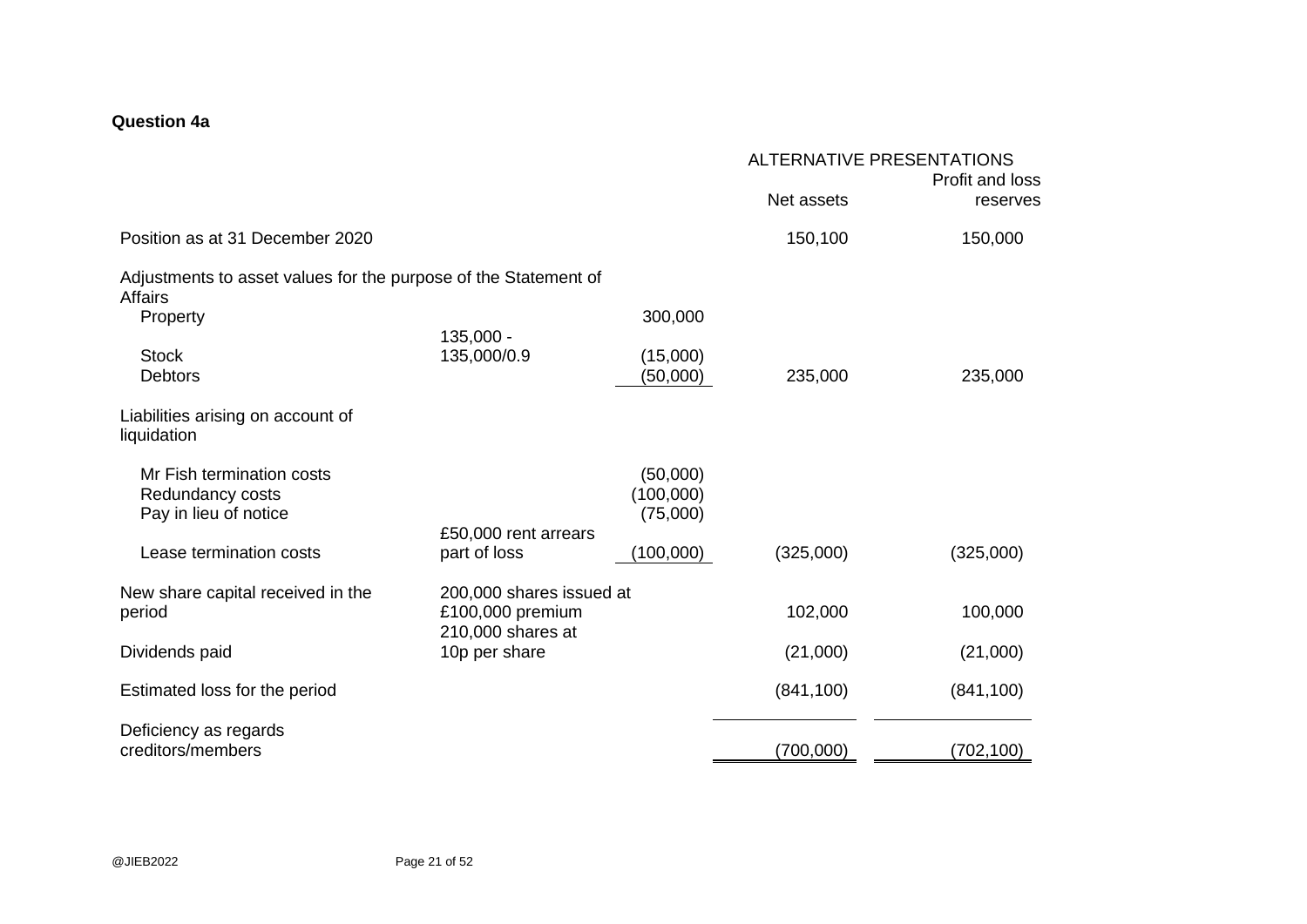#### Notes

- ROT claim deducted from creditors and from stock so no adjustment required.
- Assumed holiday accrued and therefore part of the loss
- Business interruption claim relates to profit and therefore is not adjusted in deficiency account.
- As ROT balance has been deducted off creditors, no further adjustment required.
- Different presentation depends on whether reconciling profit and loss reserves or net liability position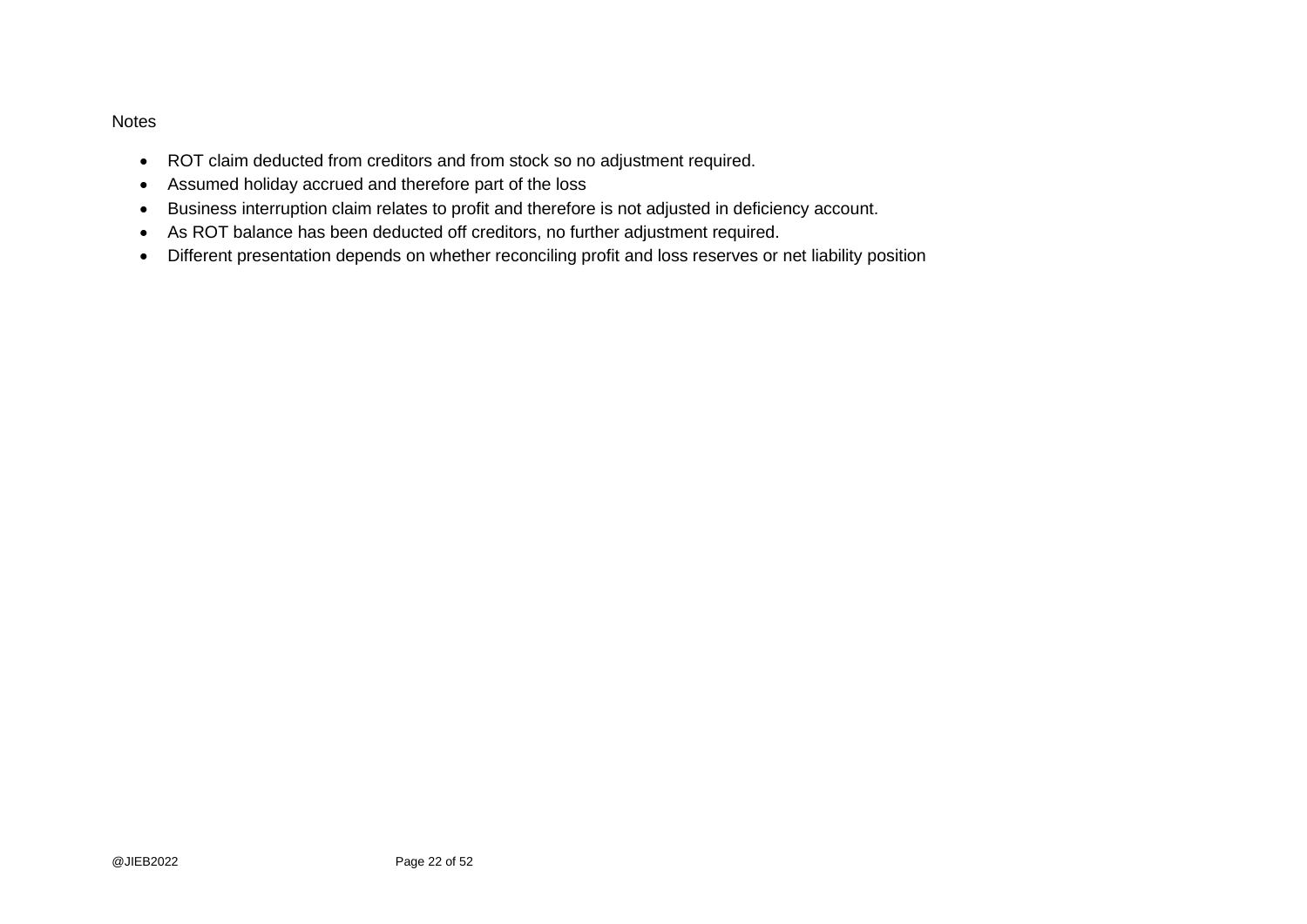## **Question 4b**

|           | Reconciliation of last known balance sheet position to the deficit within the |                                                                               |  |  |
|-----------|-------------------------------------------------------------------------------|-------------------------------------------------------------------------------|--|--|
|           | statement of affairs.                                                         |                                                                               |  |  |
| $\bullet$ | Assists in the understanding as to the reason for failure                     |                                                                               |  |  |
|           |                                                                               | Identifies areas of further investigation                                     |  |  |
|           | $\circ$                                                                       | <b>Wrongful Trading</b>                                                       |  |  |
|           | $\Omega$                                                                      | Transactions at an undervalue                                                 |  |  |
|           | $\circ$                                                                       | Unlawful distributions                                                        |  |  |
|           |                                                                               | Adjustments to asset values                                                   |  |  |
|           | $\circ$                                                                       | shows the impact of the liquidation on the asset values                       |  |  |
|           | $\circ$                                                                       | Identifies other differences between carrying value of assets on a balance    |  |  |
|           |                                                                               | sheet and actual value                                                        |  |  |
| $\bullet$ |                                                                               | Liabilities resulting from liquidation                                        |  |  |
|           | $\circ$                                                                       | These are liabilities that would not normally be found on a balance sheet     |  |  |
|           |                                                                               | because they crystallise as a result of the liquidation.                      |  |  |
| $\bullet$ |                                                                               | Share capital                                                                 |  |  |
|           | $\circ$                                                                       | Share capital issued after the last known balance sheet position brings       |  |  |
|           |                                                                               | cash/assets into the company                                                  |  |  |
| $\bullet$ | <b>Dividends</b>                                                              |                                                                               |  |  |
|           | $\cap$                                                                        | Distributions made after the last balance sheet date to shareholders          |  |  |
|           |                                                                               | reduces the assets of the company                                             |  |  |
| $\bullet$ |                                                                               | <b>Estimated loss</b>                                                         |  |  |
|           | $\circ$                                                                       | This is the balancing figure between the above effects and the deficit in the |  |  |
|           |                                                                               | statement of affairs                                                          |  |  |
|           |                                                                               | Represents;                                                                   |  |  |
|           |                                                                               | Trading losses incurred during the period; and/or                             |  |  |
|           |                                                                               | Dividends paid during the period; and/or<br>٠                                 |  |  |
|           |                                                                               | Assets disposed of during the period at less than book value; and/or          |  |  |
|           |                                                                               | Other losses or crystallisation of liabilities.                               |  |  |
|           |                                                                               |                                                                               |  |  |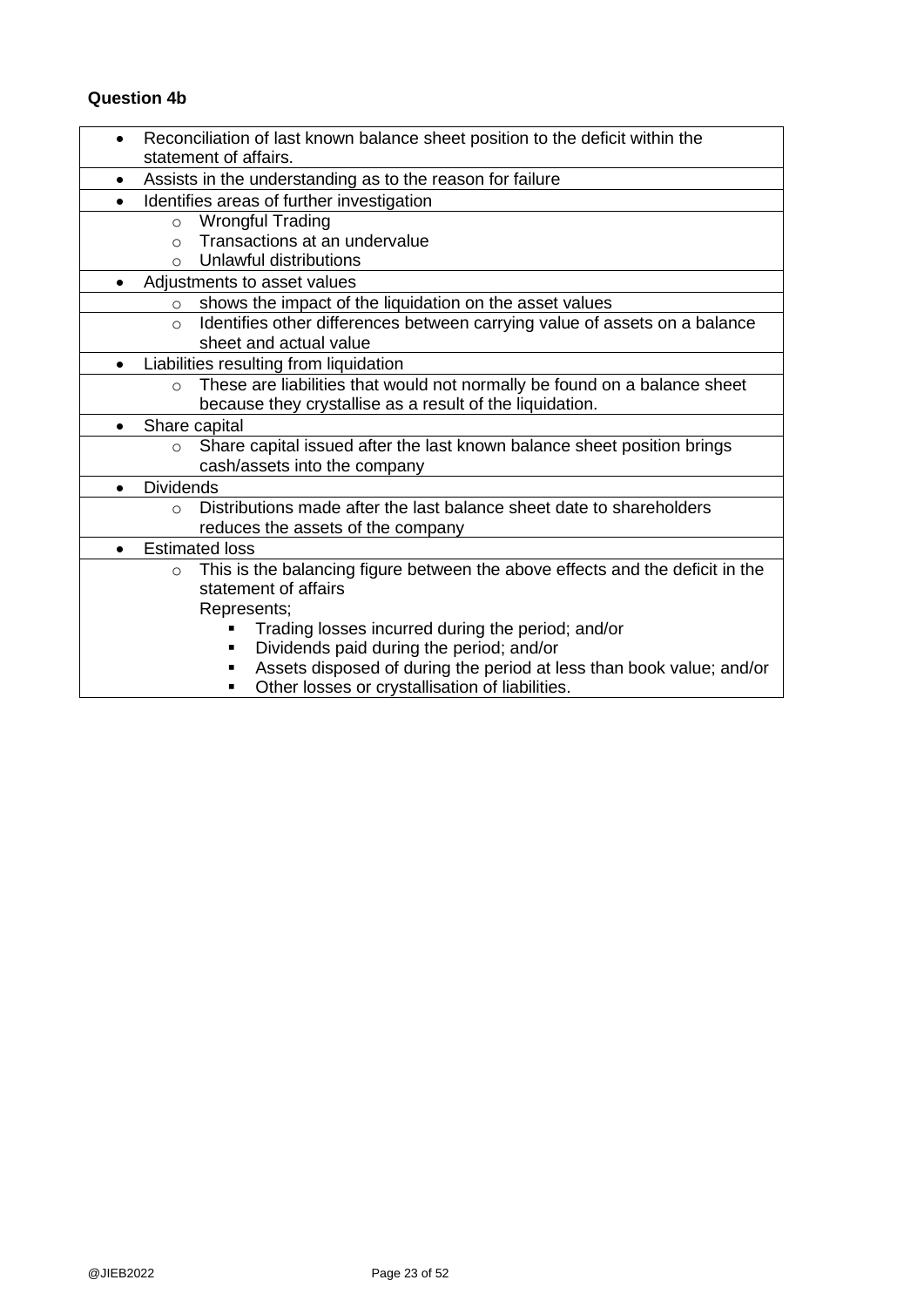# **Question 4c**

| <b>DISTRIBUTION/GENERAL</b>                                                                                         |  |  |  |
|---------------------------------------------------------------------------------------------------------------------|--|--|--|
| Appears that the liquidator may have to distribute to this party                                                    |  |  |  |
| therefore claim has to be agreed                                                                                    |  |  |  |
| security validity must be established                                                                               |  |  |  |
| General information required regarding validity                                                                     |  |  |  |
| Obtain a copy of the loan agreement<br>$\bullet$                                                                    |  |  |  |
| Obtain a copy of the floating charge document<br>$\bullet$                                                          |  |  |  |
| Check whether charge document provides for any fixed charge<br>$\bullet$                                            |  |  |  |
| Obtain a copy of minutes approving the loan<br>$\bullet$                                                            |  |  |  |
| Check creation and registration dates of the charge<br>$\bullet$                                                    |  |  |  |
| Co house<br>$\circ$                                                                                                 |  |  |  |
| Land registry<br>$\circ$                                                                                            |  |  |  |
| Establish what funds were provided to the company by reference to bank statements<br>$\bullet$                      |  |  |  |
| Write to the company's solicitors for their files relating to the loan<br>$\bullet$                                 |  |  |  |
| Establish if the current balance in the Statement of Affairs is consistent with the<br>$\bullet$<br>expected level. |  |  |  |
| Obtain any correspondence relating to the loan<br>$\bullet$                                                         |  |  |  |
| Obtain legal advice in relation to the termination costs<br>$\bullet$                                               |  |  |  |
| Obtain legal advice regarding validity of security<br>$\bullet$                                                     |  |  |  |
| Check amounts to management accounts/accounts system<br>$\bullet$                                                   |  |  |  |
| Establish what the money was used for<br>$\bullet$                                                                  |  |  |  |
| Check who signed the documentation and whether they were authorised to do so.<br>$\bullet$                          |  |  |  |
| Ensure that the company had the authority to enter into loans per its constitution.<br>$\bullet$                    |  |  |  |
| Obtain a copy of any priority agreement in place.<br>$\bullet$                                                      |  |  |  |
| <b>AVOIDANCE OF FLOATING CHARGES</b>                                                                                |  |  |  |
| Loan was provided within a relevant period (2 years connected, 1 year unconnected)<br>$\bullet$                     |  |  |  |
| under s245 (avoidance of floating charges)                                                                          |  |  |  |
| Establish the date funds were provided - before or after the charge<br>$\bullet$                                    |  |  |  |
| Establish if Mr Fish is connected to the company<br>$\bullet$                                                       |  |  |  |
| If not consider if company was insolvent at the time the charge was granted.<br>$\bullet$                           |  |  |  |
| PREFERENCES S239                                                                                                    |  |  |  |
| Repayments may have been made in a relevant period s239<br>٠                                                        |  |  |  |
| Establish if any repayments have been made<br>$\bullet$                                                             |  |  |  |
| Obtain details of any Personal Guarantees<br>$\bullet$                                                              |  |  |  |
| Establish if there is any connection between Mr Fish and the Company/its directors to<br>$\bullet$                  |  |  |  |
| establish relevant period                                                                                           |  |  |  |
| <b>EXTORTIONATE CREDIT TRANSACTIONS</b>                                                                             |  |  |  |
| Within relevant period under s244 Extortionate credit transactions<br>٠                                             |  |  |  |
| Establish the interest rate payable on the loan<br>$\bullet$                                                        |  |  |  |
| Consider if interest has been capitalised up front.<br>$\bullet$                                                    |  |  |  |
| <b>OTHERS</b>                                                                                                       |  |  |  |
| Work could identify a Transaction at an undervalue<br>$\bullet$                                                     |  |  |  |
| Work could identify a Transaction defrauding creditors                                                              |  |  |  |
| Work could identify a Micfoscance/broach of duty claim                                                              |  |  |  |

• Work could identify a Misfeasance/breach of duty claim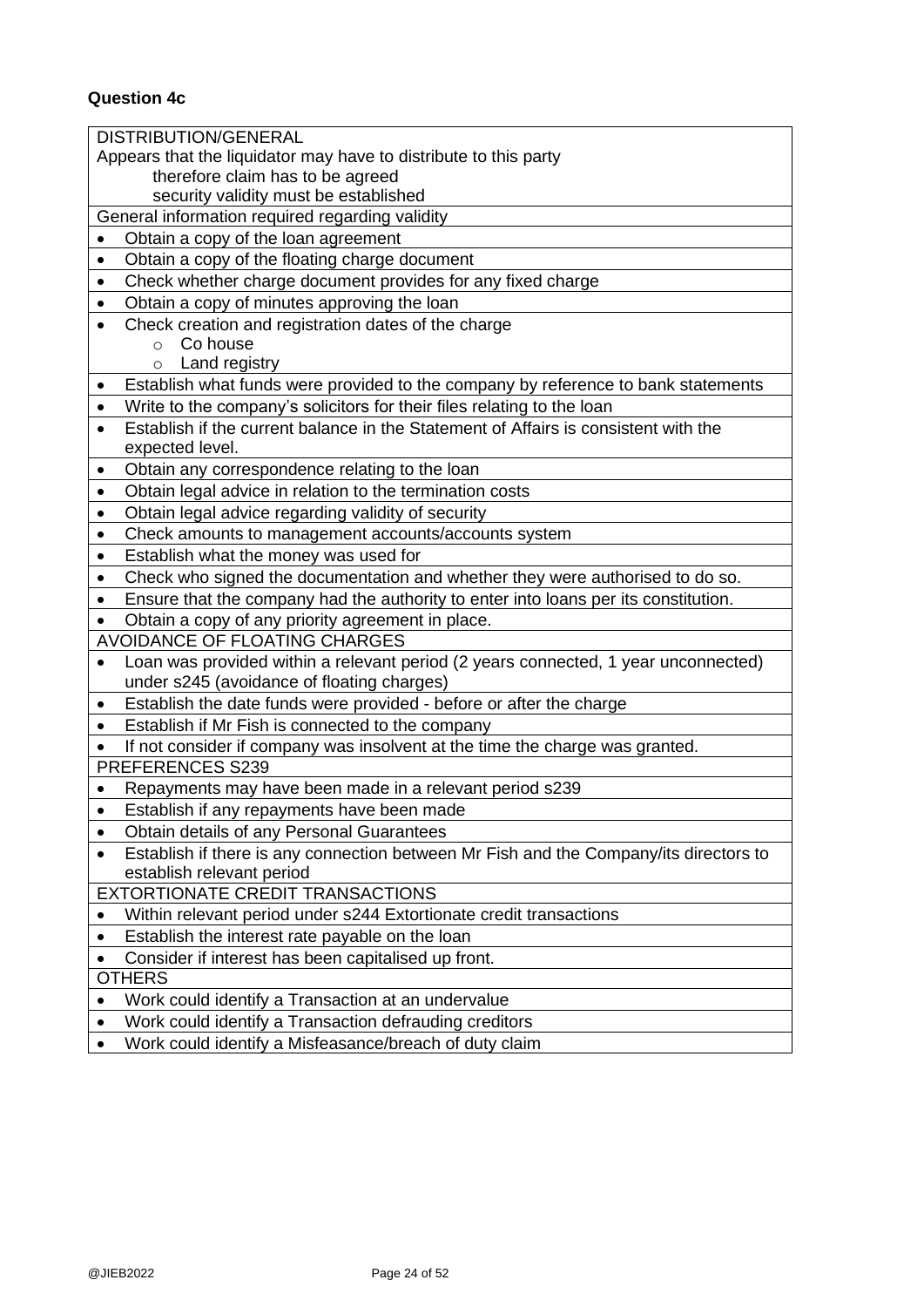# **Question 4d**

|                | <b>Land and property</b>                                                                                    |  |  |
|----------------|-------------------------------------------------------------------------------------------------------------|--|--|
| $\bullet$      | Ensure insurance is in place to cover relevant risks                                                        |  |  |
| $\bullet$      | Instruct health and safety assessment if appropriate.                                                       |  |  |
| $\bullet$      | Consider security arrangements                                                                              |  |  |
| $\bullet$      | Visit site to assess situation                                                                              |  |  |
| $\bullet$      | Consider environmental issues                                                                               |  |  |
| Cash           |                                                                                                             |  |  |
| $\bullet$      | Notify the Bank of your appointment                                                                         |  |  |
| $\bullet$      | Ensure bank account is frozen (for payments out) with immediate effect                                      |  |  |
| <b>Stock</b>   |                                                                                                             |  |  |
| $\bullet$      | Ensure insurance is in place to cover relevant risks                                                        |  |  |
| $\bullet$      | Secure the premises where the stock is located                                                              |  |  |
| $\bullet$      | Establish if there are any perishable goods                                                                 |  |  |
| $\bullet$      | Discuss with management if there are any immediate opportunities to realise an                              |  |  |
|                | enhanced value; e.g. completed customer order that may be lost in the event of a                            |  |  |
|                | delay.                                                                                                      |  |  |
| $\bullet$      | Obtain details regarding the suppliers of the goods and stock on site                                       |  |  |
| $\bullet$      | Establish from the directors if any ROT claims other than Cichlid's.                                        |  |  |
| <b>Debtors</b> |                                                                                                             |  |  |
| $\bullet$      | Secure relevant paperwork regarding the debtors;                                                            |  |  |
|                | Invoices<br>$\Omega$                                                                                        |  |  |
|                | <b>Customer orders</b><br>$\circ$                                                                           |  |  |
|                | Proof of delivery of goods<br>$\circ$                                                                       |  |  |
|                | Contractual information<br>$\circ$                                                                          |  |  |
|                | Customer statements<br>O                                                                                    |  |  |
|                | Contact details<br>$\circ$                                                                                  |  |  |
|                | Payment terms<br>O                                                                                          |  |  |
| $\bullet$      | Obtain information regarding the debts from relevant personnel                                              |  |  |
|                | Details of any disputes or issues<br>$\circ$                                                                |  |  |
|                | Payment history/typical payment terms                                                                       |  |  |
|                | Consider notifying customers of appointment and liquidation bank account details.<br><b>Insurance claim</b> |  |  |
|                |                                                                                                             |  |  |
| $\bullet$      | Notify insurers of appointment                                                                              |  |  |
|                | Ensure any settlement to be paid to liquidation account<br>$\bullet$                                        |  |  |
| $\bullet$      | Establish if there are any time critical activities required in relation to the claim                       |  |  |
| $\bullet$      | Obtain copy of the claim off the directors                                                                  |  |  |
| $\bullet$      | Obtain relevant information to support the claim; how loss of profit calculated.                            |  |  |
| $\bullet$      | Discuss with the directors and document the history of the claim                                            |  |  |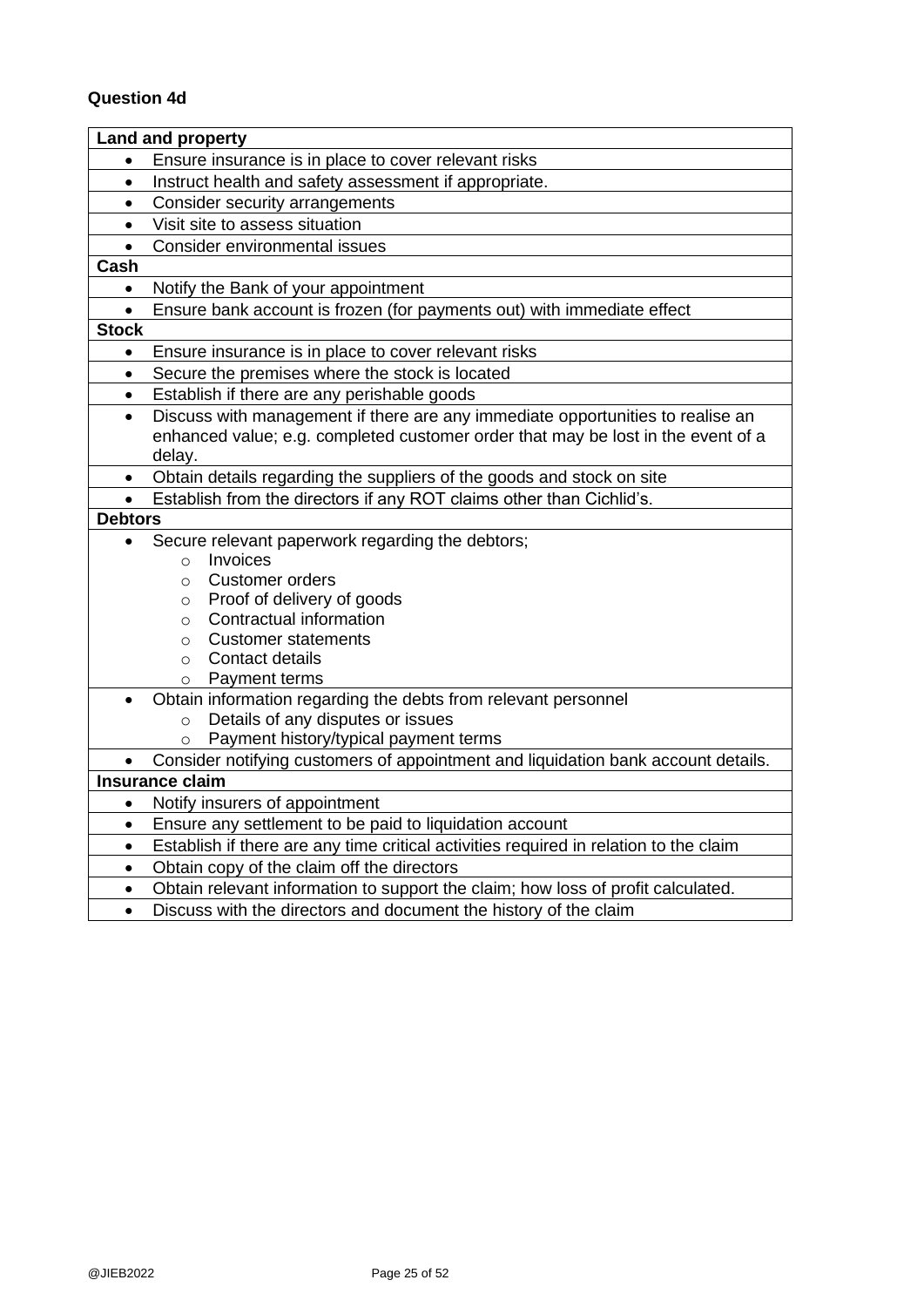## **Question 4e**

| Identification of goods                                                                           |
|---------------------------------------------------------------------------------------------------|
| Obtain a stock list with value to establish the cost of the remaining goods and what<br>$\bullet$ |
| they are claiming title to.                                                                       |
| Establish if/how the goods can be identified as originating from the supplier; if<br>$\bullet$    |
| unable to do so then claim may not be valid                                                       |
| Establish if any other supplier supplies the goods in question;                                   |
| if the company sources goods from another suppler (e.g. via a wholesaler) it<br>$\circ$           |
| may be necessary to identify the specific supplier's goods (see below).                           |
| If no other supplier supplies the goods then it is reasonable to assume that<br>$\circ$           |
| the supplier supplied these goods.                                                                |
| Establish if there is a means of identifying specific goods to invoices/despatch                  |
| notes/etc. This may be needed for example if there are other suppliers or for some                |
| of the goods' ownership may have passed (see below).                                              |
| Establish how the goods were stored prior to segregation; if stored in original<br>$\bullet$      |
| packaging the claim may be easier to prove ownership compared to if goods are                     |
| placed into stores where they could be mixed with other suppliers/shipments.                      |
| Establish if any of the goods have changed form or incorporated into other goods.<br>$\bullet$    |
|                                                                                                   |
| Transfer of ownership                                                                             |
| Obtain the history of the account; invoices, payment and rolling balance due to<br>$\bullet$      |
| supplier.                                                                                         |
| Has the account ever reached zero; if so ownership of goods would have passed at<br>$\bullet$     |
| that point and therefore all monies clause would only apply to goods supplied after               |
| this date.                                                                                        |
|                                                                                                   |
| Confirm liability                                                                                 |
| Obtain copy invoices to establish information contained thereon in relation to the<br>$\bullet$   |
| goods.                                                                                            |
| Does the debt equal or exceed the cost of goods subject to the claim; if not then<br>$\bullet$    |
| their claim may only cover a proportion of the stock.                                             |
|                                                                                                   |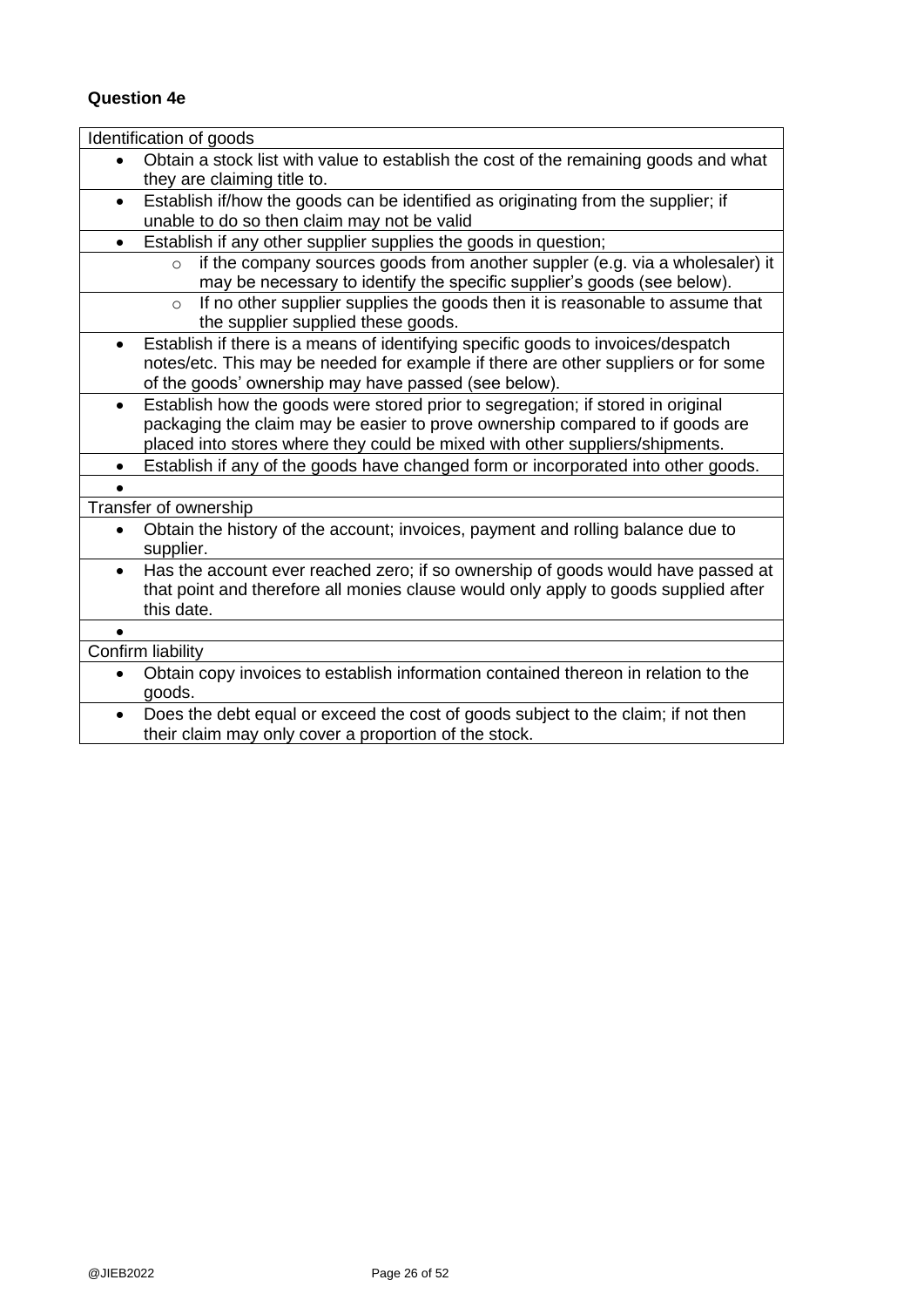#### **JOINT INSOLVENCY EXAMINATION BOARD**

### **PERSONAL INSOLVENCY PAPER**

#### **EXAMINER'S REPORT AND MARK PLAN FOR THE NOVEMBER 2021 SITTING**

#### **Question 1**

This question sought to test candidates' knowledge of how a Trustee in Bankruptcy should deal with tenanted properties.

A significant amount of time incurred by a Trustee in Bankruptcy involves dealing with property issues, so it is fundamental that an Insolvency Practitioner has a grasp of the practical, as well as legal, issues that they face on day 1 of being appointed. This question tried to draw out from candidates what they would do at the outset of the bankruptcy when faced with a property portfolio, but unfortunately, far too many candidates strayed away from the requirements of the question and provided much broader points, wasting time and were unable to answer the question in sufficient depth.

Many candidates tried to apply their knowledge of corporate insolvency and assumed these same concepts applied in personal insolvency. Too many candidates referred to leases, not tenancies, or rent deposits rather than tenancy deposit schemes and some believed they could change the locks when a tenancy ended. It was also apparent that many candidates did not understand the fundamental differences between how a Trustee should deal with solely owned and jointly owned property. As a consequence, holistic marks were limited as it was clear there was a lack of understanding of what a Trustee can or cannot do in relation to tenanted properties.

#### **(a) What information should you ask Mr Salinas to provide in relation to his properties?**

### **(7 marks)**

Part A of the question required candidates to list the information they required in relation to the properties. There was already a certain amount of information provided in the question, including confirmation that Mr Salinas had five properties which he rented out. On the whole this part of the question was answered reasonably well, with a number of valid points made. However, asking about vacant properties or if Mr Salinas owned any other properties wasted time and did not score any marks. In addition, there was no need to ask about Mr Salinas' own private residence, when the question referred to the five properties being rented out.

#### **(b) Once you have obtained the information you require, what are the next steps that you should take in relation to the properties and to any rental income that is generated by them?**

### **(10 marks)**

Part B tried to draw on candidates' practical knowledge regarding the steps that should be taken to deal with the property portfolio after appointment. This is a basic requirement, so it was disappointing that this part of the question was not answered at all well. A number of candidates wanted to change the locks which is illegal when tenants are living in the property. Other candidates wanted to serve section 283A notices on the tenants believing they had up to 3 years to realise them. A common thread was how quickly could the tenants be evicted, in order to sell with vacant possession. The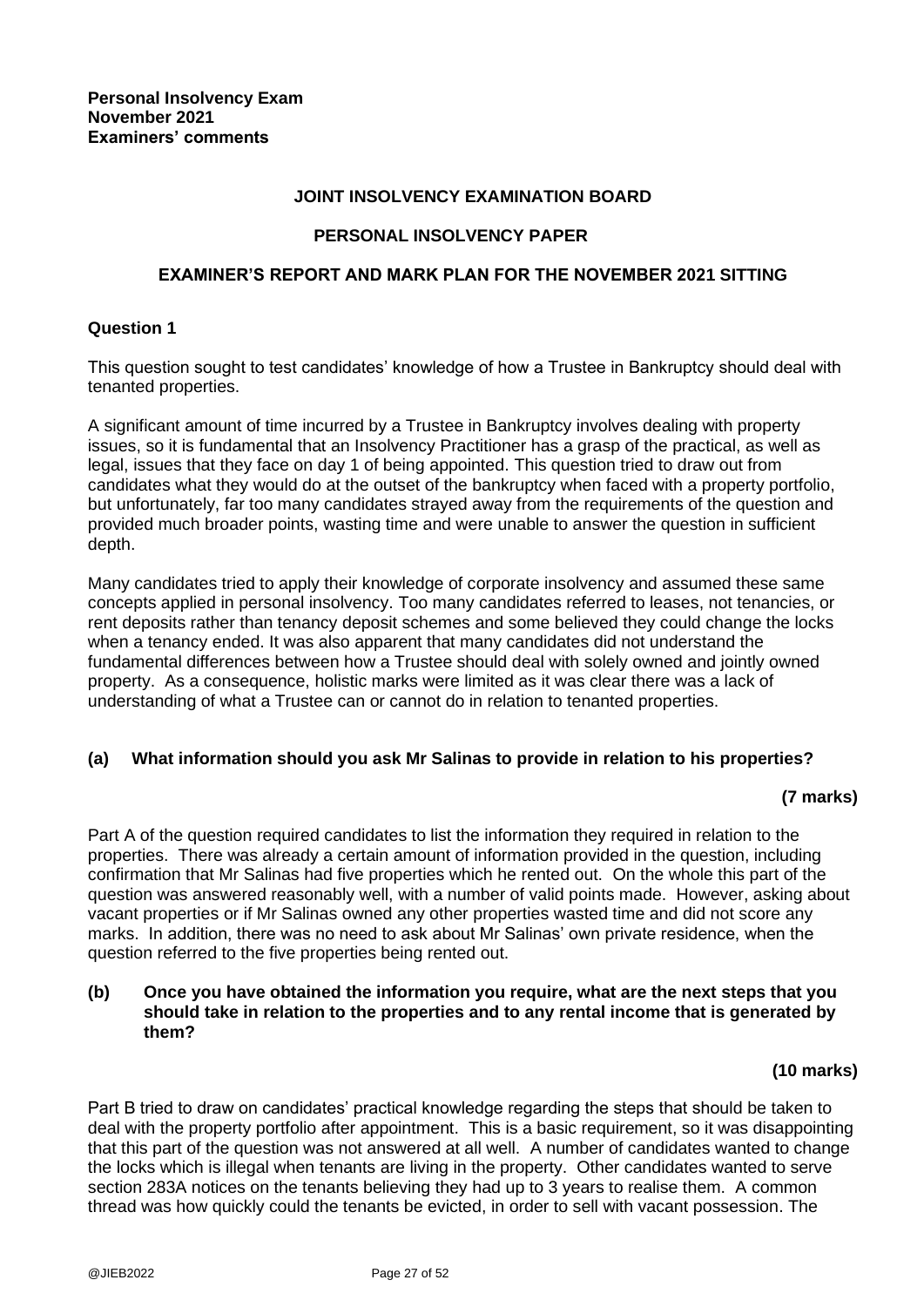question was silent regarding the equity position and there was little consideration of whether the properties could be sold with the tenants 'in situ' or whether it was appropriate to collect the rent and allow the mortgagees to enforce their security. A number of candidates believed that Income Payments Agreement ought to be arranged based on the level of rent collected. Basic misunderstandings such as this will limit the award of holistic marks.

#### **(c) What risks are associated with being appointed as the Trustee in Bankruptcy of an individual who owns a number of solely owned tenanted properties, and how can these risks be mitigated?**

### **(3 marks)**

Part C asked candidates to consider the risks of dealing with tenanted property and how those risks can be mitigated. Trustees are usually risk adverse, so it is important to identify risks early on in a bankruptcy case and manage those risks. A Trustee becomes personally liable and this issue is particularly acute in dealing with solely owned properties when a Trustee becomes the landlord. Consequently, candidates needed to identify those risks such as whether the furniture or gas appliances comply with fire safety regulations and whether the properties are in a good state of repair. A number of candidates correctly identified these points and suggested engaging a managing agent to ensure compliance with all the regulations. Unfortunately, few candidates mentioned the possibility of disclaimer if the properties were in a very poor state of repair.

### **Question 2**

The majority of candidates identified that this question was about potentially challenging a Trustee in Bankruptcy's fees, what information should be given to creditors by a Trustee in Bankruptcy, and the procedure by which a creditor may request further information from the Trustee.

#### **(a) Prepare an email to Mr Hamilton. Set out the additional information and documentation that you will need Mr Hamilton to provide in order that you can advise him on his options. The email should explain why the provision of this information is necessary. (13 marks)**

Unfortunately a number of candidates wrongly interpreted the question and provided extensive commentary on the Insolvency Practitioner's ethical responsibilities, and client care/file opening procedures.

#### **(b) On what grounds are creditors of a bankruptcy estate entitled to request further information from a Trustee in Bankruptcy in relation to his remuneration and expenses, including legal fees?**

### **(4 marks)**

Despite the bankruptcy being over three years old, a number of responses focused on whether Mr Hamilton could recover the goods he had supplied to the bankrupt, by a retention of title claim which may have existed. Candidates should have regard to the dates provided in a question. Whilst retention of title might have been a valid point to make had the bankruptcy order been made in the last few weeks, it is not reasonable to suggest that a retention of title claim be asserted over 3 years after the bankruptcy order had been made.

### **(c) What options are available to creditors of a bankruptcy estate who want to challenge the time costs of, and disbursements incurred by, a Trustee in Bankruptcy?**

**(3 marks)**

Most candidates lost marks for failing to provide sufficient detail in relation to the procedures that a creditor may follow under Insolvency Rules 18.34 and 18.9, and failing to provide sufficient detail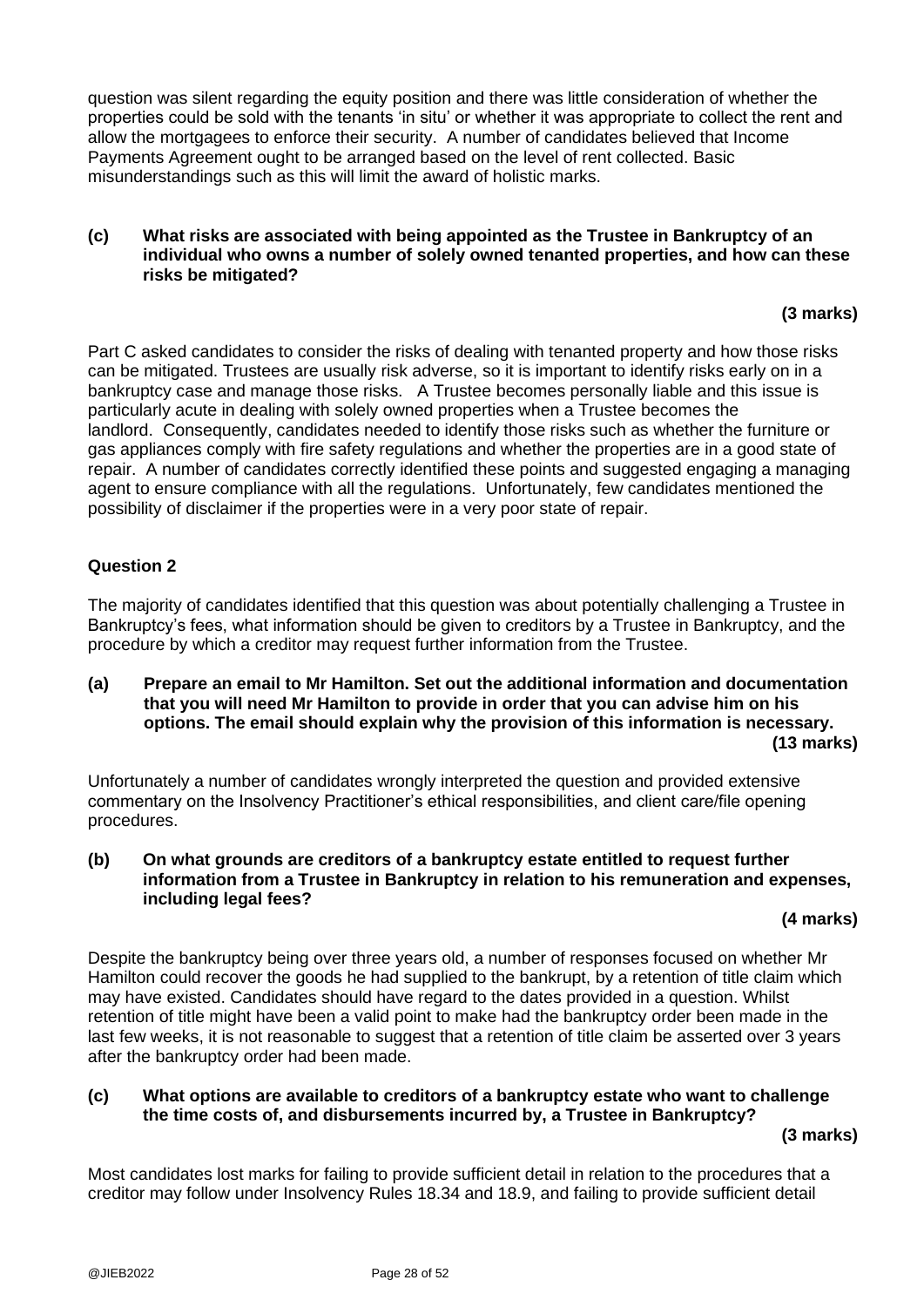about what information a creditor should have received from the Trustee, and why such information was needed in order to advise Mr Hamilton.

### **Question 3 Requirements**

### **Question 3**

**(a) In advance of the proposed meeting, prepare a note which sets out all of the additional information and documentation that you will need Mr Quinn to provide in order for you to be able to consider whether an IVA could be proposed.** 

**(12 marks)**

Part A required candidates to set out the additional information and documentation that the Debtor should be required to provide.

Candidates are reminded that in order to score well, they need to answer the question by reference to the facts provided in the question. Many candidates made generally points, for example referring simply to 'ascertaining the views of the majority creditor(s)'. The question provided details of Mr Quinn's creditors. The better candidates answered the question by reference to the stated creditor position.

The question related to a self-employed decorator who charges £125 a day and deals in cash. In the circumstances it is unlikely to be appropriate to request that the Debtor provide cashflow forecasts, details of payroll and copies of his VAT returns.

#### **(b) If Mr Quinn fails to provide you with all requested information and documentation in connection with his affairs, how would this impact upon your decision as to whether or not to act as Nominee?**

**(3 marks)**

Part B was reasonably well answered.

**(c) What additional enquiries should now be made to determine whether an IVA could still be proposed?** 

#### **(5 marks)**

Part C was not well answered**.** Whilst many candidates referred to establishing whether Mr Quinn had received his discharge, very few candidates explained why this should be checked or the relevance of having received his discharge in the circumstances.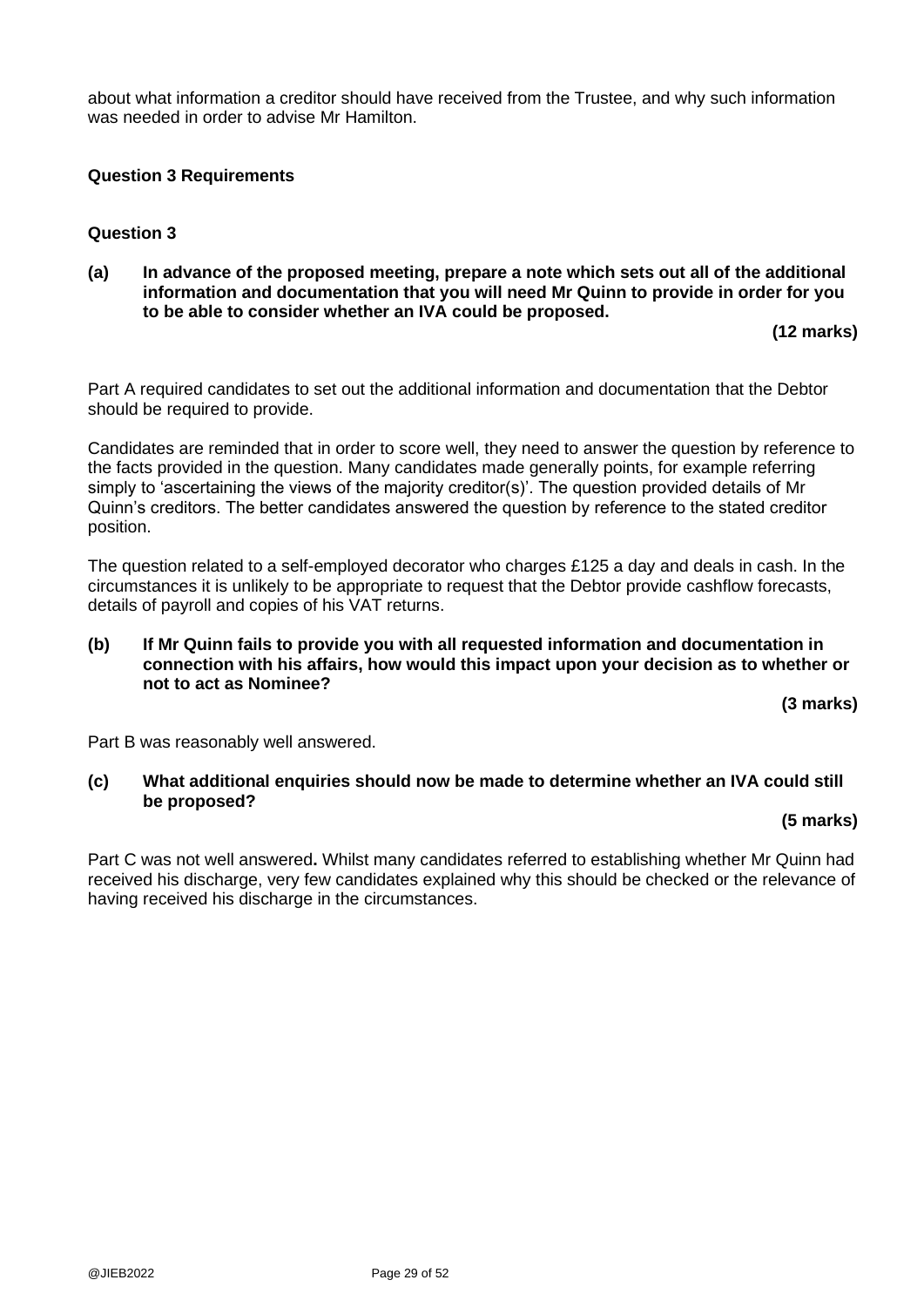### **Question 4**

This year's 40 mark "case study" question was a scenario involving a formerly trading Debtor and was split into four sections, being how to protect and realise the assets for the benefit of the bankruptcy estate; calculating a complex potential Income Payments Agreement (IPA) figure; dealing with creditor claims in the bankruptcy; and providing an Estimated Outcome Statement (EOS) for HMRC. Overall, with the exception of the second part of the question, the majority of candidates made a good effort at answering the question, in particular the EOS was dealt with well, and candidates were, in the main, able to deal with the steps required to secure and realise the assets and deal with the claims from creditors. Where almost all candidates struggled was accurately calculating how to deal with assessing a bankrupt's income for the purposes of an IPA, and the associated risks given the nature of Debtor's income and expenditure.

#### **(a) Set out the steps you would take to protect and realise the assets identified from the information provided by Mr Charles.**

#### **(8 marks)**

Part A asked candidates to set out the required steps to protect and realise the assets disclosed by the Debtor. Nearly all candidates scored well in this area showing good commercial skills and practical understanding of the issues, although a few candidates clearly had limited experience of bankruptcy work by their references to "site visits" of the family home, and demonstrating a poor understanding of the principles of the equity of exoneration. That said, it was pleasing to see that the majority of candidates understood the key issues regarding asset protection and realisation in a bankruptcy estate.

#### **(b) Draft an email to Ms Eden. Calculate the amount of the monthly contributions you should seek from Mr Charles. Your email should include your detailed workings, explain any estimates or assumptions that you make and outline any issues that you foresee. (8 marks)**

Part B required candidates to assess the Debtor's income and expenditure in order to calculate what could be paid under an IPA. This was, in the main, poorly answered. Candidates clearly struggled with some key considerations such as the unequal nature of the Debtor's income, the potential for currency fluctuation when working abroad, the risks and difficulties of enforcement of the IPA in the event of non-payment, and how to deal with reasonable expenditure in the scenario presented. Consequently most candidates scored poorly in this section and it was clear that few candidates had any practical experience of dealing with more complex IPA calculations. Only the better candidates mentioned the risks detailed above.

#### **(c) For each of the creditor claims, set out any additional information or documentation that the creditor should be required to provide in support of their claim. Clearly stating any assumptions that you have made, explain which creditor claims you would advise should be admitted and in what amount.**

#### **(10 marks)**

Part C asked candidates to consider the creditor claims, what further information was required, and whether each claim should be admitted and if so, in what amount. The better candidates were able to deal with this aspect of the question well, and picked up on the new requirements regarding secondary preferential status for elements of HMRC's claim, dealt with the former landlord's claim well, and other unsecured claims including employees', insurer's and bounce back loan claims. However it was concerning to note that a number of candidates failed to score any or very few marks on this part of the question.

### **(d) Showing your workings and clearly stating any assumptions you make, prepare an Estimated Outcome Statement which Ms Eden can provide to her contact at HMRC.**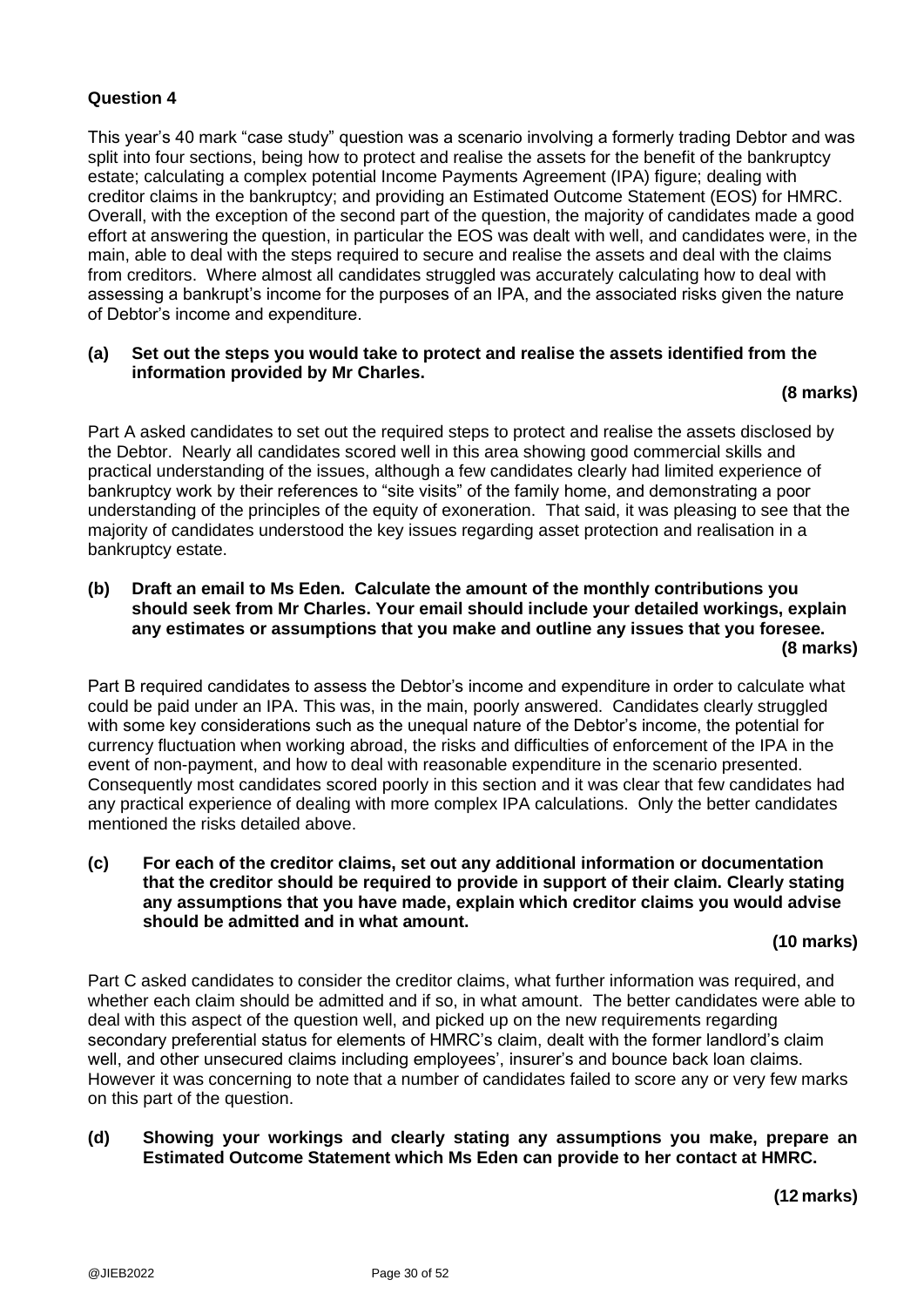The final part of the question asked candidates to prepare an EOS drawing together many of the elements of the preceding parts of the question. The majority of candidates were able to put this together without difficulty. Easy marks were available to candidates to put down some basic financial information in a legible format and most candidates were able to do this, showing good skills in demonstrating their grasp of the numbers generated in this scenario, and an understanding of the statutory costs of a bankruptcy, together with dealing with the breakdown of the preferential and unsecured elements of the creditors. Consequently the majority of candidates were able to score half marks or better on this section of the question although a number of candidates failed to attempt this part of the question at all.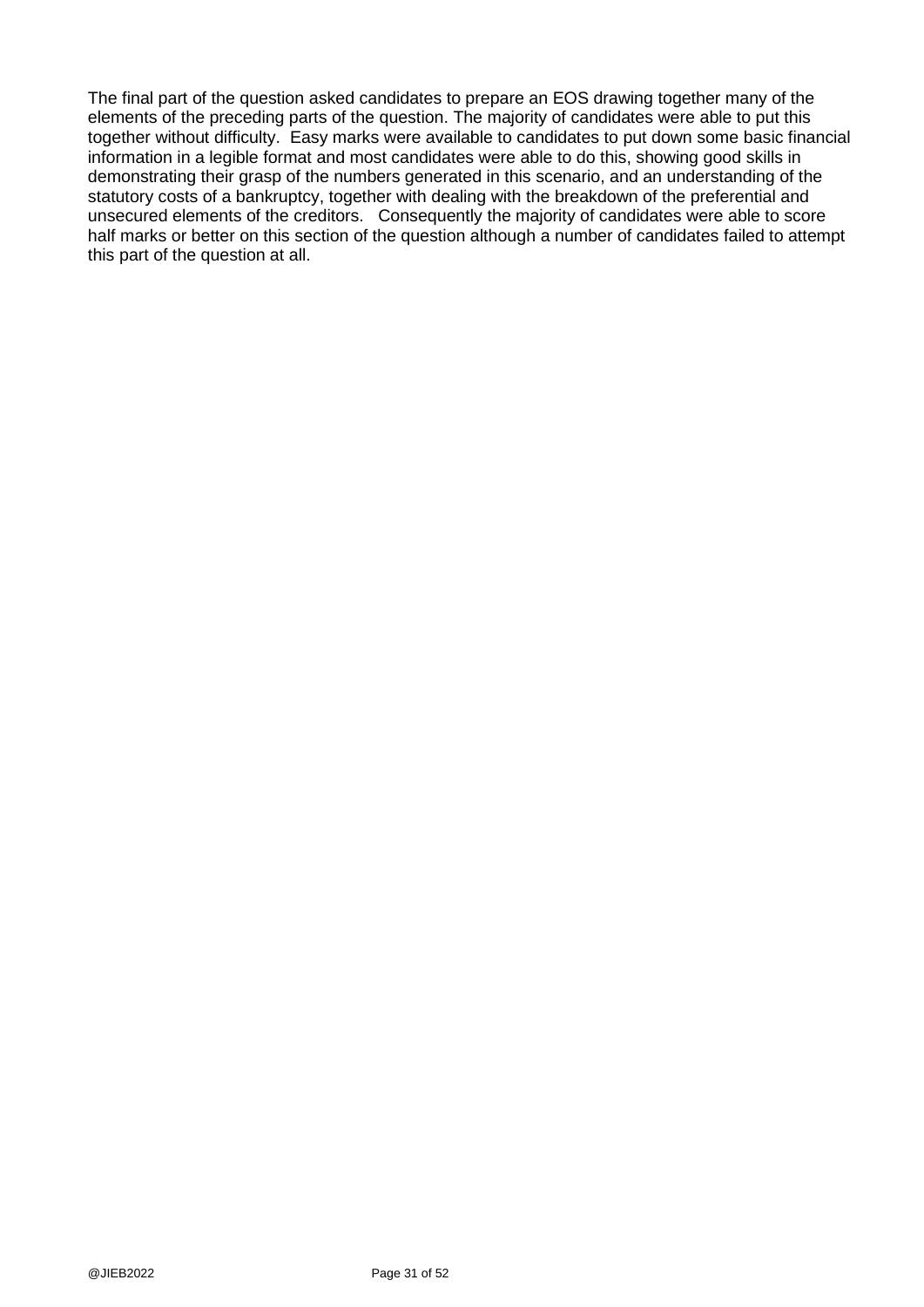## **Question 1(a)**

Upon appointment you should:-

Contact the bankrupt to request:-

- copies of tenancy agreements / names of all tenants and occupants
- confirmation of whether any of the properties are HMO's. If they are, does the bankrupt have all requisite licences, have the properties passed locals inspections etc
- details of whether the properties are let on a furnished or unfurnished basis.
- If furnished, is there evidence that all furniture meets all current safety regulations?
- details of the deposit for each property i.e. amount, where the deposit is held by letting agent (insured), bankrupt (insured), or in TDS (custodial scheme)
- whether a letting agent is used and if they are, their contact details, details of their charges and a copy of any agreement entered into with the letting agent
- ask for confirmation of whether any of the tenants are in arrears and if they are, for details to be provided
- are there any outstanding legal actions or disputes with tenants i.e. rent recovery actions, possession proceedings or disputes in relation to the return of deposit.
- confirmation of whether the rent is paid to a letting agent or directly to the bankrupt.
- Bank account details for the account into the rent is paid (if being paid to bankrupt)
- establish who is responsible for arranging repairs/ maintenance (letting agent or bankrupt).
- Are there any outstanding repairs or maintenance issues?
- establish whether there is a gas fire/ heating system. If there is, a copy of the annual safety certificate should be requested.
- Request copies of electrical safety certificates
- Copy EPCs
- details of where all keys to the solely owned properties are located. The bankrupt should be asked to deliver up the keys to the solely owned properties
- whether any tenants have been served notice to quit
- details of any mortgages or charges secured against each property, together with confirmation of whether the loans are in arrears. If there are arrears, has any enforcement action been taken such as the appointment of a receiver.
- in relation to the jointly owned property, what interest does the bankrupt consider he has in the property (i.e. 50% or more/ less)
- has any significant capital expenditure been incurred since purchase?
- Copy tax returns should be requested to see if any declarations have been made regarding the properties.
- Is there any outstanding liability to HMRC in respect of the rental income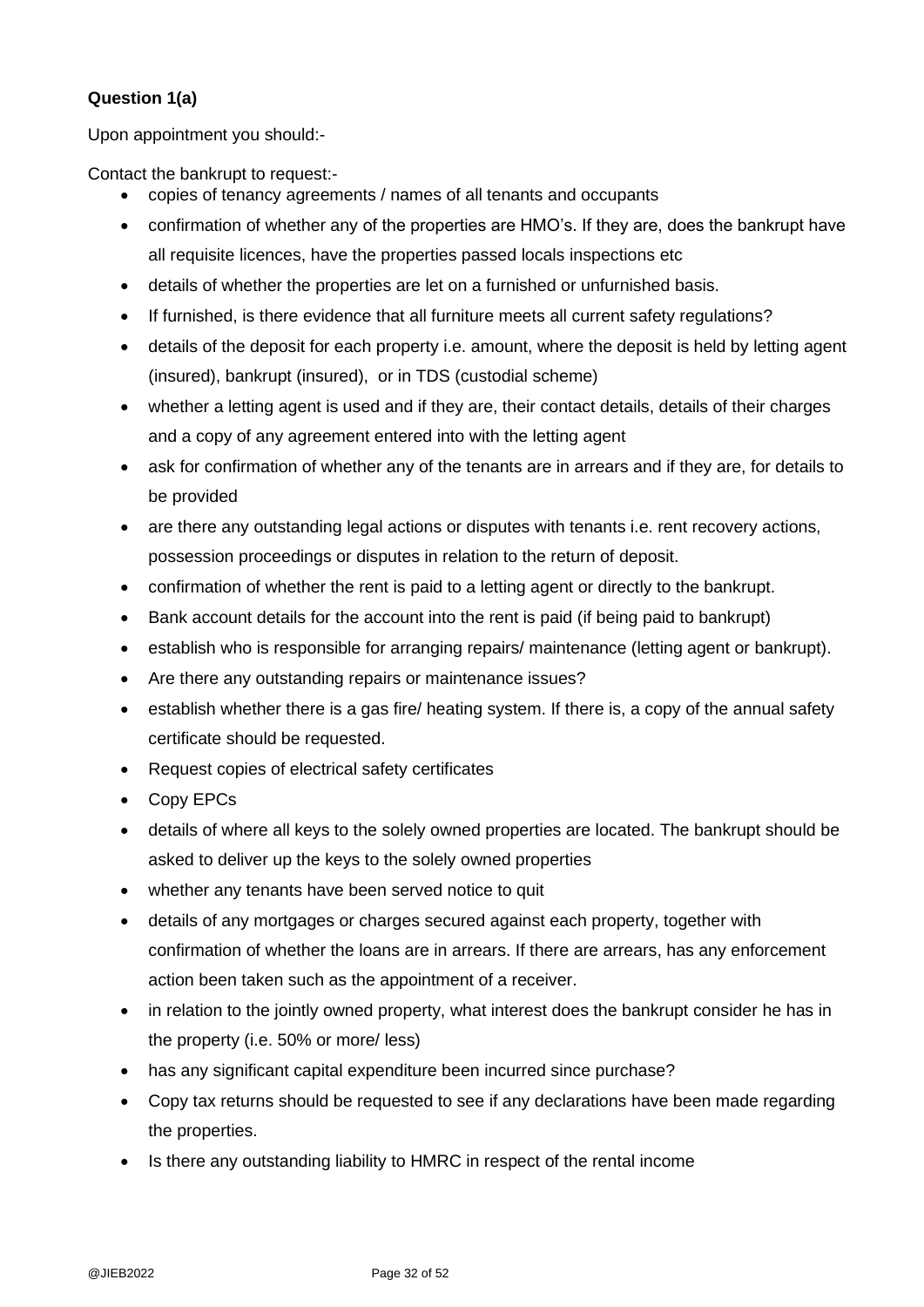• Have any valuations been carried out recently. If they have, a copy of the valuations should be provided. **(7 marks)**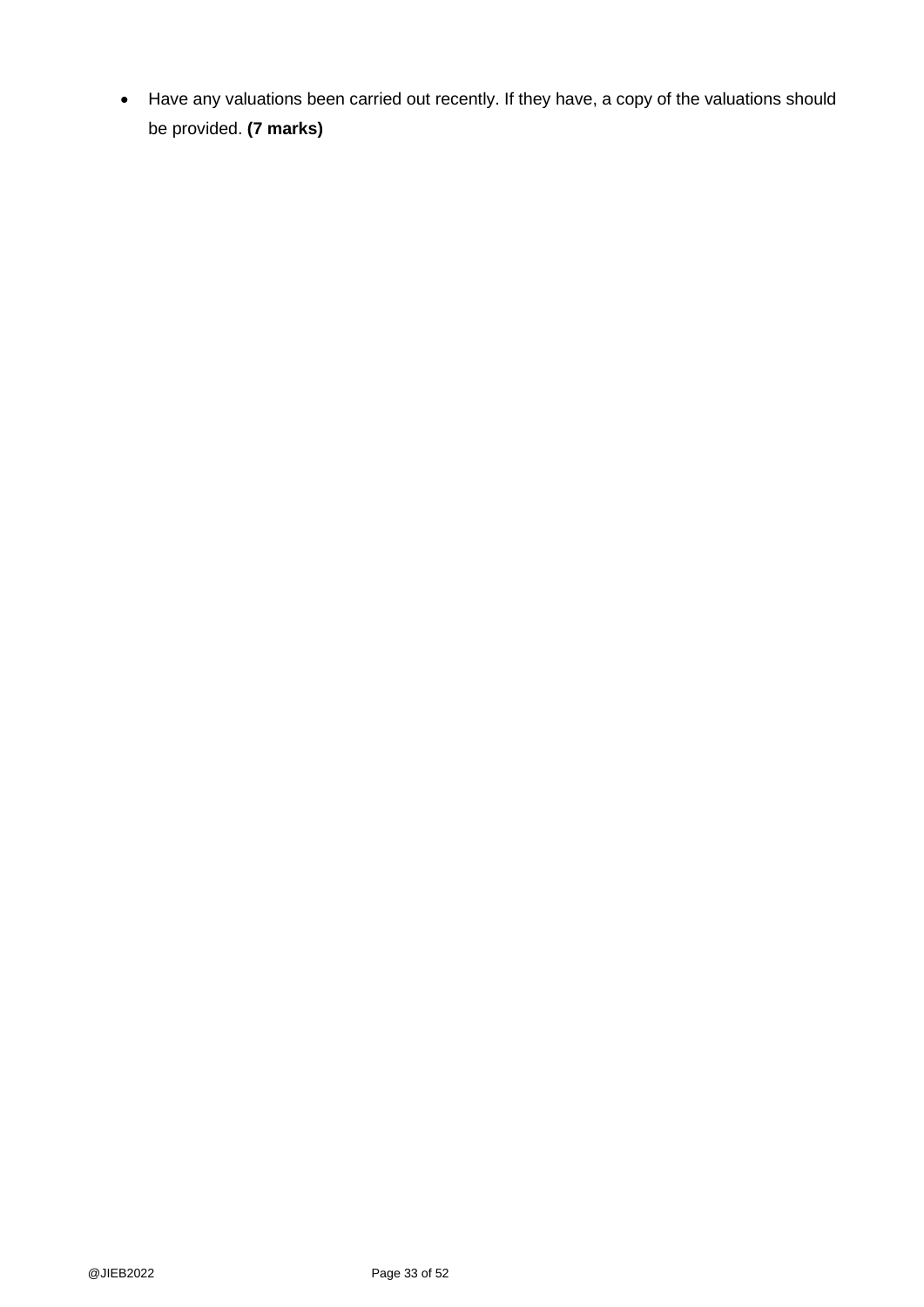## **1 (b)**

### **The rental income (max 4 marks for this part)**

The Trustee's entitlement to receive the rental income will depend on whether the property is solely or jointly owned.

Where the property is solely owned, legal title to the property vests in the Trustee. The Trustee becomes landlord and the Trustee is entitled to collect in the rental income.

The Trustee should establish whether any of the solely owned properties require any urgent repair work or maintenance undertaken.

As the rental income vests in the Trustee it is not 'income' and as such and IPO/ IPA should not be entered into in relation to the rental income.

Write to the bankrupt to put him on notice that in relation to the solely owned properties the right to collect the rental income has vested in the Trustee and that he has no right to continue collecting it.

For solely owned properties, there is no obligation upon the Trustee to pay the mortgage from the rental income. Whether this is done will depend on whether there is equity in the property that the Trustee wishes to preserve pending realisation of the property. If the property has minimal equity or is in negative equity, it is unlikely that there will be any benefit the estate in the mortgage being paid.

Put in place arrangements to collect the rental income – via agent or payment directly by tenant.

If a letting agent is already in place, consider whether they should be allowed to continue to collecting and managing the properties. Consider their reputation, independence, level of insurance etc

Letters will need to be sent to the tenants to notify them of the Trustees' appointment and to advise that it is the Trustees (or their appointed agent) who they should deal with going forward and not the bankrupt.

The Trustee's right to collect the rent ceases if the Mortgagee appoints a receiver to collect the rent

Where a property is jointly owned, the entitlement to rent should be in accordance with the owner's interest in the property i.e. if owned 50/50, each co-owner is entitled to 50% of the net rental income.

In relation to jointly owned, legal title does not vest in the Trustee. The joint owners remain the legal owners and are entitled to collect in the rental income. The Trustee is only entitled to the surplus otherwise payable to the bankrupt once the costs associated with letting the property have been paid.

Deductible costs include ground rent, service charge, letting agent's fees and the interest element of any mortgage.

The Trustee should check that these costs are being paid from the rental income and ensure that his/ her entitlement to any surplus is paid across.

The Trustee is obliged to pay tax on the rental income (Rule 10.149 IR 2016)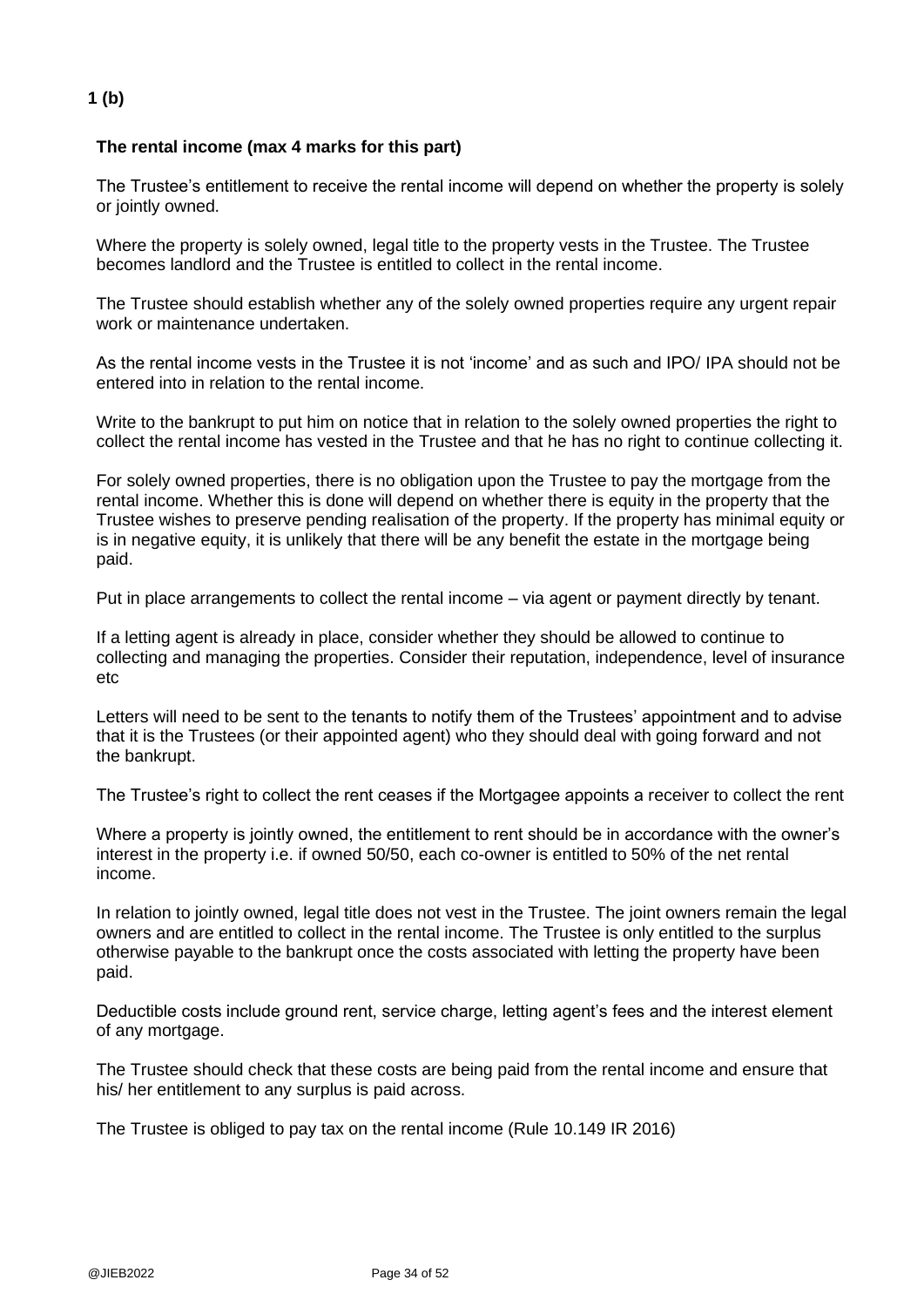#### **Letting agent**

If a letting agent has been instructed, you should write to them to advise them of the making of the bankruptcy order. Ask the letting agent to confirm whether they are holding any funds on behalf of the bankrupt. In relation to the solely owned properties, any such monies have vested in the bankruptcy estate and should therefore be held to the Trustee's order.

If a letting agent has not been instructed previously, consider instructing a reputable agent to commence collection of rent on your behalf in relation to the solely owned properties. They can also deal with any maintenance issues and ensure that all necessary health and safety checks are carried out.

If the Bankrupt/ letting agent cannot provide a copy of the gas safety certificate and there is a gas appliances/ fire etc at a solely owned property, the Trustee should arrange for an engineer to attend the property and obtain a gas safety certificate as soon as possible.

#### **Tenants**

Write to the tenants of the solely owned properties to notify them of the making of the bankruptcy order. Where a tenancy is assigned (which includes vesting in a Trustee) formal notice must be given of the landlord's name and address. If the tenants were paying rent directly to the bankrupt, advise them that the rent should be paid to the Trustee going forward.

#### **Co-owner**

In relation to the jointly owned properties, write to the co-owner to advise them of the making of the BO and your appointment as Trustee. The letter should explain that the Trustee is entitled to the bankrupt's share of the rental income but that the obligations under the tenancy agreement remain with the co-owners.

If the co-owner is receiving the rental income, he should be given the accounts details for the account into which the bankrupt's share of the rental income should be paid.

### **Deposits**

If the deposits are held in a custodial scheme, for the solely owned properties write to the scheme provider to advise that the deposit should not be released without the Trustee's consent

If the deposit is insured, obtain details of the insurance cover and scheme. Notify insurer although the bankruptcy of the landlord may result in cover being cancelled.

#### **Tenancy Agreement**

Review the tenancy agreements to establish the type of tenancy, whether there are any particularly onerous terms or obligations place upon the landlord and when the tenancy expires.

Instruct your agent to inspect the solely owned properties to establish whether they are in a good state of repair.

#### **Insurance.**

In addition to ensuring that the properties are insured, check whether the bankrupt has landlord insurance in place which includes public liability insurance. If not, ensure that it is put in place as soon as possible in relation to the solely owned properties. For the jointly owned properties ensure that the equity is insured and the rental income me (if appropriate).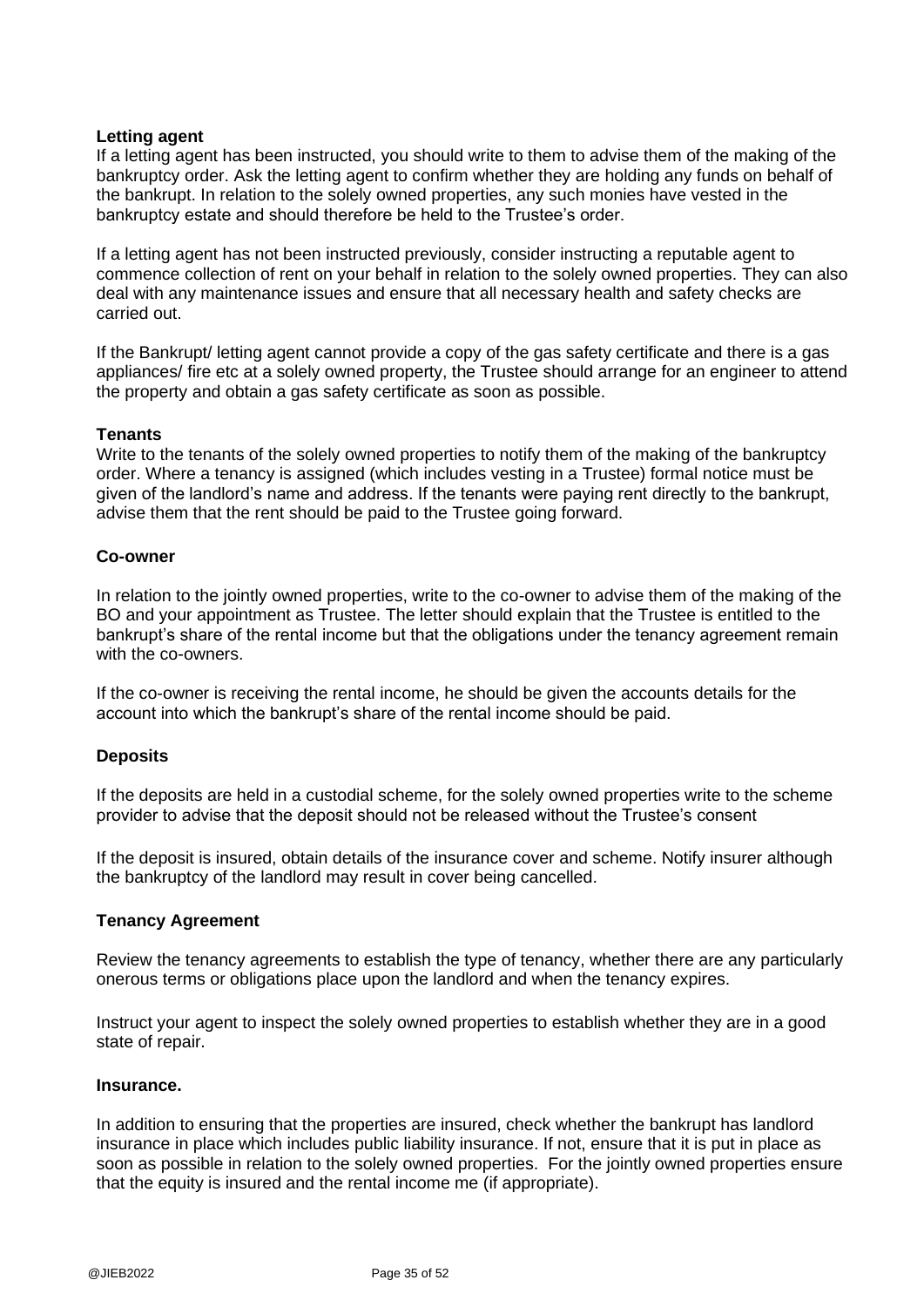### **Ownership/ charge/ tax position**

Obtain official copies for the properties to verify ownership and to establish whether there are any charges registered against the property.

In relation the solely owned properties, check whether land charges entries giving notice of the bankruptcy have been entered against the title. If not, contact land charges department to request that they are entered. If an application has not already been made for a restriction to be entered against the title to the jointly owned properties, apply to the Land Registry on form RX1.

If there are charges registered against the property, contact the mortgagee to put them on notice of the making of the bankruptcy order and to request a redemption statement. Ask the mortgagee to confirm whether possession proceedings have been commenced / receivers have been appointed or such action is imminent

If all mortgages are with the same lender, request a copy of the terms and conditions of lending to establish whether there is a consolidation clause.

Check whether any redemption penalties apply to the lending. If there are, check the applicable dates and amounts as this may be relevant to the Trustee's strategy for the dealing with the properties.

Once the value of the properties has been established, calculate the potential liability for CGT. CGT has to be paid as an expense. If there is only minimal equity in the property, it may not be worthwhile the Trustee taking steps to realise one or more of the properties if the cost of doing so, coupled with the liability to CGT equals or exceeds the equity that is available.

Consider whether disclaimer might be appropriate. If any of the properties are in a dangerous state and/ or the cost of carrying out any necessary work to make the property safe would exceed the equity in the property and/ or the CGT arising on the sale exceeds the equity, disclaimer should be considered.

### **Arrears**

If rent arrears have built up, prior to accepting any rent from the tenant a decision will have to be taken whether to seek possession of the property. Accepting rent may prevent the Trustee seeking possession of the property. The decision about whether to accept rent may be dictated by whether or not there is equity in the property which can be realised for creditors.

### **1(c)**

Solely owned tenanted property vests in the Trustee upon his/her appointment meaning the Trustee becomes the landlord. This is irrespective of whether the rental income is collected by the Trustee.

This means that the Trustee takes on the responsibilities of the landlord which include:-

- where the property is let on a furnished basis, ensuring that the furniture complies with fire safety regulations
- that any gas installations (fire, boiler etc) meet gas safety regulations

The Trustee should arrange an inspection of the properties to ensure that they are in a good state of repair. This is because Trustee owes a duty of care to visitors and trespassers.

The Trustee should also check any existing inspection records and ensure that any urgent structural or other repairs are carried out by a reputable contractor as soon as possible.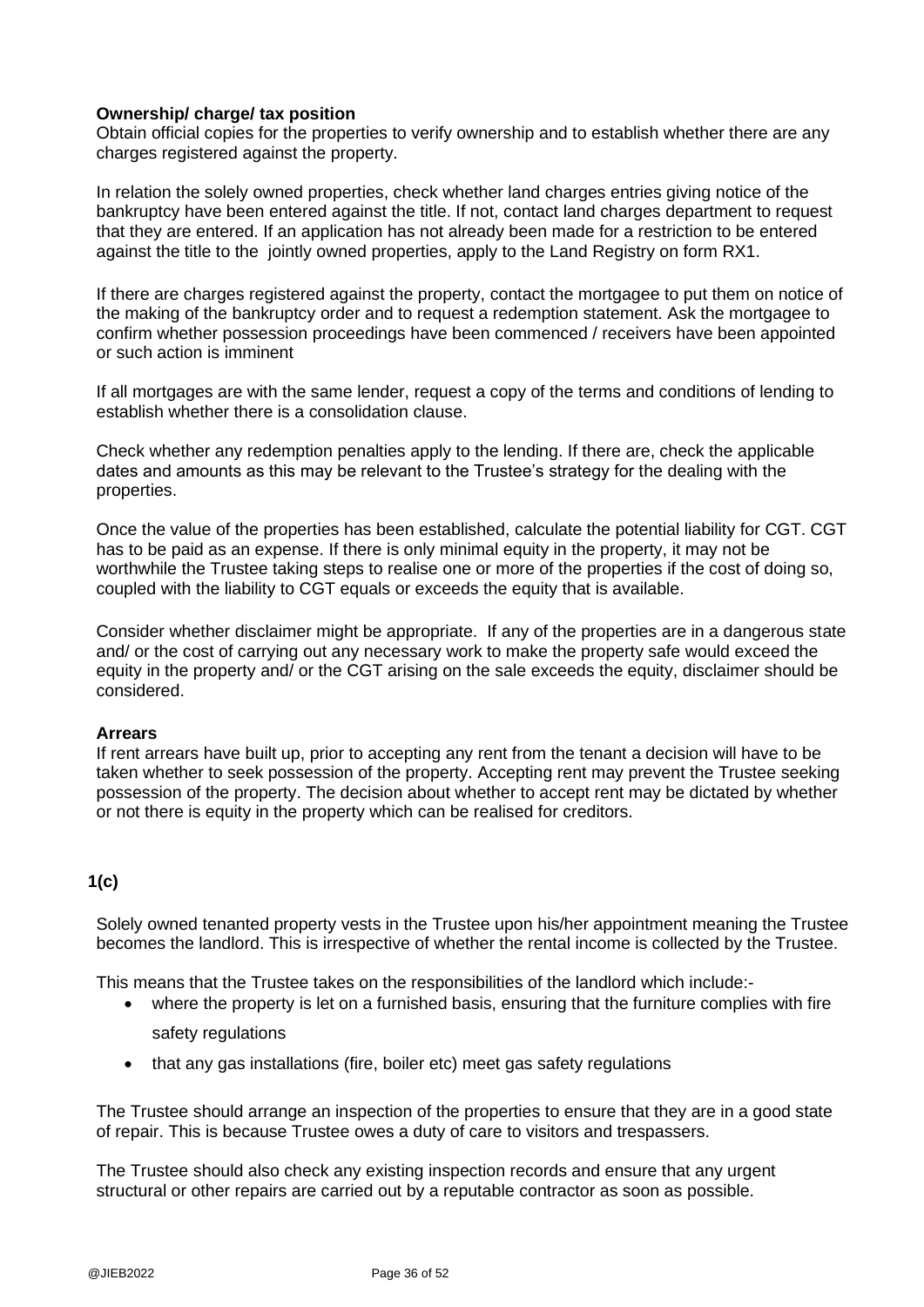A professional letting agent could be engaged by the Trustee to ensure that all necessary legislation/ regulations are complied with and to deal with day to day issues arising in relation to the letting of the properties which could be time consuming and costly for the Trustee to deal with.

If the tenanted property is in a very poor state of repair and significant work would be required to bring it up to an acceptable standard and there is no or limited equity in the property, consideration should be given to a notice of disclaimer being issued.

If there are any potential or actual legal issues in relation to the properties such as non-payment of rent, damage to the properties, ongoing possession proceedings etc, instruct solicitors to advise you in relation to those proceedings and recommended next steps.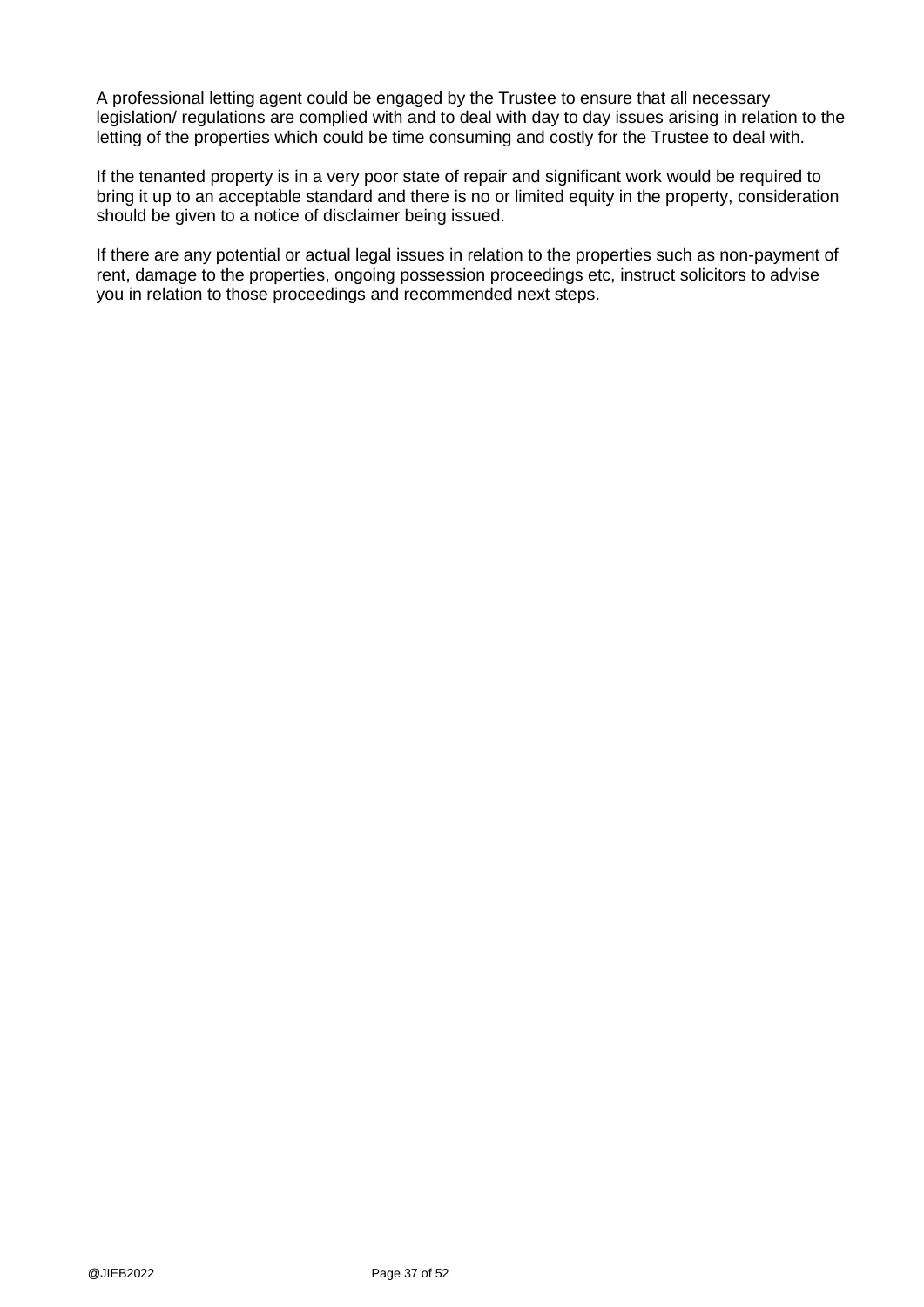### **Question 2 (a)**

The additional information / documentation required would include:-

### **Application to challenge**

The amount due to Mr Hamilton and the total level of unsecured creditor claims in the bankruptcy. This is necessary as a creditor can only make an application challenging the remuneration pursuant to Rule 18.34 if they have the concurrence of at least 10% in value of unsecured creditors, or the permission of the Court.

Does Mr Hamilton's debt exceed 10% of total creditor claims? If not, and/or are other creditors dissatisfied with the level of the Trustee's fees? If other creditors are unhappy, would they be willing to join in the application?

Copies of the Trustees progress reports which should have been issued to creditors within 8 weeks of each anniversary of the Trustee's appointment.

What is the date of the last report and when was it received by Mr Hamilton? Pursuant to Rule 18.34 an application to challenge the remuneration must be made no later than 8 weeks after receipt by the applicant of the progress report under 18.3 or final report under 18.14 which first reports the charging of the remuneration or the incurring of expenses in general.

The reports would have to be reviewed to determine when the Trustee's fees were notified, in what amounts and when those fees were drawn.

The reports should also be reviewed to check that the information provided in relation to time costs if fully compliant with the requirements of SIP9.

Given that the bankruptcy order was made over 3 years ago, some of the costs could no longer be challengeable. Was the last report received within the last 8 weeks? If it was, were the costs incurred during the period of this final report significant enough to warrant an application to challenge them being made?

Check how long Mr Hamilton still has to bring an application if considered appropriate to do so i.e. when does the 8 week period for challenge expire?

Whilst the Court has the power to extend time periods pursuant to s376 IA86 , it will not generally do so unless there is good reason for the delay.

Confirmation of whether a final report has been filed by the Trustee and whether the Trustee remains in office. If the Trustee has vacated office and had his release from liability pursuant to s299 IA 86, it is too late for the fees that have been charged to be challenged.

The total level of the Trustee's fees and the legal fees. Was the amount charged significantly less than the actual time cost incurred? If the Trustee has already written off a significant proportion of the time costs that were incurred, a successful challenge to the time costs is less likely.

SIP9 requires the fees of Associates to be the subject of specific approval. Have the legal fees been charged by a party who could be considered as an Associate and was specific approval sought?

Has the Trustee provided any information about disbursements he has incurred in addition to the £40,000 of legal fees and his time costs of £80,000?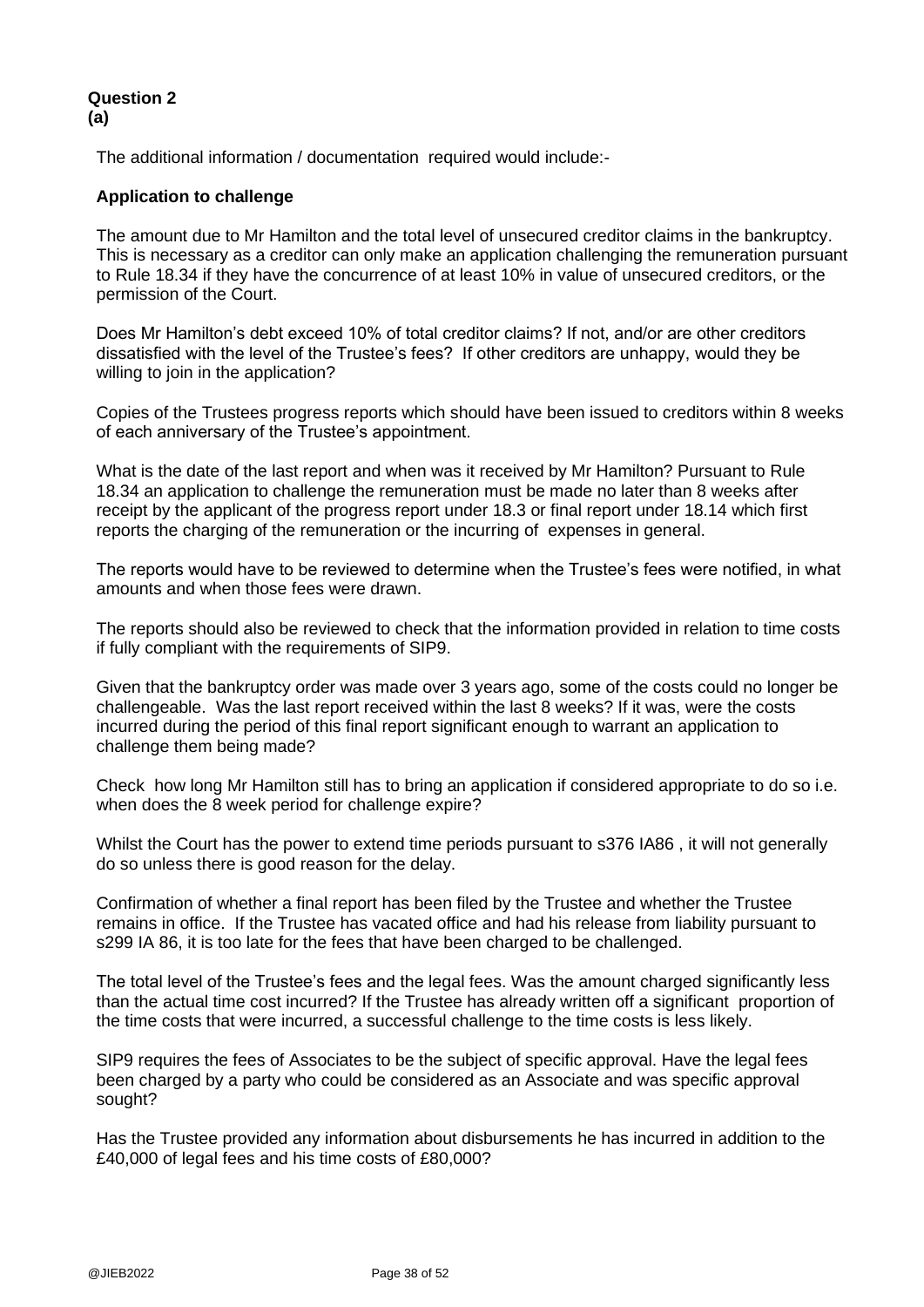What work has been undertaken by the Trustee. Have there been any particular factors or any specific work types (for example, was an application to suspend discharge made or an application to compel co-operation necessary) that have caused costs to escalate?

Was the remuneration of the Trustee fixed by a decision of the creditors at a decision procedure or by the creditors committee (if there is one)? were creditors informed of the outcome and were the resolutions validly passed?

#### **Fees estimates**

A copy of the initial report to creditors on the actions that the Trustee plans to take to deal with the estate and his fee estimate for doing so.

Copies of any additional reports prepared by the Trustee outside of his annual reporting requirements should also be requested. These additional reports may include requests for an uplift in remuneration.

If the Trustee has exceeded the fee estimate provided in his reports, he can be required to refund the estate to the extent of any excess.

### **(b)**

Pursuant to Rule 18.9 IR 2016, a secured creditor, an unsecured creditor with the concurrence of at least 5% in value of the unsecured creditors or an unsecured creditor with the permission of the Court can make a written request to an officeholder for further information in relation to remuneration or expenses as set out in a progress report or in a final report.

The request must be made within 21 days of the receipt of the report

The Trustee must respond within 14 days either providing all of the information requested, providing some of the information requested or declining to provide the information requested. Legitimate reasons is that the time or cost of preparation would be excessive, it is prejudicial to the conduct of the proceedings, disclosure might reasonably be expected to lead to violence against another person or on grounds of confidentiality.

If the Trustee does not provide all of the information provided, he/ she must explain why only some or none of the requested information has been provided. A creditor has the right to apply to court for an order seeking provision of the information.

Notwithstanding the requirements of Rule 18.9, the creditors are the party with the principal financial interest. As such if a creditor considers that the information provided by the Trustee in relation to the costs and expenses that have been incurred is not sufficient, a creditor can request further information from the Trustee.

Pursuant to SIP9, requests for additional information should be viewed upon their individual merits and treated by an office holder in a fair and reasonable way. The provision of additional information should be proportionate to the circumstances of the appointment.

Creditors also have a right to request information in relation to costs pursuant to Regulation 36A of the Insolvency Regulations 1994

#### **Assets**

Have all disclosed assets been realised? Do the Trustee's reports highlight any specific difficulties that were experienced in realising these assets?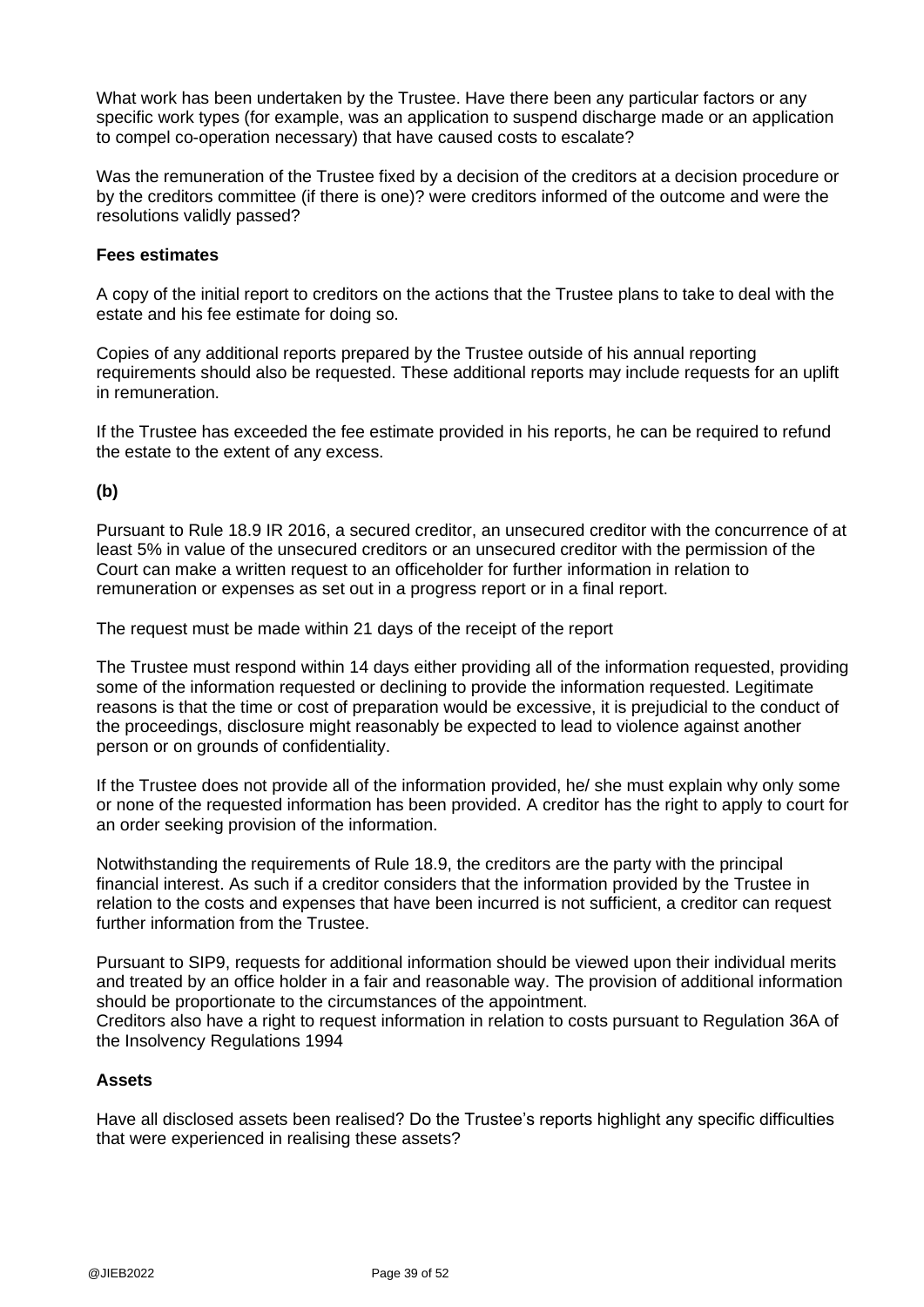## **(c)**

Application to court pursuant to Rule 18.34 IR2016

Negotiate directly with the Trustee and/ or raise the level of the Trustee's fees with their firm. A Trustee might be willing to reduce the overall level of their remuneration in order to avoid the cost of dealing with a potential application under Rule 18.34

If there is a creditors committee, the committee can raise concerns regarding the level of proposed remuneration at committee meeting.

Creditors can also raise concerns at meetings called for the purpose of fixing the basis and extent of the Trustee's remuneration.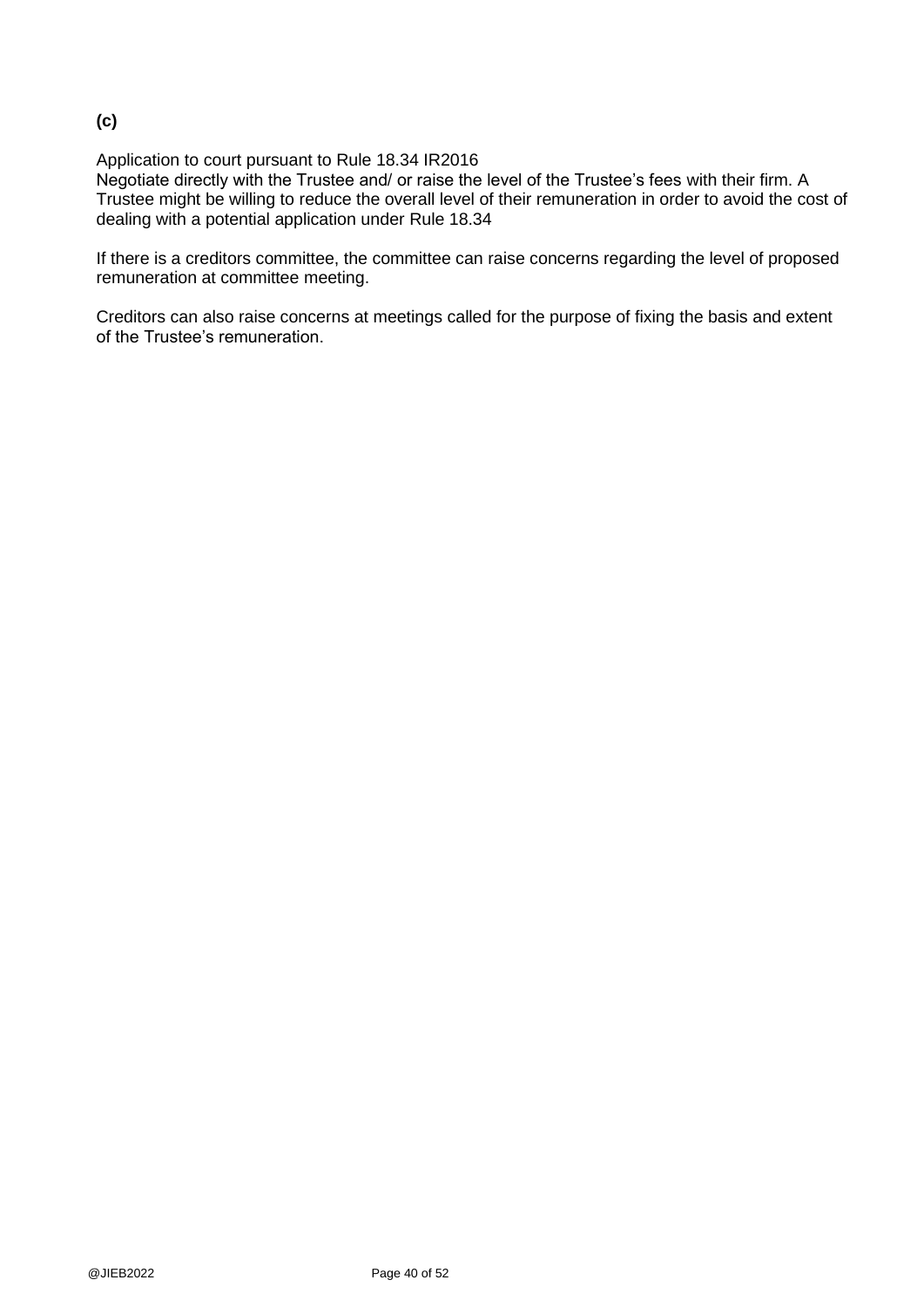### **Question 3**

**(a)**

Under the standard conditions/ IVA protocol the Nominee has to obtain sufficient information to set out an accurate Statement of Affairs and prepare a proposal that is fit, fair and feasible.

Evidence of Mr Quinn's identity and also his current residential address. It is not sufficient to simply have an email address or a care of address

Does Mr Quinn have any other assets that he has not

declared, including any jointly owned assets? Vehicle, shares, interest in a property etc. Confirmation of what assets are to be pledged or excluded. If assets are to be excluded from the IVA, what is the justification for this?

Has he disposed of/ gifted/ transferred any assets whether at full value or otherwise over the last 5 years? If he has, details should be provided together with evidence of how any proceeds have been utilised.

Has he made any payments to creditors that could be subject to challenge as a preference?

Does Mr Quinn have an accountant? Can he supply copy accounts/ tax returns for the last 3 years in order that his earnings can be verified?

Has his income been declared in his tax returns? Are all returns up to date?

Copy bank statements for the last 6 months should be requested. However, this may not help establish Mr Quinn's income or levels of expenditure as he has advised that he receives most of his income in cash.

Mr Quinn charges £125.00 a day which works out at approximately £2,500 a month assuming he works 5 days a week. Does he work full time or part time? What is his average monthly income?

Does Mr Quinn have a cashflow forecast for the next 12 months?

Copies of any unpaid invoices should be provided together with details of any debtors.

Does he have any outstanding liability to HMRC in respect of previous tax years? Based on previous years, what does he consider should realistically be set aside for HMRC each month going forward?

#### **Outgoings**

Details of all items of expenditure should be provided and verified where appropriate. This will include providing details of where he is currently living, the terms on which he resides there including how much he is paying and how long he is able to remain at that property.

How much does he currently pay each month in respect of his credit card debt? An equivalent amount should be contributed towards his IVA each month.

Does Mr Quinn have any children or other dependents?

An assessment will need to be made of whether £300.00 can realistically be paid each month and/ or if Mr Quinn is in a position to contribute more than this. Even if £300 a month is contributed for 5 years, total contributions will only be £18,000. After nominee's fees and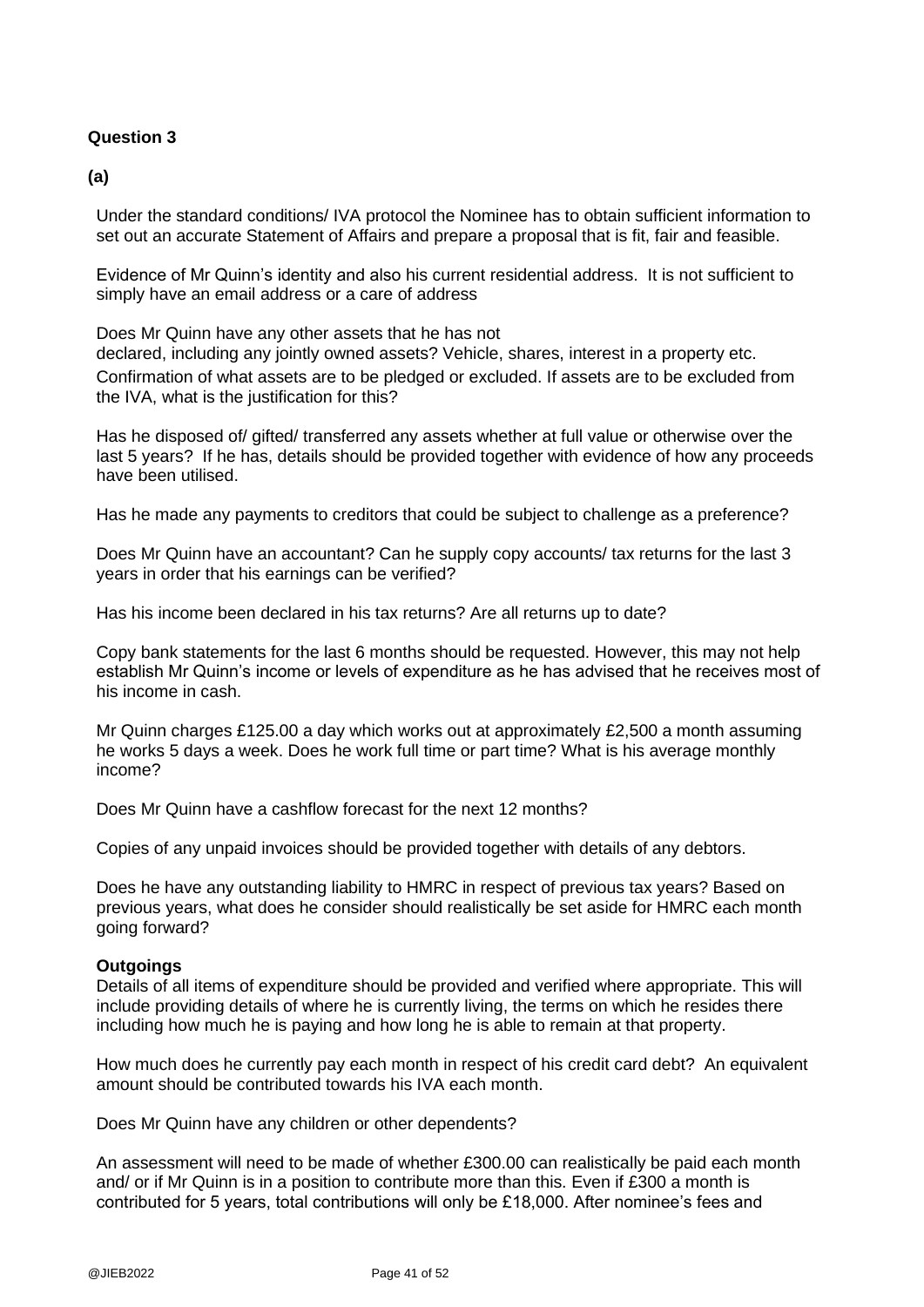supervisors fees, this represents a relatively low return to creditors and means that an IVA might not be attractive to them.

If his monthly contribution cannot be increased, is there any other way that the IVA could be made more attractive. Third party contribution for example?

If a third party is going to contribute, a letter confirming their support should be obtained.

Does Mr Quinn have a bank account from which the monthly contributions can be made?

#### **Creditors**

Evidence of the amounts due to the disclosed creditors should be provided. Confirmation should be obtained of whether any of these creditors hold security.

Is there any creditor pressure including threatened litigation and service of statutory demand. If there is details should be provided and consideration given to whether an interim order could be obtained.

Does Mr Quinn have any other creditors that he has not disclosed such as contingent creditors pursuant to guarantees etc?

Copy credit card statements should be provided together with a copy of the PCP agreement, log book and insurance cover for the car verifying ownership should be provided.

In relation to the credit card debt, is this all owed to one company or to more than one company? Details to be provided together with confirmation of whether the minimum payments are being met. If not, has any enforcement action been taken or is threatened?

What does the PCP agreement relate to? When does it end? Is it a vehicle that is needed for work? If he has a work vehicle in addition to the vehicle on PCP, why does he need two vehicles? How much is paid each month and what would the cost be if the agreement was to be terminated early? Does the agreement terminate on insolvency/ what would the impact of Mr Quinn entering into an IVA be on the PCP? Has anyone provided a guarantee in relation to the PCP agreement?

Further details should be provided regarding the liability to his ex-wife. Is the £60,000 owed pursuant to an order made in divorce proceedings or has it arisen as a result (for example) of a loan being made. Documentation evidencing the nature of the debt and how it has arisen should also be provided to establish whether it is a debt that can be included in the IVA.

If it is not a debt that can be included in the IVA, does he still want to/ is it worthwhile still proposing an IVA? what is his relationship like with his ex-wife? How does he intend making payment to her if all surplus income is made available to creditors through the IVA? Does Mr Quinn know what the likely attitude of creditors will be to the IVA?

Has he had any previous insolvencies?

A short personal history should also be provided which sets out his background to and reasons for an IVA being proposed.

### **(b)**

Where an IVA is to be proposed, an insolvency practitioner has to be satisfied that it is achievable and that a fair balance is struck between the interests of the debtor and the creditors.

If a Nominee forms the view that creditor interests will be materially prejudiced by nondisclosure he/ she should decline to act.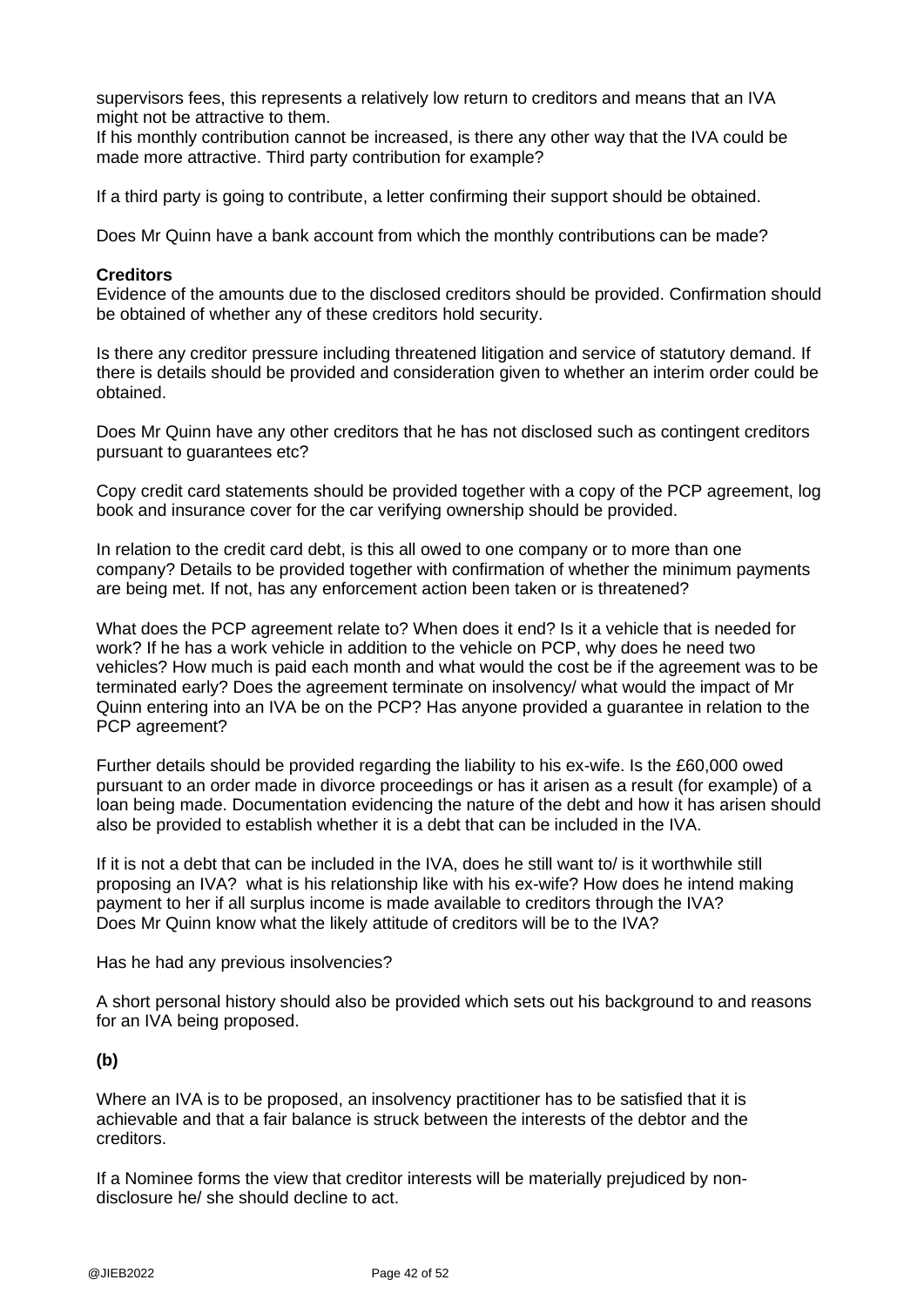A Consent to Act is required and this can be withdrawn in the event that there are material concerns regarding non-disclosure.

If the non-disclosure is not so serious as to undermine the validity of the proposal, the nondisclosure can be reported in the Nominee's report along with the nominees views.

SIP 3 requires an IP to be satisfied that an assessment can be made of whether the debtor is being sufficiently co-operative, the debtor's understanding of the process and commitment to it.

A nominee has to be able to explain the extent to which the information contained in the IVA has been verified, with a nominee required to carry out a reasonable and proportionate investigation into the debtors affairs.

A nominee also has to be satisfied that the debtor's true position as to his assets and liabilities is not materially different from that which it is represented to the creditors to be.

A nominee has to consider whether the IVA has a reasonable prospect of being approved and implemented.

### **(c)**

Has Mr Quinn received his discharge from bankruptcy? Check the Individual Insolvency Register to see whether his discharge has been suspended and if it has, on what terms. If not, check whether the bankruptcy order has been annulled or rescinded.

If the bankruptcy order remains in place and Mr Quinn has not had his discharge, his Trustee in bankruptcy could still pursue an IPO/A as any surplus income should be properly payable to his Trustee. Is there already an IPO/A in place that Mr Quinn has not disclosed? Has Mr Quinn declared this surplus income to his Trustee? If he has not received his discharge, he is under an obligation to do so.

Assuming that Mr Quinn did receive his discharge in June 2020, when were his liabilities incurred?

If all the liabilities pre-date the bankruptcy and have not survived the bankruptcy, they are debts in the bankruptcy and he should not be pursued now.

If Mr Quinn has not had his discharge, he could still propose an IVA in respect of the bankruptcy debts but not in relation to both pre and post bankruptcy liabilities.

Did Mr Quinn enter into an IPA/IPO following the making of the bankruptcy order? If he did, has he disclosed his surplus income to his Trustee? You would expect that the Trustee would require any surplus income to be made available through the IPO/A, not used to propose an IVA.

The credit card liabilities are significant. Were they built up after his discharge? If not, it is an offence to obtain credit of more than £500 without disclosing the fact that you are an undischarged bankrupt.

Assuming that the credit card debt was incurred after Mr Quinn received his discharge, how was the money spent? Are there assets that he has not disclosed?

If he has spent £20,000 on credit cards in the last 17 months, is it realistic to expect that he can change his spending habits such that he can make money available from his income each month? Has expenditure been on day to day living expenses?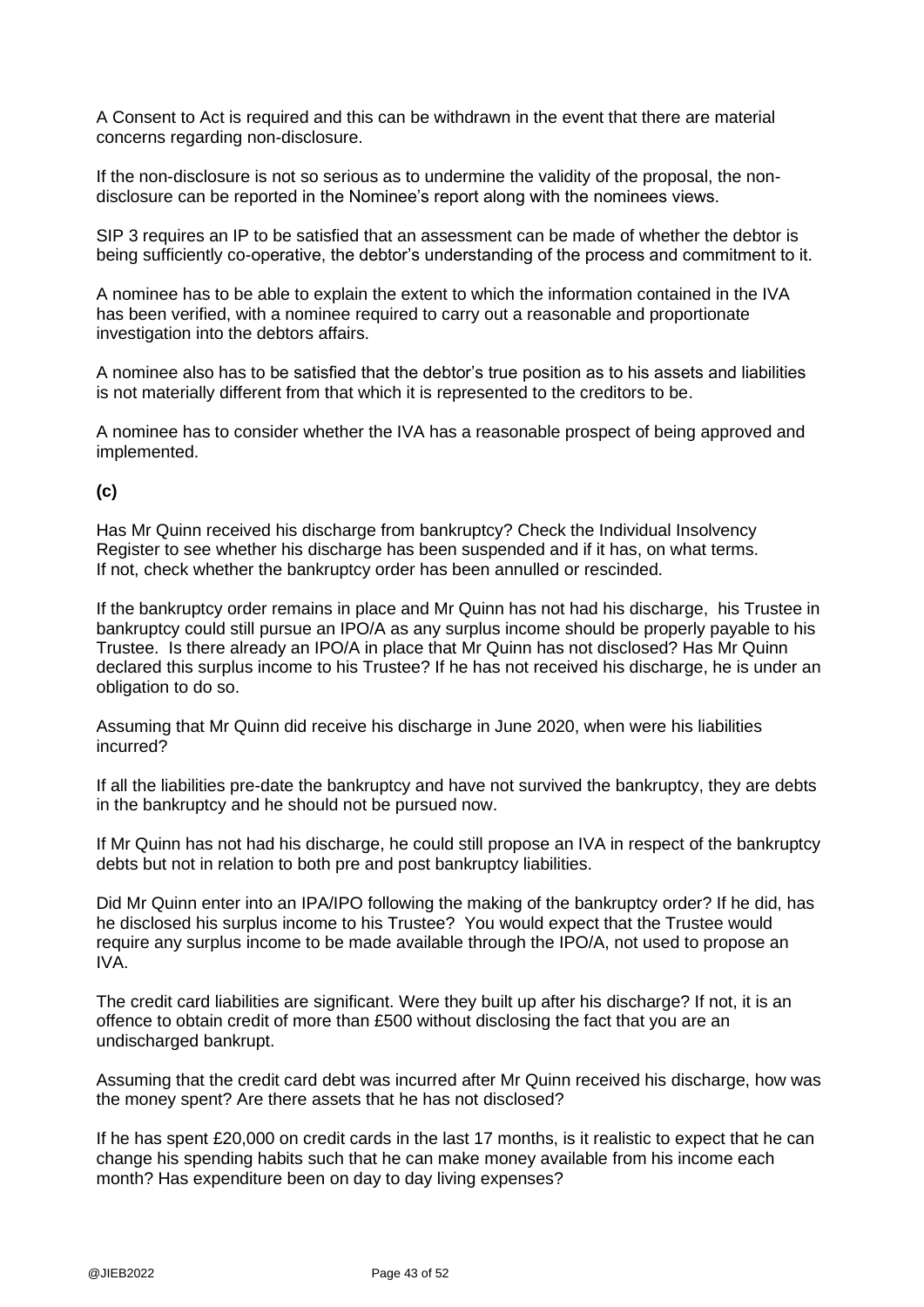In relation to the debt due to his ex-wife, is this a pre-bankruptcy debt that has survived bankruptcy in whole or in part? If it is, has she received or will she receive any return through the bankruptcy? Can the debt be compromised through the IVA in any event?

What is the attitude of the creditors? If the ex-wife's claim can be compromised through the IVA, then her attitude is key. Do they remain on good terms despite the divorce?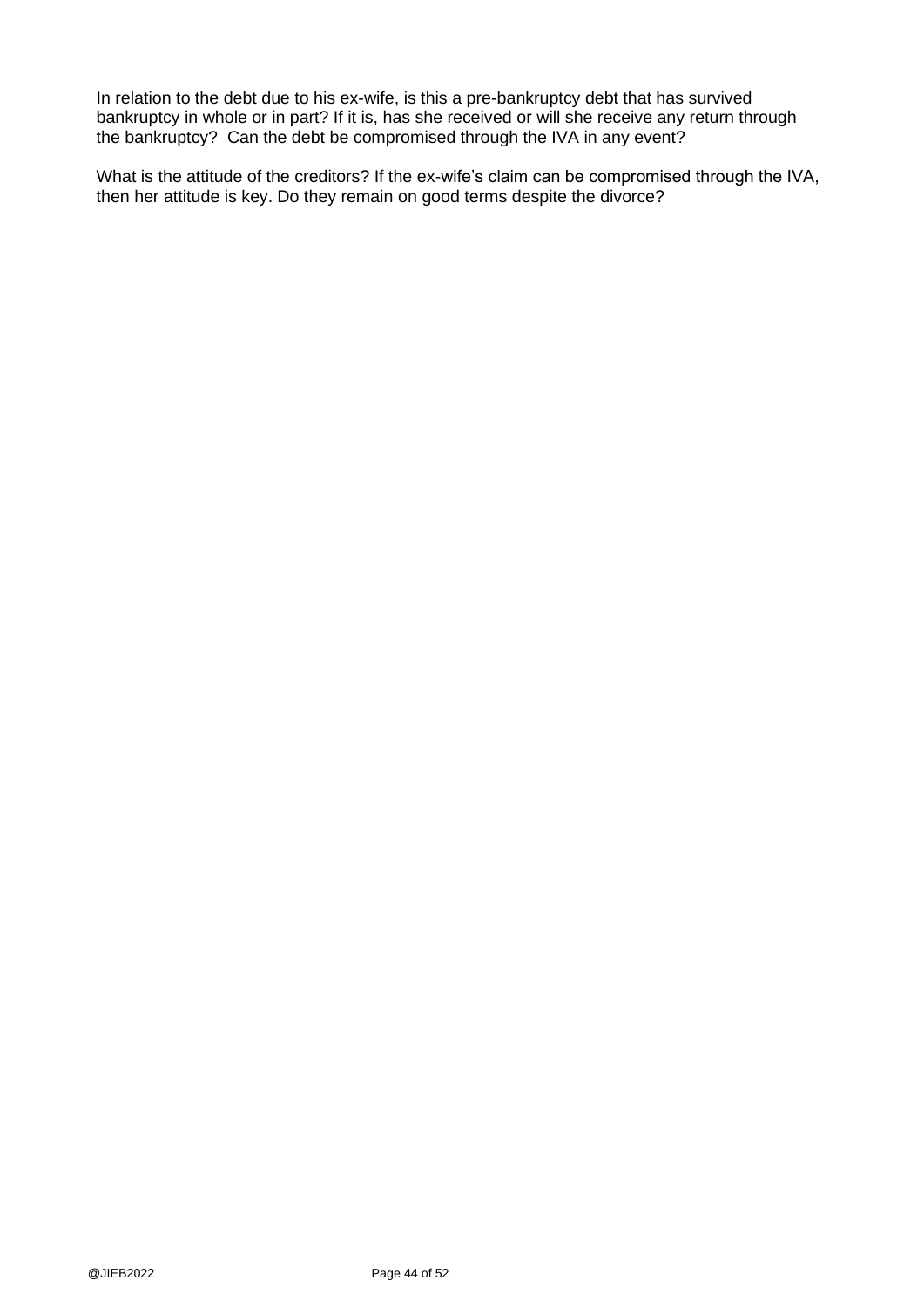#### **Question 4**

### **(a)**

Carry out a land registry search to check property is owned jointly by Mr and Mrs Charles and that charges position is as advised by Mr Charles.

Obtain a copy of the form TR1 in respect of the purchase of the property to check whether the property is held as joint tenants or tenants in common.

Register a restriction in favour of the Trustee.

Instruct a valuation.

Arrange insurance

Obtain an up to date redemption statement from the mortgage lender and ask that the lender notes the Trustee's interest in the property.

Obtain a copy of the charging order. Check whether the charging order was made final prior to the making of the bankruptcy order. If not, it will be unsecured rather than secured against the debtor's interest in the property.

It appears that there is significant equity in the property. Once the valuation and redemption statement have been obtained, the equity position can be calculated. Establish whether Mr Charles has any proposal to make regarding the equity in the property. From the information available this seems unlikely.

Write to Mrs Charles to advise her of the Trustee's appointment and that Mr Charles share of the property vests in the Trustee. Explain that equity in this half share will need to be realised for the benefit of creditors. Invite her to make a proposal.

Serve S283a notice on both Mr and Mrs Charles and note that steps will have to be taken to realise the Trustees interest within 3 years.

#### **Caravan**

S283A IA86 relates to a bankrupt's interest in a dwelling house. Dwelling house is defined by section 385 as any building or part of a building which is occupied as a dwelling and any yard, garden, garage or outhouse belonging to the dwelling house and occupied with it.

A caravan could be classed as a dwelling house if for example it is fixed to a base and is connected to mains utilities. The caravan should be inspected to see whether it is permanently fixed at the caravan site. If it is, or following inspection the position is not clear, a s283a notice should also be served in relation to the caravan. Note that the steps would have to be taken by the trustee to realise the caravan within 3 years of the making of the bankruptcy order.

Establish the extent of the bankrupt's interest i.e. is it just in the caravan or does he have an interest in the pitch? If the bankrupt is registered as the owner of the pitch at the land registry ensure that a restriction is registered.

The terms of the site should also be checked. For example, does the owner have the right of first refusal regarding the purchase of any caravans.

Check whether the ground rent is paid up to date. If not, what action could the site owner permitted to take? Would the arrears have to be paid prior to any sale proceeding?

#### **Yacht**

Mr Charles' parents have offered the Trustee £15,000 for the yacht. However, Cyrus Bay Marina who are owed £70,135 in total according to their claim are claiming a lien over the yacht. This means it would be unable to leave the Marina and Mr Charles is unlikely to want to acquire it on this basis.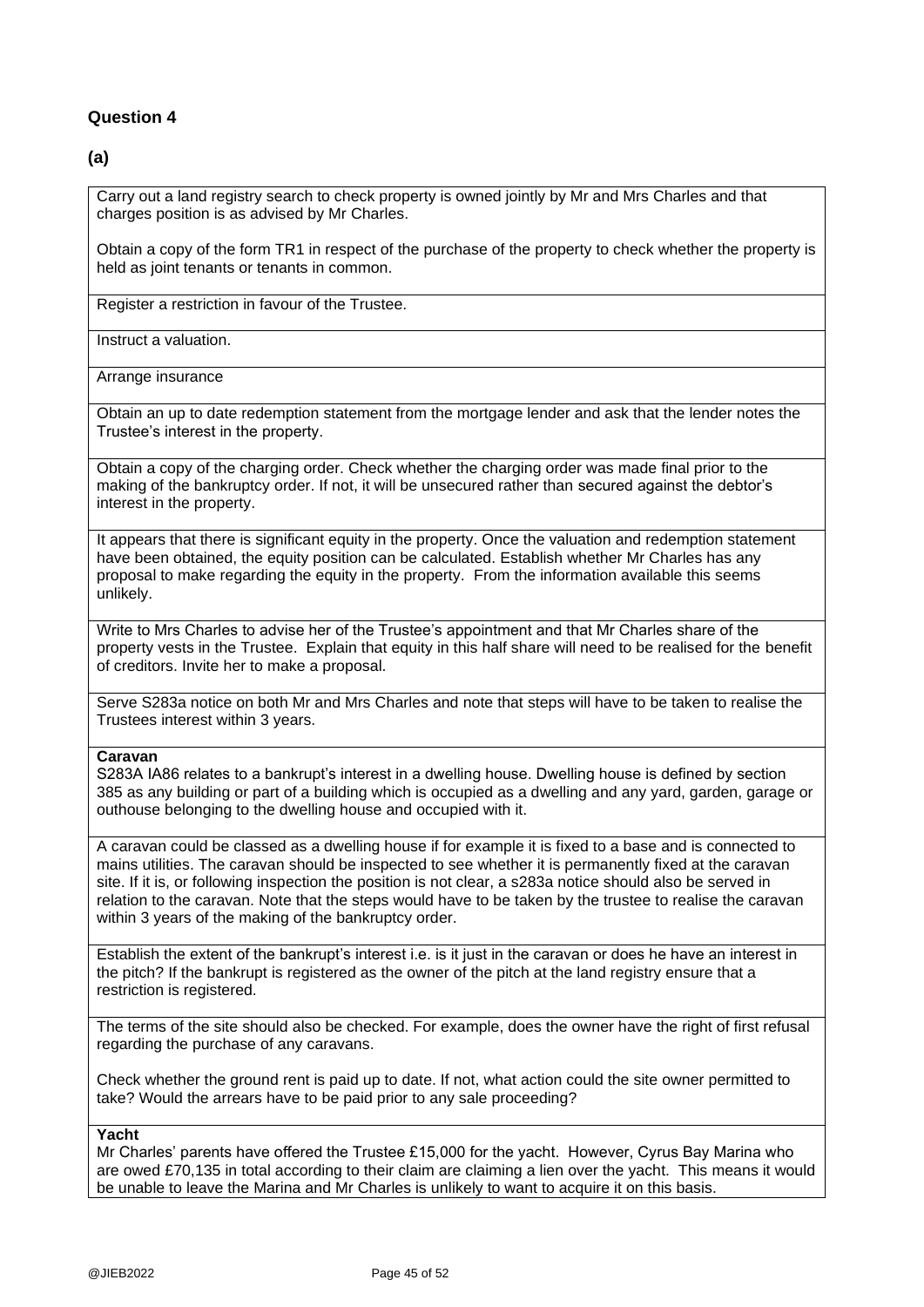As the offer has come from Mr Charles' parents, they are a connected party and as such, if a sale was to proceed, SIP13 would have to be complied with.

Request a copy of the documentation which entitles Cyrus Bay to claim a lien. Establish whether the lien is valid and if it is whether it only applies to the unpaid mooring fees or all sums claimed to be outstanding.

Check what fees are being incurred as a result of the yacht being kept in the dry dock. Are these fees being paid?

Cyrus Bay's claim may reduce significantly on the basis of funds paid by the Insurer.

Consider the extent of the sums covered by any lien before instructing a valuation for the yacht to establish if Mr Charles' parents offer is reasonable.

Carry out a search to establish whether there is a marine mortgage registered against the yacht / obtain specialist legal advice

Verify ownership.

#### **Shareholding**

Review information held about Dream Yachts Limited at Companies House and check the Memorandum and Articles of Association to determine the process for realising the shareholding.

Obtain original share certificates from the Bankrupt.

Write to the Dream Yachts Limited to advise them of the appointment of the Trustee and that the shares vest in the Trustee. Ask that the Trustee be entered into the register of members. Request that they provide up to date management accounts to help establish the current value of the company. Obtain a valuation of the Bankrupt's shareholding.

Check whether any dividends have been declared and paid since the last accounts were filed. If a dividend has been paid, what effect has this had on the shareholder funds? Notify Dream Yachts that any future dividends should be paid to the Trustee and not to the bankrupt.

Follow the process set out in Articles to attempt to sell the shares, which is most likely to be to offer them for sale to the other shareholders in the first instance.

#### **Car**

A vehicle will only be treated as exempt if it is necessary for use in employment, business or vocation or to meet the basic domestic needs of the bankrupt and their family. The bankrupt is not currently working so the vehicle may vest in the estate subject to confirmation being provided by the bankrupt of whether it is needed for the purposes of gaining and retaining employment. Check online whether the value of the vehicle is £2,500.

Carry out an HPI check to see if there is any finance secured against the car.

Obtain documents of title, V5 etc.

If it is worth £2,500 an offer could be sought in relation to the excess value if applicable or alternatively instruct your agent to sell the vehicle but remit sufficient funds to the bankrupt (£1,000?) to buy a replacement vehicle.

#### **Other business assets**

Lease on business premises – There is a short period left on the lease. If the premises are still being rebuilt, there seems to be no possibility to assigning the premises at a premium.

Query whether divorce proceedings have been commenced and whether Mr Charles has claimed any assets owned by Mrs Charles if divorce proceedings progress ?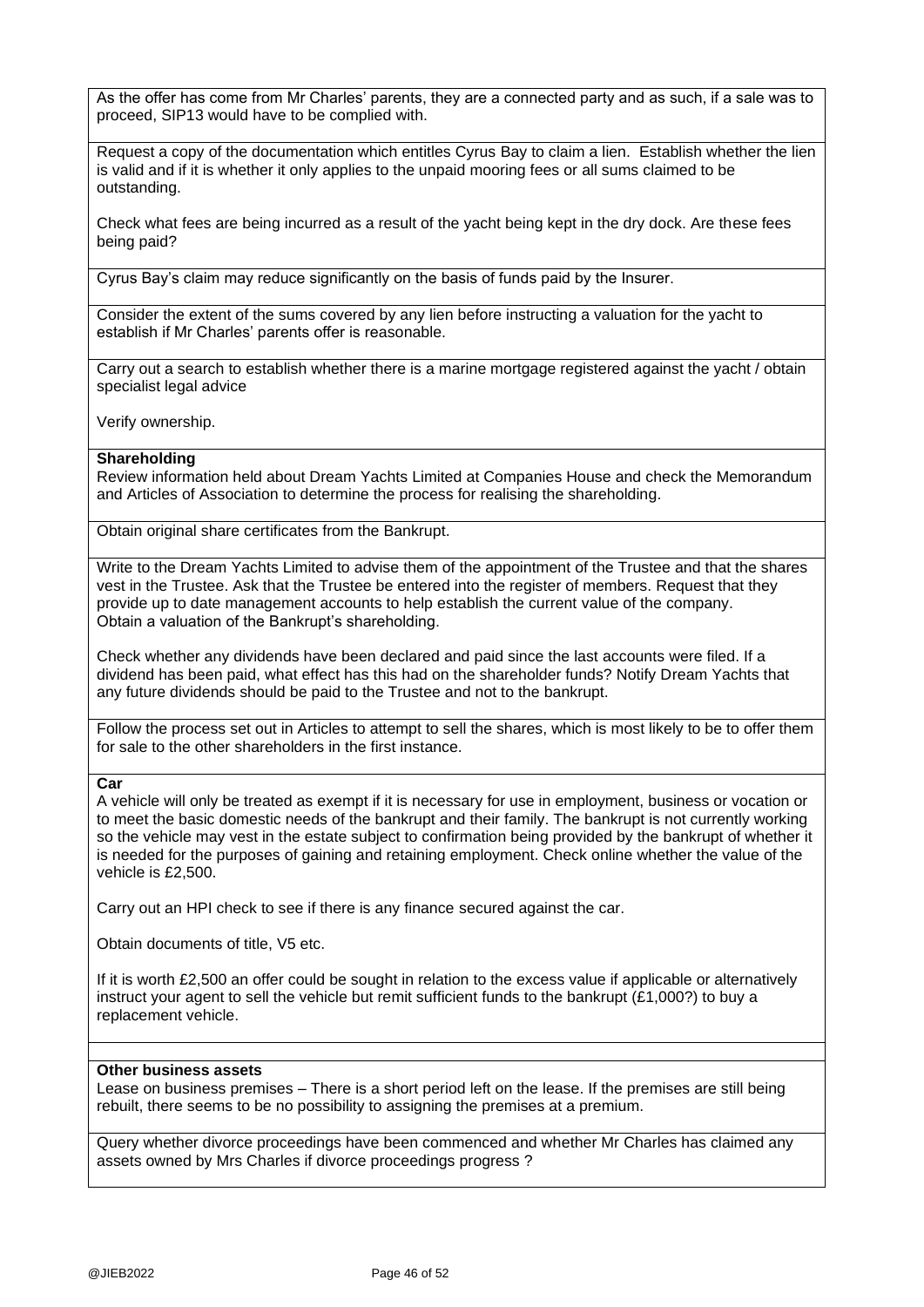## **Email format to Susan Eden**

Mr Charles is required to pay his surplus income to the Trustee by way of an Income Payment Agreement or Order for a maximum period of 36 months. His surplus income must be assessed and an IPO/A put in place prior to discharge

Mr Charles estimated annual Income and expenditure is roughly

#### **Income – Year 1**

9\* €3,250

Assume exchange rate of  $1:1.16 = £2,800*9 = £25,200$ 

We should assume that Mr Fawkes remains resident in the UK for tax purposes. With a Personal Allowance of £12,500. He would have an annual tax liability of c £12,700\*20% = £2,540.

His net income would be £22,660 which divided by 12 months is £1,888.

### **Expenses – Year 1**

His known expenses are ground rent on the caravan - £1,500;

Assume ongoing mooring fees on the Marina are met by his parents:

Running costs for the Volkswagen;

Food in the 3 months of the year when not employed (assuming that alternative employment is not obtained during this period);

He has intimated that his wife wishes maintenance of £750 per month for two boys. It does not appear that this has been ordered to be paid by the Court. However a Trustee would allow a reasonable deduction to be made in order to provide maintenance for children.

Consider an allowance in accordance with the relevant CSA guidelines.

Consider allowing a reasonable amount each month for expenses.

Clarify whether Mr Charles has to fund the costs of travelling to / from the boat or if travel is arranged by his employer.

Taking the above into account it would appear that a monthly IPA could be set at around £800+ per month which would be subject to verifying these figures.

This figure could rise in the second and subsequent years if an increase in salary is secured.

#### **Issues**

As it is a new job, it is likely to have a probationary period and his employment could therefore be terminated if he doesn't pass probation or if his services are no longer required due to decreased demand caused by the COVID-19 pandemic. In addition, Mr Charles may not ultimately receive the promotion.

Payment is being made in another currency so allowance would have to be made for currency fluctuations and conversion costs.

Issues are whether Mr Charles would be prepared to work away if all his surplus income had to be contributed to the bankruptcy, albeit it would facilitate maintenance payments for his sons.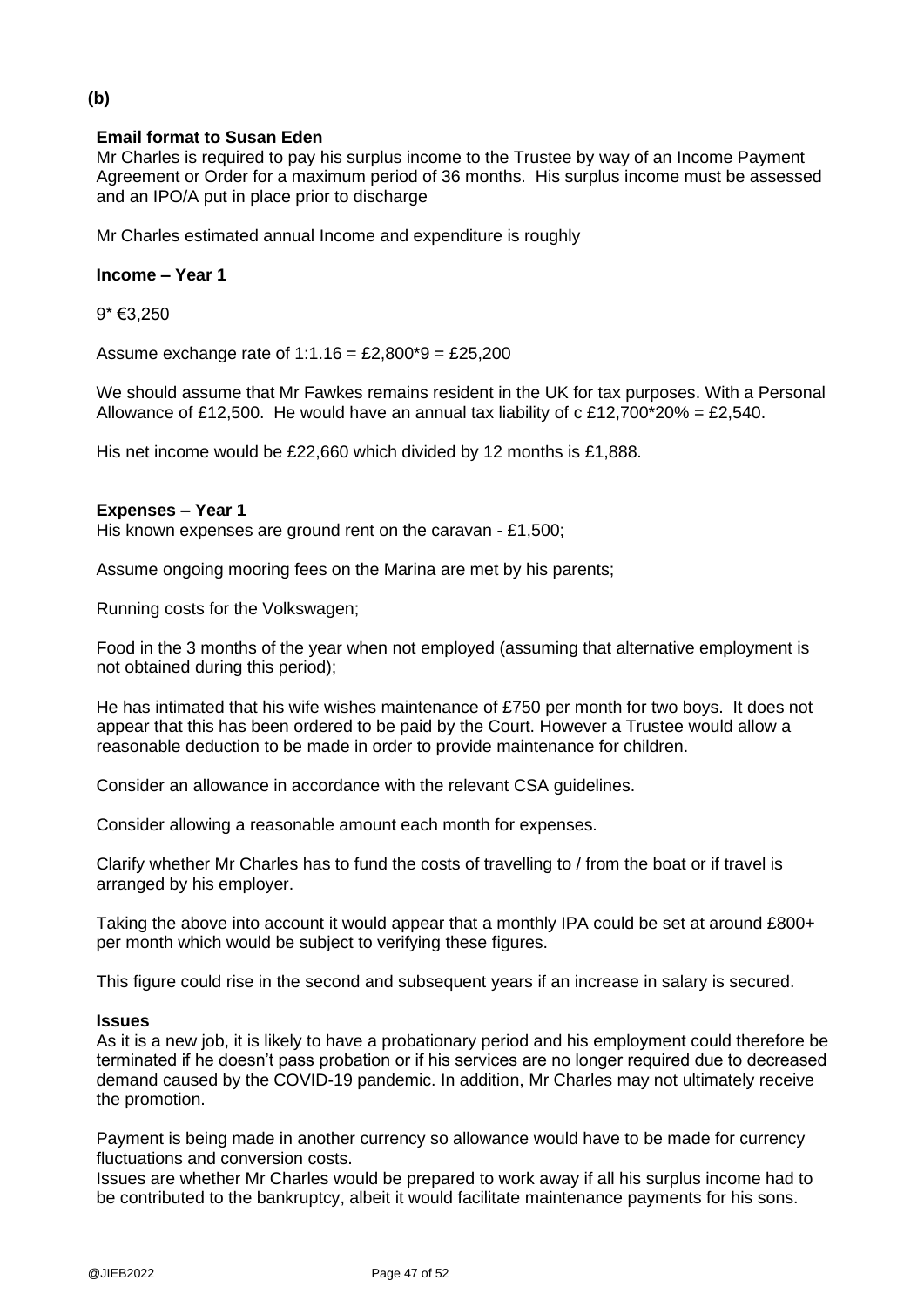A further issue is enforceability. An employer based in England can be required to deduct the sums due under an IPO/A at source if the debtor failed to make payment to the Trustee. It is unlikely that this would be similarly enforceable against a Russian employer.

It is also unclear whether payment would be made cash in hand each month to the Bankrupt. If this is the case there could be issues in banking and accounting with funds each month.

Pursuing repayment from Mr Charles whilst he is out of the country and travelling on a yacht will be practically impossible. If Mr Charles chooses not to pay his IPA/O there will be little which can be done to force him to do so.

### **(c)**

### **HMRC**

VAT to quarter ended 31 July 2020 would be a secondary preferential claim. Since trading appears to have continued to the fire in September 2020, it is likely that there will be an increase to this claim. Establish if the books and records are available to submit a return for this trading period or if it will need to be based on assessment. Once the VAT 426 is submitted it is likely that HMRC will increase their claim on an assessment basis in the absence of a return.

PAYE/NIC will be a secondary preferential claim irrespective if the sums claimed relate to payments withheld from sums claimed under the JRS or otherwise. If the book keeper brought the payroll records up to date then it is likely that this will be accurate.

Employers' NIC Contributions are unsecured. Check the payroll records to verify information. Excess payments under the Coronavirus JRS that are paid to businesses in error are not preferential. Check records to see how the overpayment occurred.

Self-assessment taxation for Mr Charles would be an unsecured claim. It will be necessary to establish what periods this covers. It is possible that this claim is complete as Mr Charles will not have had earnings since September 2020 and may have submitted his tax return for 20/21 already.

Check whether the claim is estimated or if tax returns have been filed and the claim is based on those returns .

Using the figures provided to date the claim can be split:-

Secondary Preferential

- VAT £36,800;
- PAY/NIC £3,250
- Total secondary preferential £40,050.

### Unsecured

- Overpayment on JRS £600;
- Employers NIC £2,200;
- Self assessment £6,500
- Total unsecured £9,300.

### **Employees**

Pay in lieu of notice £850 – Unsecured claim

Holiday pay £1,400 – Preferential claim

The RPS will then have a subrogated claim in the bankruptcy

#### **Cyrus Bay Marina Limited**

Bankruptcy Order was made on 21 October 2021.

Check whether there is a rent deposit which has been offset against the arrears. Assuming that any rent deposit has been taken into account. arrears as at the date of the bankruptcy can be claimed for. Admit for £7,500.

Cyrus Bay are entitled to claim for future rent. However, they have a duty to mitigate this sum by attempting to re let the premises. However, the premises are still in the process of being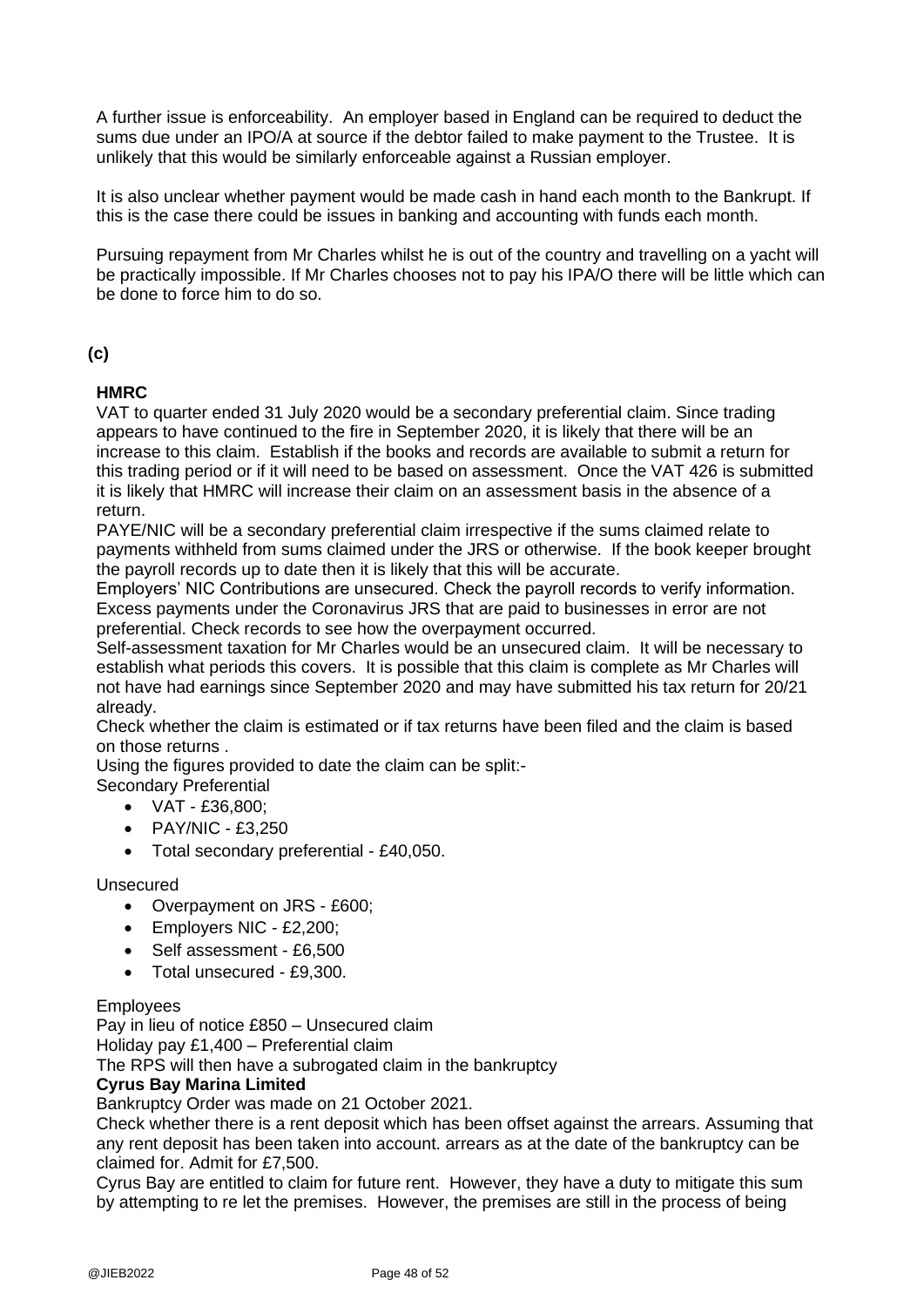rebuilt, and this should be taken into account when considering how long it should take to re-let the premises.

Dilapidations £50,000. It appears that Pinnacle Insurance are claiming £45,000 for the rebuild costs. Check whether any further sums will be due. Cyrus Bay cannot also claim this sum. The facts on this point need to be established to allow the Trustee to determine who can claim this sum.

Unpaid mooring charges as at the date of the bankruptcy order of £4,662 can be claimed for on an unsecured basis. Request copy supporting documents. In relation to ongoing mooring fees, to prevent any argument that these should be paid as an expense of the bankruptcy, the Trustee will need to determine whether or not the yacht can be realised. If not, the mooring agreement should be disclaimed.

### **Exclusive Yacht Supplies Limited**

Goods were supplied prior to the date of bankruptcy. However, a charging order was subsequently obtained. Check when the charging order was completed. S346IA86 provides that a creditor can only retain the benefit of a charging order if it was completed (i.e. made final) prior to the date of the bankruptcy order. Obtain a copy of the final charging order to check the date that it was made and also the amount that it secures. Does it extend to the full amount outstanding?

If prior to the date of the bankruptcy order, then given the equity in the property, it appears that the liability is fully secured. Exclusive Yachts cannot retain the benefit of the charging order and claim as an unsecured creditor. If the charging order was made final prior to the date of the bankruptcy order, they will have to confirm whether they will be relying upon the charging order. If the charging order was made final after the date of the bankruptcy order, it does not bind the Trustee and an unsecured claim can be admitted.

### **Pinnacle Insurance**

You would require Bacons Solicitors to submit a completed claim on behalf of their client. This should include a copy of the policy and refer to the relevant part of the terms and conditions which would entitle the insurer to claim back the cost incurred in rebuilding the premises and the damage to the yachts. A loss adjusters report should be provided if available together with any supporting documents evidencing any consequential losses. Assuming the terms and conditions entitle the insurer to pursue Mr Charles, the likelihood is that the full claim for **£125,000** will be admitted.

### **Steinbeck Bank Limited – Bounce Back Loan**

Loan repayments would have been due to commence on the BBIL in April 2021. The loan would be interest free for first 12 months. Steinbeck Bank will be entitled to recover 100% of their debt from the government, with the British Business Bank entitled to claim in full for £12,500 plus any accrued interest on a subrogated basis as an unsecured debt

#### **Other Unsecured creditors**

Assuming that proofs of debt together with any necessary supporting documentary evidence have been submitted you would admit **£12,600** of the other unsecured claims. If any creditors are owed less than £1,000 the claims can be accepted without supporting evidence.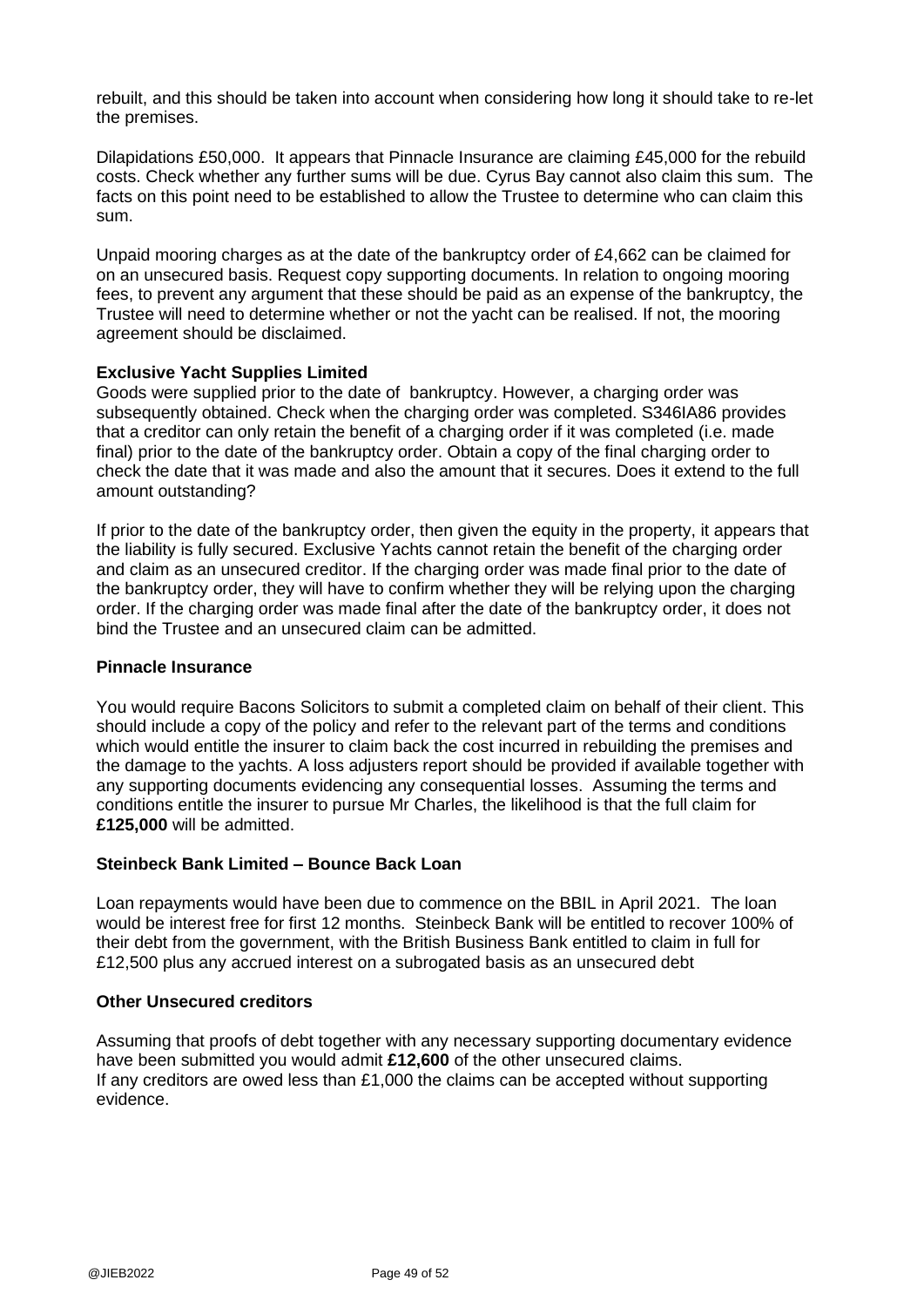#### **(d) Sequestration of Mr Albert Fawkes** Charles

#### **Estimated Outcome Statement**

|                              | <b>Notes</b> | <b>Estimated to</b><br>realise |                                                                                                                                                                                                       |
|------------------------------|--------------|--------------------------------|-------------------------------------------------------------------------------------------------------------------------------------------------------------------------------------------------------|
| Villa                        | £<br>312,000 | £                              | Layout<br>Based on purchase price. Will be confirmed by valuation. Still give mark if sensible estimate<br>has been given of likely increase in value since purchase.                                 |
| Due to secured lender        | $-75,000$    |                                | Estimated. Will be confirmed with secured lender                                                                                                                                                      |
| Costs of sale                | -5680        |                                | Assume Estate Agency 1.5% plus c£1,000 for conveyancing - still give mark for sensible estimate. Allowance<br>given for costs of sale but not litigation on assumption consensual settlement reached. |
| Net proceeds of sale         | 231,320      |                                |                                                                                                                                                                                                       |
| Proceeds to be split         | 231,320      |                                |                                                                                                                                                                                                       |
| Mr Charles' share            | 115,650      |                                |                                                                                                                                                                                                       |
| Less Charging order          | 23,200       |                                | This could be deducted from Mr Charles' share if made final prior to<br>the making of the bankruptcy order                                                                                            |
|                              |              | 92460                          | Although Mrs Jones contributed £50,000, property is jointly owned. Assume the property is held<br>50/50 and no right to be repaid £50,000 from sale proceeds.                                         |
| Caravan                      |              | 0                              | Assumed not realised as mobile and sole<br>residence                                                                                                                                                  |
| <b>VW Golf</b>               |              | $\mathbf 0$                    | Assume not realised but give mark if sensible reasoned decision given regarding sale<br>and allowance for cheaper replacement vehicle                                                                 |
| Yacht - Westerly 33          |              | 11,115                         | Assume that valuation confirms that 15,000 is an acceptable price for yacht and that the lien<br>relates only to the mooring fees which are paid in full                                              |
| Shareholding                 |              | 28,050.00                      | Assume that shareholders funds have not materially changed and the other<br>shareholders are willing to buy the 33% share                                                                             |
|                              |              |                                |                                                                                                                                                                                                       |
| IPA/IPO                      |              | 41,400                         | Assume 12 months at $£800 = £9600$ and 2 years at c<br>£15900 per year                                                                                                                                |
|                              |              |                                | This is simply bringing the total from calculation in question                                                                                                                                        |
| <b>Total Realisations</b>    |              | 173,025                        |                                                                                                                                                                                                       |
| Petitioning creditor's costs | 3000         |                                | For sensible assumption re petitioning creditors costs                                                                                                                                                |
| Secretary of State fee       | 8775         |                                |                                                                                                                                                                                                       |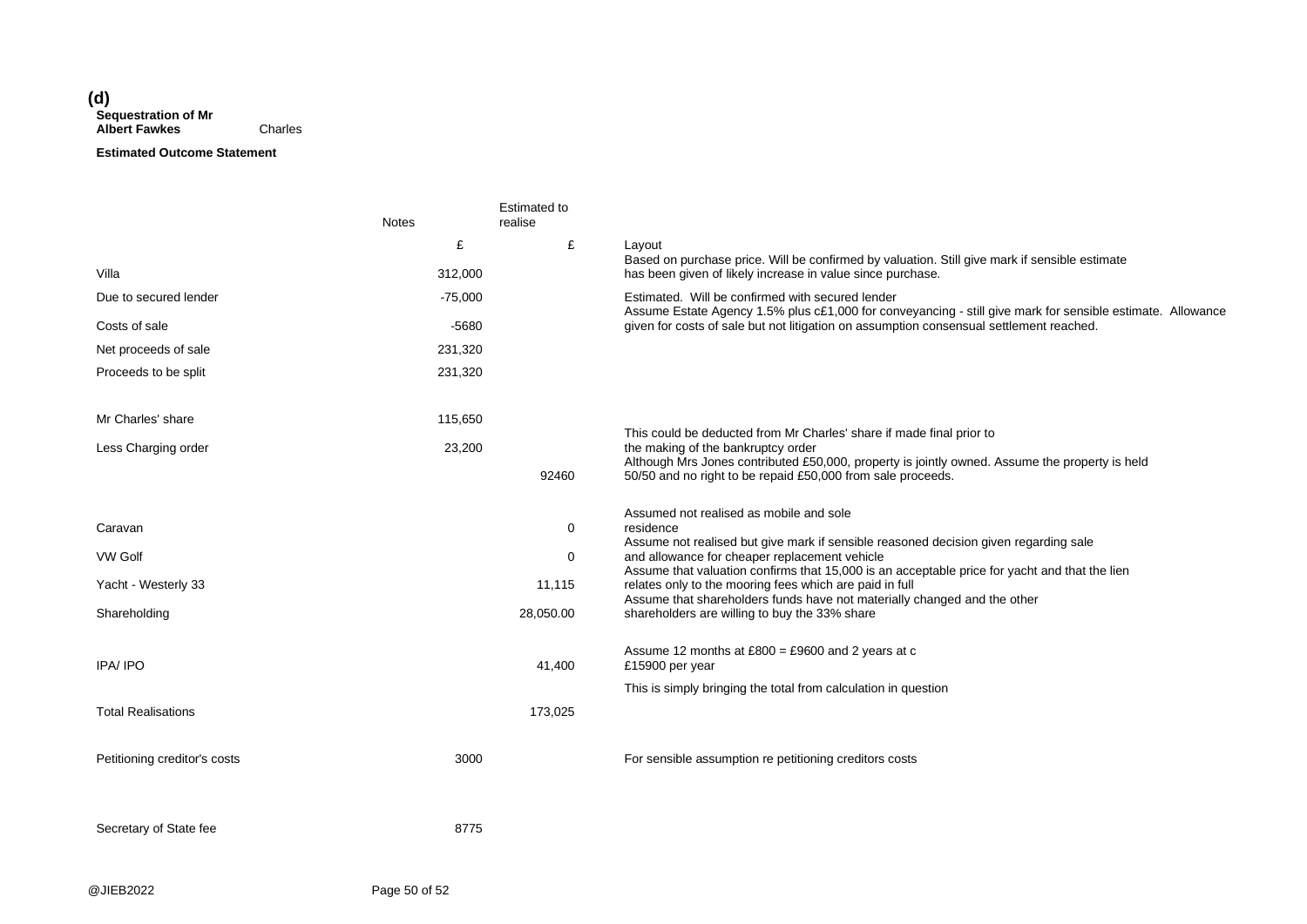| Banking fees (3 years)                         | 284     |           |                                                                                                      |
|------------------------------------------------|---------|-----------|------------------------------------------------------------------------------------------------------|
| <b>Trustee's Fees</b>                          | 20,000  |           | WIP at present £4,250. Assume total fees £20,000 and that<br>VAT will be recoverable                 |
| Trustee's disbursements (valuation etc)        | 1,000   |           | Including valuations                                                                                 |
|                                                |         | $-33,059$ |                                                                                                      |
|                                                |         |           |                                                                                                      |
| Sums available for creditors                   |         | 139966    |                                                                                                      |
| <b>Prefential creditors</b>                    |         |           |                                                                                                      |
| <b>Employees</b>                               | 1350    |           | £725 + £625 holiday pay                                                                              |
|                                                |         |           |                                                                                                      |
| Avaialble for secondary preferential creditors |         | 138616    |                                                                                                      |
| Secondary preferential creditors               |         |           |                                                                                                      |
| <b>HMRC</b>                                    | 40050   |           |                                                                                                      |
| Available for unsecured creditors              |         | 98566     |                                                                                                      |
| Unsecured creditors                            |         |           |                                                                                                      |
| Employees                                      | 850     |           |                                                                                                      |
| <b>HMRC</b>                                    | 9300    |           |                                                                                                      |
| Cyrus Bay Marina                               | 16250   |           | Assume Rental and Future rent but not dilapidations. Mooring charges<br>paid in full to release boat |
| Pinnacle Insurance                             | 125,000 |           |                                                                                                      |
| <b>Exclusive Yacht Supplies</b>                | 23200   |           |                                                                                                      |
| <b>Steinbeck Bank</b>                          | 12,500  |           |                                                                                                      |
| <b>Other Unsecured Claims</b>                  | 12,600  |           |                                                                                                      |
| Total unsecured creditors                      | 199,700 |           |                                                                                                      |

Dividend available to unsecured creditors (98566/199700 = 49.35p in the £1

#### **HMRC Position**

HMRC presently have a claim of £49,350. This may increase when the final VAT return is submitted and depending on how upto date Mr Charles s/a returns were.

At present the split is £40,050 secondary preferential which we would be confident will be recovered in full.

Our EOS shows that they would receive a dividend of 49.35p on their residual claim of £9,300 = $£4,590$ However, it is worth highlighting that this dividend is less certain and will be affected if Mr Charles does not wish to take up employment or does not co-operate re the IPA.